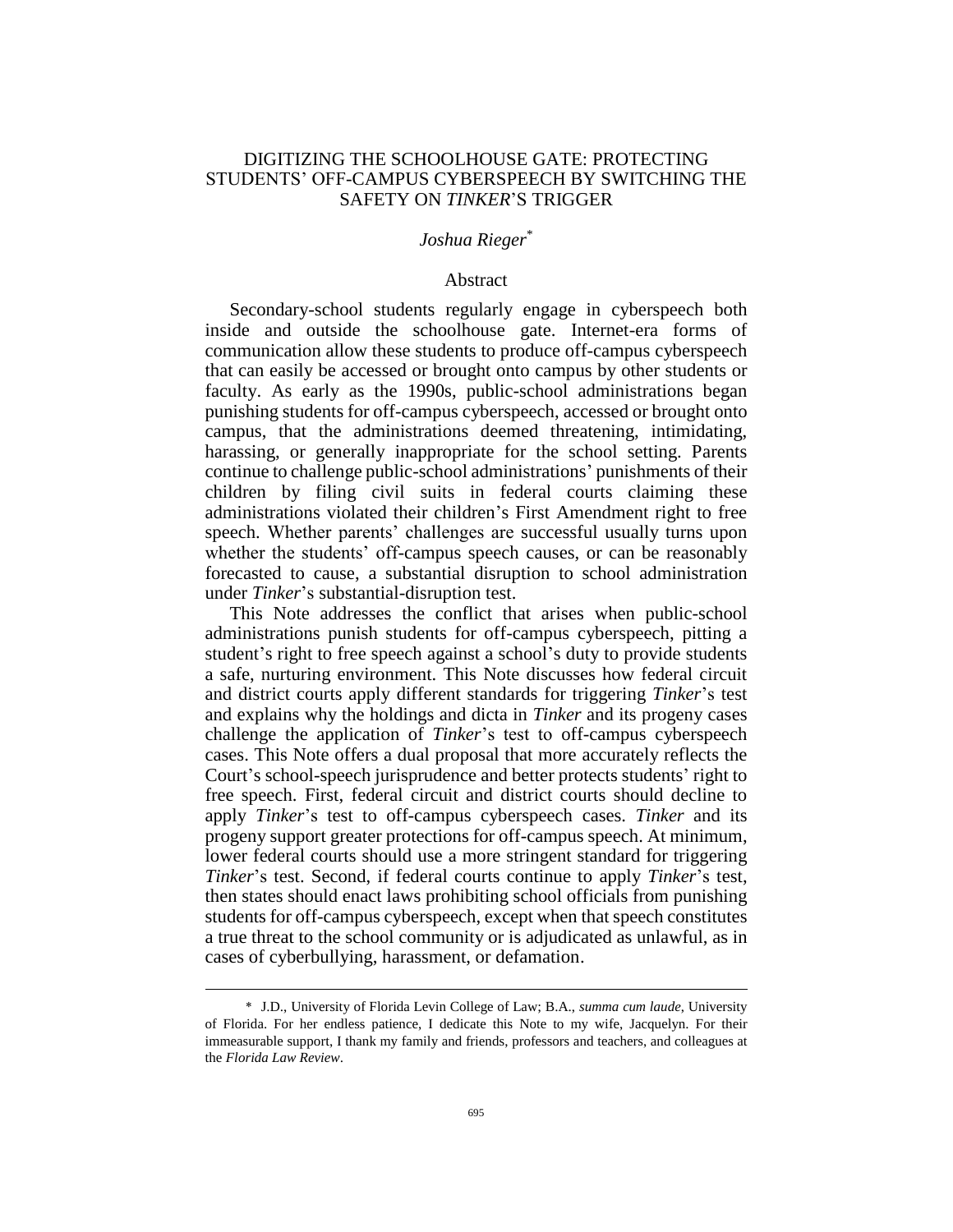| 696 | <b>FLORIDA LAW REVIEW</b> | <b>IVol. 70</b> |
|-----|---------------------------|-----------------|

| I.   |                | FEDERAL APPROACH TO OFF-CAMPUS CYBERSPEECH 702<br>U.S. Supreme Court's Silence on |  |
|------|----------------|-----------------------------------------------------------------------------------|--|
|      | A.             |                                                                                   |  |
|      | 1.             |                                                                                   |  |
|      | 2.             | <i>Tinker's</i> Progeny Support                                                   |  |
|      |                |                                                                                   |  |
|      | a.             | Bethel School District No. 403 v. Fraser 705                                      |  |
|      |                | b. Hazelwood School District v. Kuhlmeier 707                                     |  |
|      | $c_{\cdot}$    |                                                                                   |  |
|      | 3.             |                                                                                   |  |
|      | <b>B.</b>      | Circuit Courts' Creativity in Triggering Tinker 709                               |  |
|      | $1_{-}$        | Circuit Courts' Different Standards                                               |  |
|      |                |                                                                                   |  |
|      |                |                                                                                   |  |
|      | a.<br>$h_{-}$  |                                                                                   |  |
|      |                |                                                                                   |  |
|      | $\mathbf{c}$ . | Third Circuit Debate on                                                           |  |
|      | 2.             |                                                                                   |  |
|      |                | Location-Determinative Analysis 715                                               |  |
|      | C.             | District Courts' Adoption of Circuits'                                            |  |
|      |                |                                                                                   |  |
| II.  |                | STATE APPROACH TO OFF-CAMPUS CYBERSPEECH721                                       |  |
|      | А.             | State Approach Subordinate to Federal Approach 721                                |  |
|      | Β.             | <b>Federal Court Cases Addressing</b>                                             |  |
|      |                |                                                                                   |  |
|      |                |                                                                                   |  |
| III. |                | Alternatives to School Administrative Punishment726                               |  |
|      | $A_{-}$        |                                                                                   |  |
|      | 1.<br>2.       |                                                                                   |  |
|      | 3.             | Cyberbullying and Online Harassment 727                                           |  |
|      |                |                                                                                   |  |
|      | B.             | School Administrative Punishment and                                              |  |
|      |                |                                                                                   |  |
| IV.  |                |                                                                                   |  |
|      | А.             | Unwiring Tinker for the Wireless World:                                           |  |
|      |                |                                                                                   |  |
|      | <b>B.</b>      | Switching the Safety on Tinker's Trigger:                                         |  |
|      |                |                                                                                   |  |
|      |                |                                                                                   |  |
|      |                |                                                                                   |  |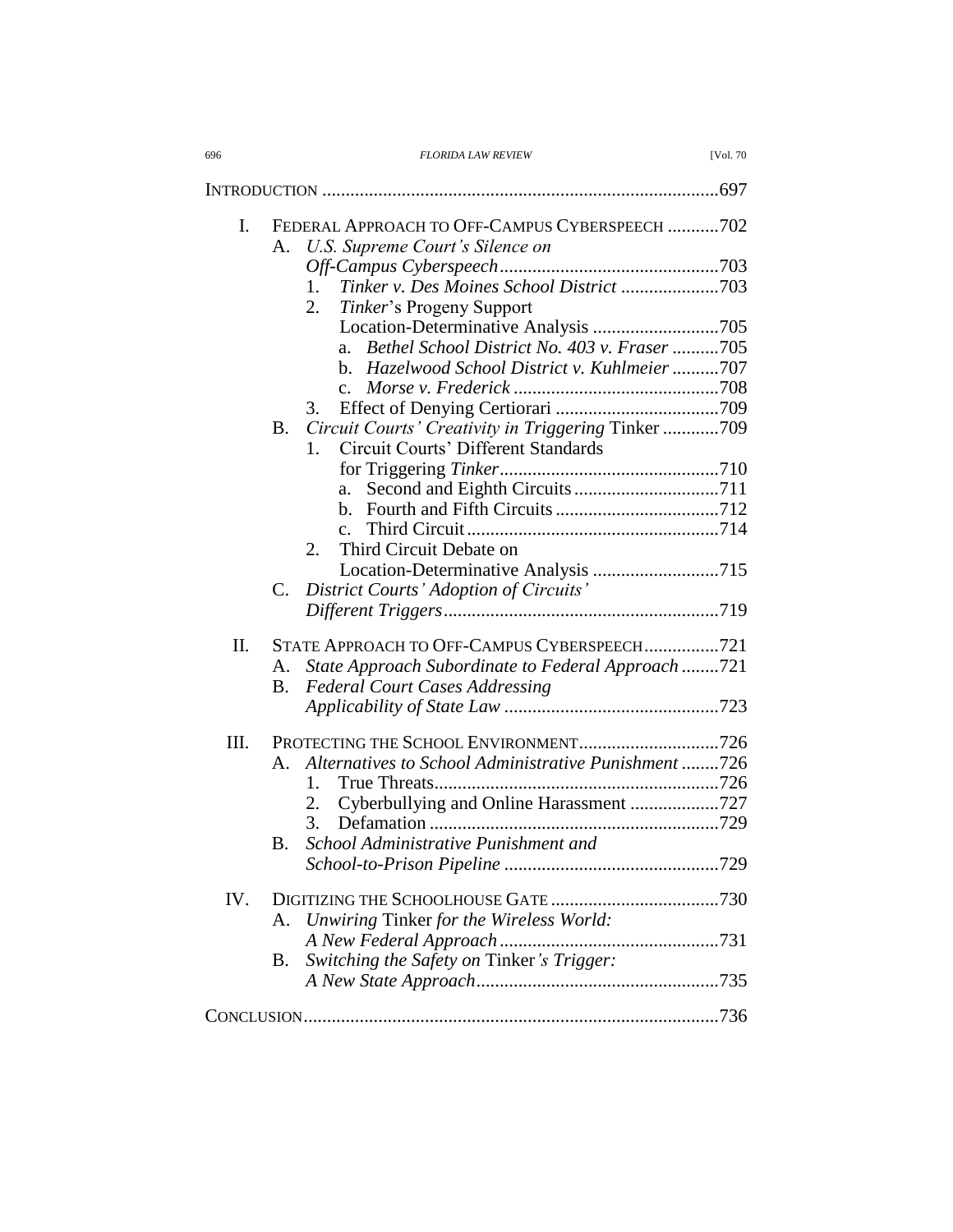### **INTRODUCTION**

Since 2008, the U.S. Supreme Court has denied several petitions for writ of certiorari in First Amendment cases addressing whether publicschool administrations may punish public secondary-school students<sup>1</sup> for their cyberspeech<sup>2</sup> created outside the schoolhouse gate during nonschool hours. <sup>3</sup> The most recent of these cases, *Bell v. Itawamba County*  School Board,<sup>4</sup> concerned the punishment of Taylor Bell, a high-school student from Mississippi.<sup>5</sup>

<span id="page-2-0"></span>During winter break of 2011, Bell produced a rap song and posted it from his personal computer to his Facebook account.<sup>6</sup> In his rap, Bell

3. *See* Bell v. Itawamba Cty. Sch. Bd., 799 F.3d 379 (5th Cir. 2015), *cert. denied*, 136 S. Ct. 1166 (2016); J.S. *ex rel.* Snyder v. Blue Mountain Sch. Dist., 650 F.3d 915 (3d Cir. 2011); Layshock v. Hermitage Sch. Dist., 650 F.3d 205 (3d Cir. 2011); Kowalski v. Berkeley Cty. Schs., 652 F.3d 565 (4th Cir. 2011); Doninger v. Niehoff, 642 F.3d 334 (2d Cir. 2011); Wisniewski v. Weedsport Cent. Sch. Dist., 494 F.3d 34 (2d Cir. 2007).

4. 774 F.3d 280 (5th Cir. 2014), *vacated en banc*, 799 F.3d 379 (5th Cir. 2015), *aff'g* 859 F. Supp. 2d 834 (N.D. Miss. 2012).

5. *Id.* at 282.

6. *Id.* at 285. The Fifth Circuit en banc described Bell's rap as "incredibly profane and vulgar" and published Bell's lyrics as follows:

Let me tell you a little story about these Itawamba coaches / dirty ass niggas like some fucking coacha roaches / started fucking with the white and know they fucking with the blacks / that pussy ass nigga W[.] got me turned up the fucking max / Fucking with the students and he just had a baby / ever since I met that cracker I knew that he was crazy / always talking shit cause he know I'm from daw-city / the reason he fucking around cause his wife ain't got no tidies / This niggha telling students that they sexy, *betta watch your back* / *I'm a serve this nigga, like I serve the junkies with some crack* / Quit the damn basketball team / the coach a pervert / can't stand the truth so to you these lyrics going to hurt What the hell was they thinking when they hired Mr. R[.] / dreadlock Bobby Hill the second / He the same see / Talking about you could have went pro to the NFL / Now you just another pervert coach, fat as hell / Talking about you gangsta / drive your mama's PT Cruiser / *Run up on T–Bizzle / I'm going to hit you with my rueger* Think you got some game / cuz you fucking with some juveniles / you know this shit the truth so don't you try to hide it now / Rubbing on the black girls ears in the gym / white hoes, change your voice when you talk to them / I'm a dope runner, spot a junkie a mile away / came to football practice high / remember that day / I do / to me you a fool / 30 years old fucking with students at the school Hahahah / You's a lame / and it's a dam shame / instead you was lame / eat shit, the whole school got a ring mutherfucker Heard you textin number 25 / you want to get it on / white dude, guess you got a thing for them yellow

<sup>1.</sup> This Note addresses cases concerning public-high-school and middle-school students. Cases concerning private-school students, public-elementary-school students, or private- and public-college students are outside the scope of this Note.

<sup>2.</sup> This Note defines cyberspeech as any form of speech produced over an internet or wireless connection, such as e-mailing, posting, blogging, texting, messaging, and other similar forms of communication (e.g., tweeting on Twitter or liking on Facebook).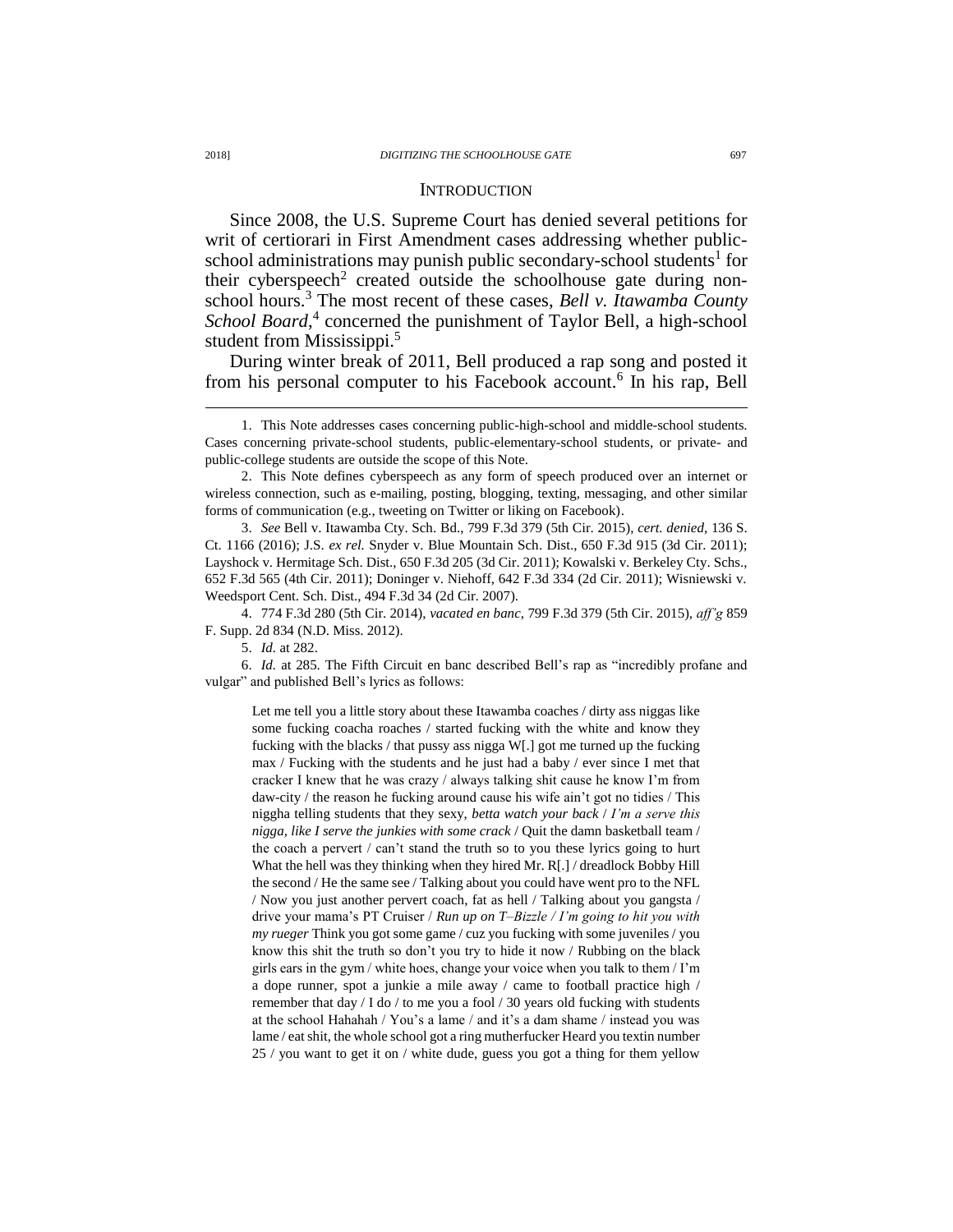alleged Michael Wildmon and Chris Rainey—athletic coaches at Bell's high school—sexually harassed female students.<sup>7</sup> A few days after Bell's posting, news of Bell's rap reached Wildmon during school hours.<sup>8</sup> Because school computers blocked Facebook and Bell's rap was only accessible by his Facebook friends, the only way Wildmon could access Bell's rap was through a student's cell phone with access to Bell's Facebook page.<sup>9</sup> A student with access to Bell's Facebook page provided Wildmon a cell phone to view Bell's rap, in violation of the school's regulation prohibiting students from bringing cell phones to school, and Wildmon immediately informed the principal of the rap.<sup>10</sup>

The school administration sent Bell home that day (a Friday) and due to heavy snowfall, Bell's school remained closed until the following Friday.<sup>11</sup> During this period when school was closed, Bell created another version of his rap and posted this newer version from his personal computer to YouTube before classes resumed.<sup>12</sup> When classes did resume, the school administration removed Bell from class and suspended him until a disciplinary committee hearing could be held.<sup>13</sup> After the disciplinary committee hearing, both the disciplinary committee and the school board concluded some of Bell's lyrics "threatened, intimidated, and/or harassed" the teachers, in violation of school-board policy and Mississippi law.<sup>14</sup> The disciplinary committee upheld Bell's seven-day suspension, required Bell to transfer to an alternative school for the remainder of the nine-week grading period, and prohibited Bell from attending school functions.<sup>15</sup>

bones / looking down girls shirts / drool running down your mouth / *you fucking with the wrong one / going to get a pistol down your mouth / Boww* OMG / Took some girls in the locker room in PE / Cut off the lights / you motherfucking freak / Fucking with the youngins / because your pimpin game weak / How he get the head coach / I don't really fucking know / But I still got a lot of love for my nigga Joe / And my nigga Makaveli / and my nigga codie / W[.] talk shit bitch don't even know me Middle fingers up if you hate that nigga / Middle fingers up if you can't stand that nigga / *middle fingers up if you want to cap that nigga / middle fingers up / he get no mercy nigga*.

*Bell*, 799 F.3d at 384 (alteration in original).

7. *Bell*, 774 F.3d at 283.

8. *Id.* at 285 ("Wildmon received a text message inquiring about the song from his wife, who had been informed of Bell's Facebook posting by a friend.").

- 9. *Id.* at 285–86.
- 10. *Id.* at 286, 288.
- 11. *Id.* at 286.
- 12. *Id.*

- 13. *Id.*
- 14. *Id.* at 287–89.
- 15. *Id.*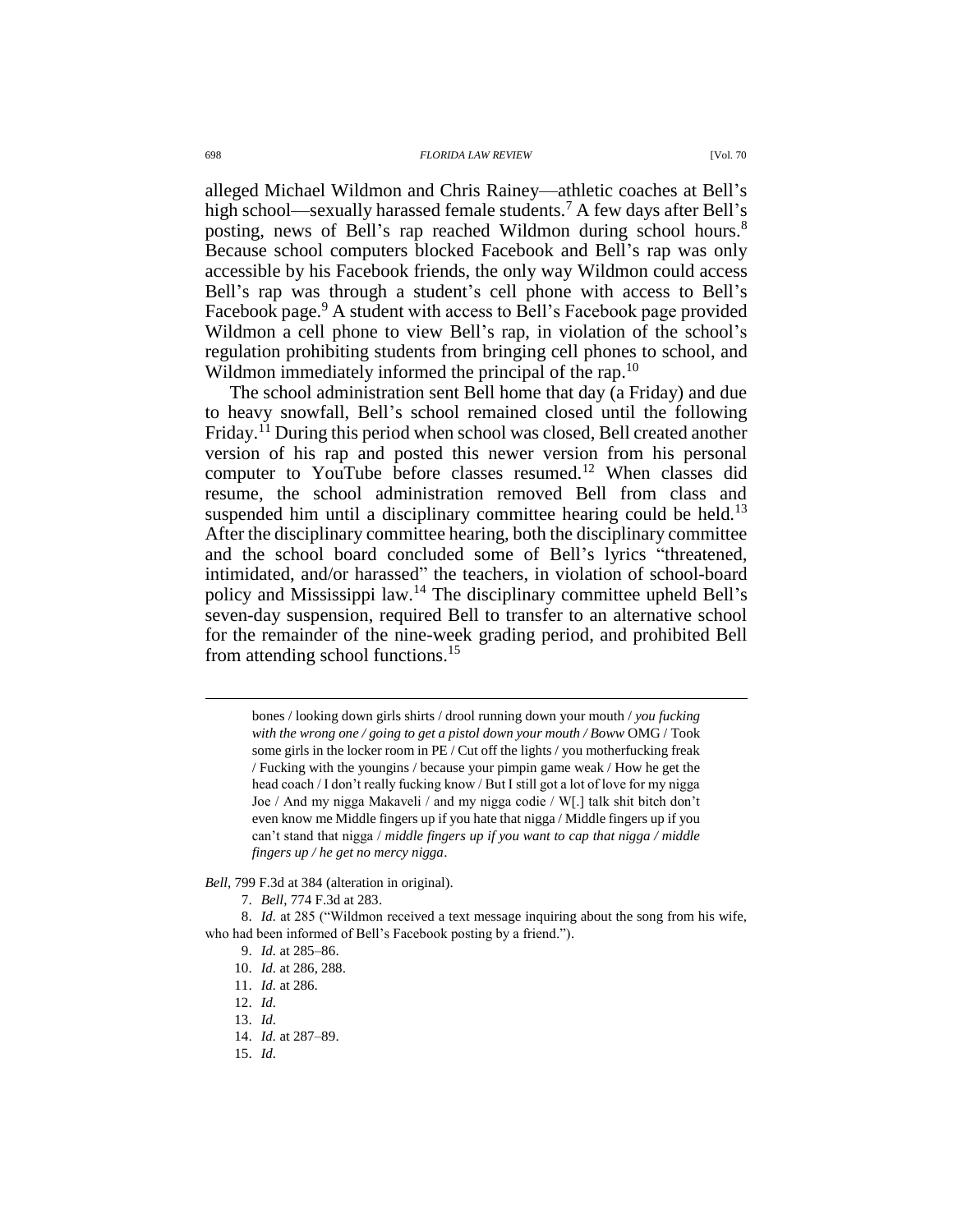Bell's mother brought a civil claim before a federal district court, pursuant to 42 U.S.C.  $\S$  1983,<sup>16</sup> alleging the school administrators violated her son's First Amendment right to free speech<sup>17</sup> by punishing him for his off-campus cyberspeech.<sup>18</sup> The district court ruled in the school's favor on cross-motions for summary judgment, finding the school officials acted reasonably under the Supreme Court's *Tinker v. Des Moines School District*<sup>19</sup> substantial-disruption test (hereinafter, *Tinker*'s test) and "did not err in punishing Bell for publishing [the rap] to the public." $20$ 

On appeal to the U.S. Court of Appeals for the Fifth Circuit, Bell nearly prevailed on his First Amendment claim.<sup>21</sup> A Fifth Circuit panel reversed the district court's summary judgment in favor of the school board and declined to determine whether *Tinker*'s test is applicable to offcampus cyberspeech. <sup>22</sup> Even if *Tinker*'s test were applicable to Bell's case, the Fifth Circuit panel concluded that "the evidence [did] not support a finding . . . that Bell's song either substantially disrupted the school's work or discipline or that the school officials reasonably could have forecasted such a disruption."<sup>23</sup> Further, the rap neither "gravely or uniquely threaten[ed] violence" to the school community, nor constituted a "true threat" to the teachers' safety.<sup>24</sup>

<span id="page-4-0"></span>The Fifth Circuit en banc reconsidered Bell's case, vacated its panel's earlier opinion, and affirmed the district court's summary judgment in favor of the school board.<sup>25</sup> Judge Rhesa Hawkins Barksdale, who dissented in the Fifth Circuit's panel opinion and characterized its holding

20. *Bell*, 859 F. Supp. 2d at 840.

21. Bell v. Itawamba Cty. Sch. Bd., 774 F.3d 280, 289, 304 (5th Cir. 2014), *vacated en banc*, 799 F.3d 379 (5th Cir. 2015), *aff'g* 859 F. Supp. 2d 834 (N.D. Miss. 2012).

22. *Id.* at 304.

23. *Id.*

 $\overline{a}$ 

24. *Id.*

<sup>16.</sup> 42 U.S.C. § 1983 (2012) ("Every person who, under color of any statute, ordinance, regulation, custom, or usage, of any State or Territory or the District of Columbia, subjects, or causes to be subjected, any citizen of the United States or other person within the jurisdiction thereof to the deprivation of any rights, privileges, or immunities secured by the Constitution and laws, shall be liable to the party injured in an action at law, suit in equity, or other proper proceeding for redress . . . .").

<sup>17.</sup> U.S. CONST. amend. I ("Congress shall make no law . . . abridging the freedom of speech  $\dots$ .").

<sup>18.</sup> Bell v. Itawamba Cty. Sch. Bd., 859 F. Supp. 2d 834, 836 (N.D. Miss. 2012).

<sup>19.</sup> *Id.* at 840–41; *see* 393 U.S. 503, 513 (1969) ("[C]onduct by the student, in class or out of it, which for any reason—whether it stems from time, place, or type of behavior—materially disrupts classwork or involves substantial disorder or invasion of the rights of others is, of course, not immunized by the constitutional guarantee of freedom of speech."). For a discussion of *Tinker*'s substantial-disruption test, see *infra* Section I.A.

<sup>25.</sup> *Bell*, 799 F.3d at 383.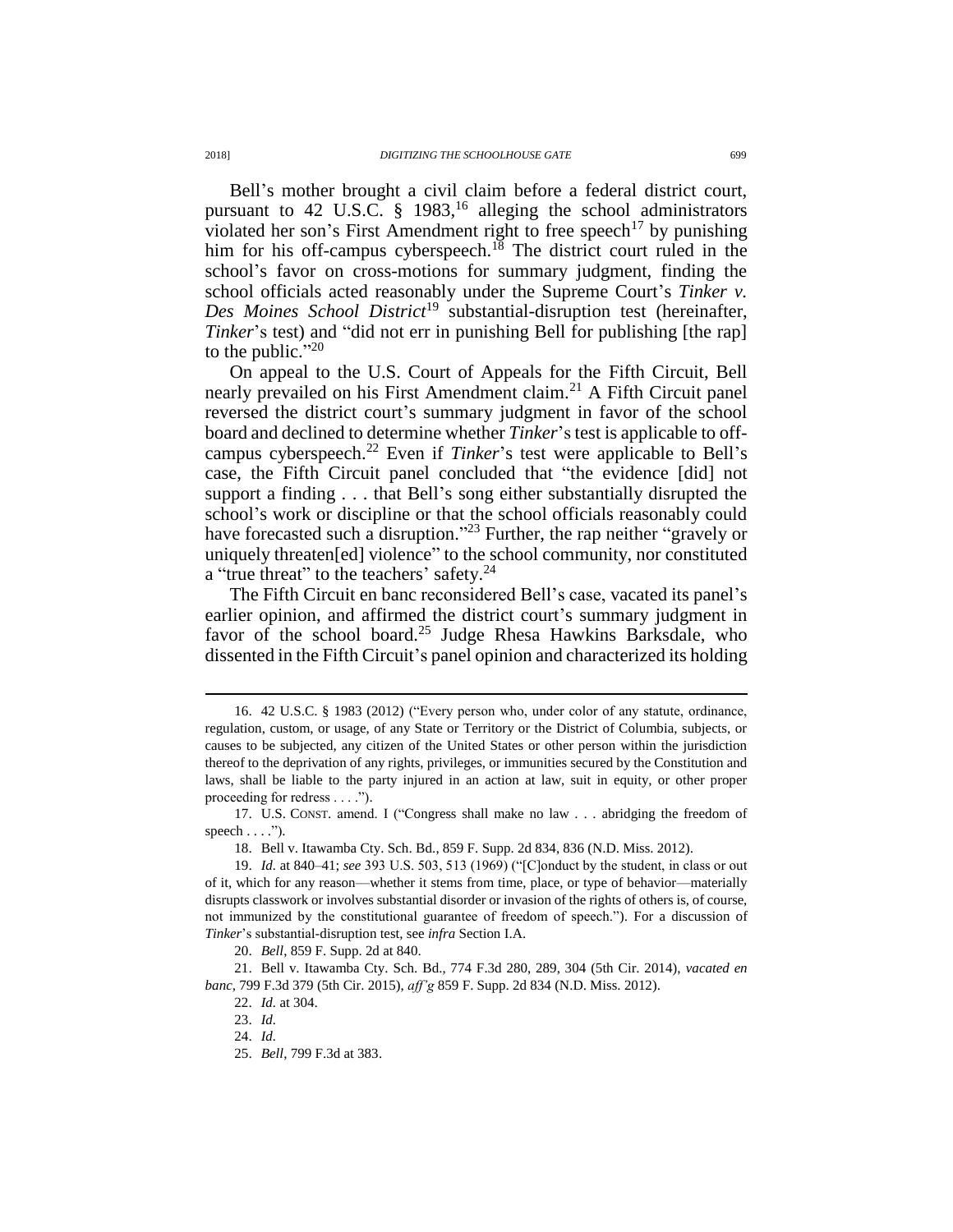as "absurd,"<sup>26</sup> authored the Fifth Circuit's en banc opinion.<sup>27</sup> Judge Barksdale narrowly concluded *Tinker*'s test is applicable to off-campus cyberspeech "when a student intentionally directs at the school community speech reasonably understood by school officials to threaten, harass, and intimidate a teacher, even when such speech originated, and was disseminated, off-campus without the use of school resources."28 Judge Barksdale also declined to adopt "any rigid standard [for when *Tinker*'s test should and should not apply]" or "adopt or reject approaches advocated by other circuits."<sup>29</sup>

Because "a substantial disruption reasonably could have been forecast as a matter of law" by the school administration due to Bell's "threatening, intimidating, and harassing language" towards teachers,  $30$ the Fifth Circuit en banc reasoned Bell's speech was not constitutionally protected under *Tinker*'s test.<sup>31</sup> Therefore, it was unnecessary to determine whether Bell's speech constituted a true threat.<sup>32</sup> The Fifth Circuit en banc held the school correctly punished Bell and did not violate his First Amendment rights.<sup>33</sup> Four judges dissented to the Fifth Circuit's en banc opinion,<sup>34</sup> and Judge James L. Dennis, who authored the Fifth Circuit's vacated panel opinion, criticized "the majority opinion [for] allow[ing] schools to police their students' Internet expression anytime and anywhere—an unprecedented and unnecessary intrusion on students' rights." 35

<span id="page-5-0"></span>Bell filed a petition for writ of certiorari with the Supreme Court, but the Court denied the petition.<sup>36</sup> With the Supreme Court denying certiorari in Bell's case and all other off-campus cyberspeech cases,  $3^7$  the Court continues to deprive federal circuit and district courts of guidance on whether *Tinker*'s test should apply to off-campus cyberspeech cases and if so, the appropriate standard for triggering *Tinker*'s test.<sup>38</sup>

 $\overline{a}$ 

32. *Id.* True threats are not protected under the First Amendment. *See* Watts v. United States, 394 U.S. 705, 708 (1969) (holding threats against President's life were not true threats).

33. *Bell*, 799 F.3d at 398, 400.

34. *Id.* at 403, 433, 435.

35. *Id.* at 405 (Dennis, J., dissenting). For additional coverage of the *Bell* case, including concurrences and dissents to the Fifth Circuit's en banc opinion, see Elizabeth A. Shaver, *Denying Certiorari in* Bell v. Itawamba County School Board, 82 BROOK. L. REV. 1539, 1571–80 (2017).

36. Bell v. Itawamba Cty. Sch. Bd., 136 S. Ct. 1166 (2016).

37. *See* cases cited *supra* note [3.](#page-2-0)

38. *See, e.g.*, J.C. *ex rel.* R.C. v. Beverly Hills Unified Sch. Dist., 711 F. Supp. 2d 1094, 1102–03 (C.D. Cal. 2010) ("The Supreme Court has yet to address the factual situation presented

<sup>26.</sup> *Bell*, 744 F.3d at 307 (Barksdale, J., dissenting).

<sup>27.</sup> *Bell*, 799 F.3d at 383.

<sup>28.</sup> *Id.* at 396.

<sup>29.</sup> *Id.*

<sup>30.</sup> *Id.* at 398.

<sup>31.</sup> *Id.* at 400.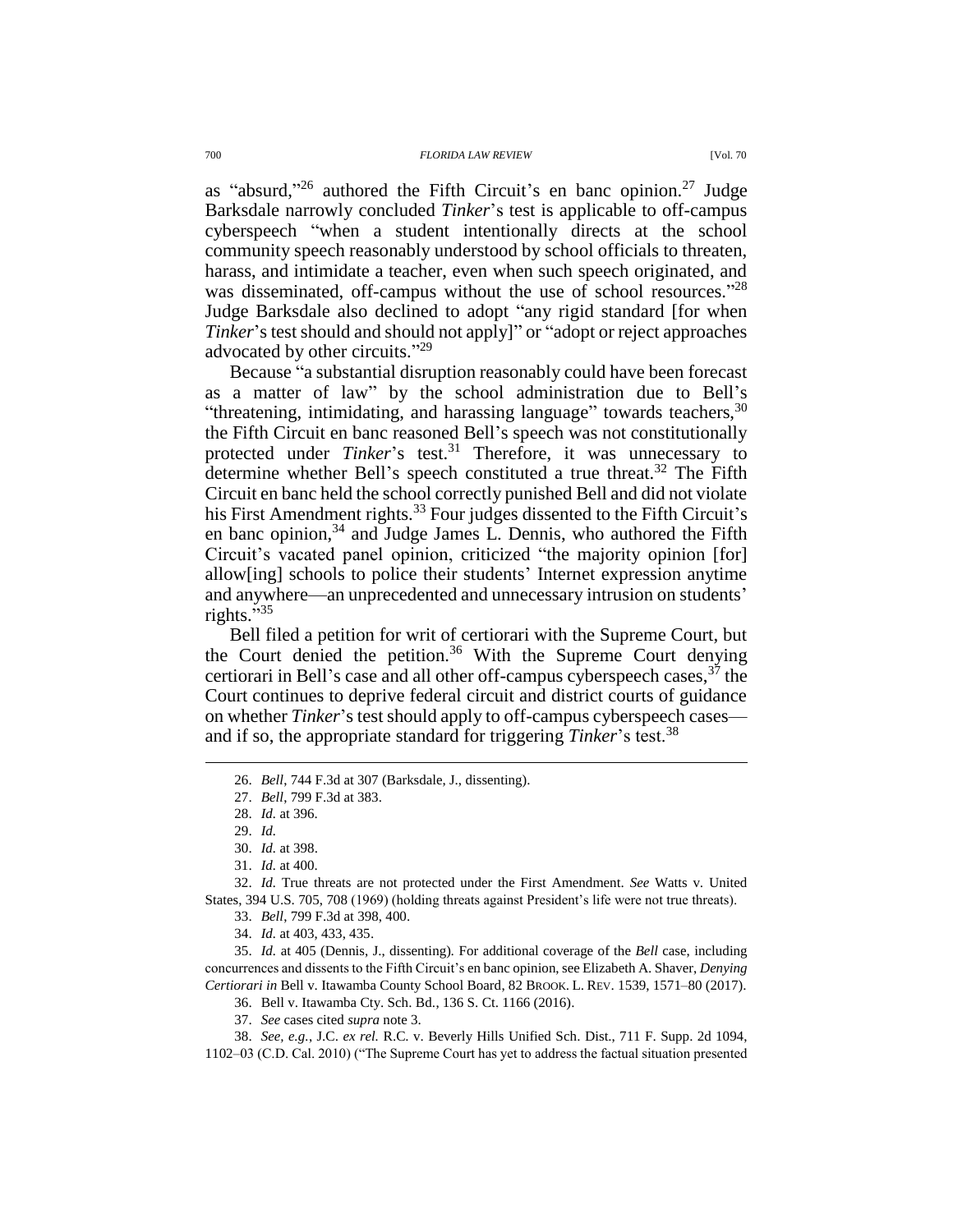This Note addresses various conflicts that arise when public-school administrations punish students for off-campus cyberspeech, pitting a student's right to free speech against a school's duty to provide students a safe, nurturing environment. Bell's case offers a useful window into many of these conflicts. First, should federal courts apply *Tinker*'s test to off-campus cyberspeech cases? If so, what standard should federal courts utilize to trigger *Tinker*'s test? Second, if a federal court does not apply *Tinker*'s test, or *Tinker*'s test is not satisfied, what types of cyberspeech still lack First Amendment protection? Third, what are the competing arguments for allowing school administrations to punish students for offcampus cyberspeech that satisfies *Tinker*'s test, or prohibiting these administrations from doing so? Fourth, are there alternatives to punishment by school administrations? Lastly, there is a question that has not received great attention from legal scholarship: How can state law affect off-campus cyberspeech cases? This Note addresses these questions and related concerns as follows:

Part I examines the federal case law currently controlling off-campus cyberspeech cases. Part I analyzes how *Tinker* and its progeny cases support greater First Amendment protections for students' off-campus speech than on-campus speech and further details how federal circuit and district courts have established different standards for triggering *Tinker*'s test.

Part II examines the relatively sparse state case law affecting offcampus cyberspeech cases, as well as federal case law considering how state law (e.g., constitutions, statutes, and regulations) could impact the federal cases.

Part III addresses whether courts' and school officials' concern for protecting the school environment serves as an adequate justification for allowing school administrations to punish students for their off-campus cyberspeech. Part III also questions to what extent other governmental or private causes of action, such as cyberbullying, harassment, and defamation, may be better suited to meet public policy goals and First Amendment principles than school administrative punishment.

Part IV presents a dual proposal for new federal and state approaches to address students' off-campus cyberspeech cases. First, this Note proposes lower federal courts engage in location-determinative analysis, recognizing a distinction between on-campus and off-campus cyberspeech. The lower federal courts can reject the application of *Tinker*'s test to off-campus cyberspeech cases. More realistically, if lower federal courts continue applying *Tinker*'s test, the lower federal courts can adopt a more stringent standard for triggering *Tinker*'s test. Both

by the case at hand—that is, whether a school can regulate student speech or expression that occurs outside the school gates, and is not connected to a school-sponsored event, but that subsequently makes its way onto campus, either by the speaker or by other means.").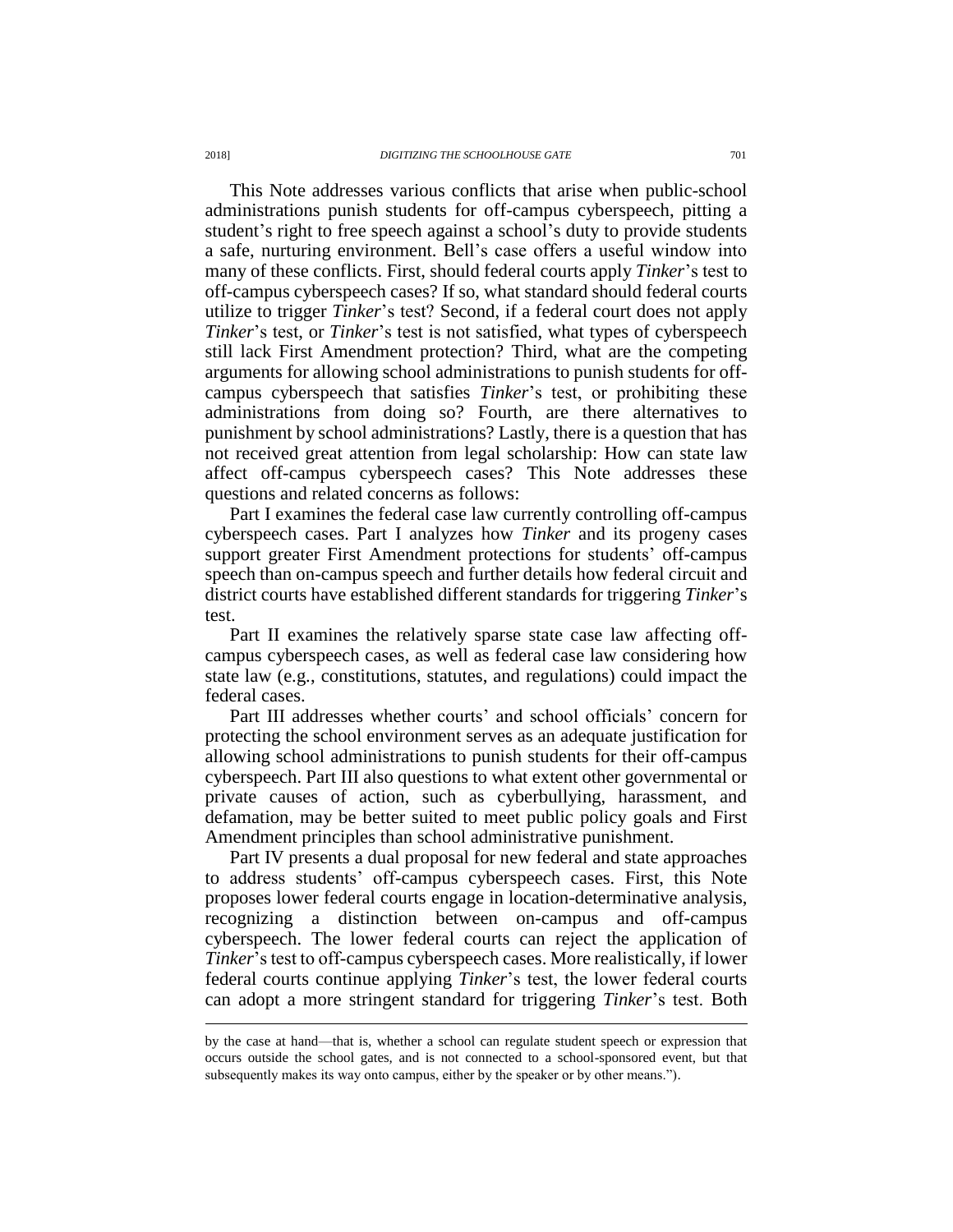options are supported by the holdings and dicta in *Tinker* and its progeny supporting the proposition that students' off-campus speech is entitled to greater free-speech protection than students' on-campus speech. However, lower federal courts will probably continue along the current path.

Second, this Note proposes that states enact laws designed to expand students' right to free speech in the off-campus cyberspeech context beyond what is recognized by the lower federal courts' interpretations of the Court's school-speech jurisprudence. With such a law in place, a parent could more easily file a civil suit in state court rather than the less favorable federal court system.

## I. FEDERAL APPROACH TO OFF-CAMPUS CYBERSPEECH

In the 1969 landmark opinion of *Tinker v. Des Moines School District*, Supreme Court Justice Abe Fortas declared, "It can hardly be argued that either students or teachers shed their constitutional rights to freedom of speech or expression at the schoolhouse gate."<sup>39</sup> Justice Fortas's primary concern was students not losing their constitutional rights to free speech when entering through the schoolhouse gate, not exiting from it.<sup>40</sup> In three student-speech cases that followed, the Court carved exceptions to this declaration, noting when student speech loses its protections inside the schoolhouse gate.<sup>41</sup> Although neither *Tinker* nor its progeny established what test or standard should be applied to off-campus student-speech cases, *Tinker* and its progeny offered dicta that the student speech at issue, though not protected on-campus, would have been protected off-campus under the First Amendment.<sup>42</sup>

In off-campus cyberspeech cases arising since the late 1990s, federal circuit and district courts have concluded *Tinker* and its progeny permit school administrations to punish students for off-campus cyberspeech that satisfies *Tinker*'s test. <sup>43</sup> However, the lower federal courts have crafted different standards for triggering *Tinker*'s test.

Section I.A examines the Supreme Court's four landmark cases concerning student speech and the Court's silence as to whether *Tinker*'s test is applicable to off-campus student-speech cases. Section I.B discusses the circuit courts' creativity in applying *Tinker*'s test to offcampus cyberspeech cases, despite the Court's silence. Section I.C

<sup>39.</sup> 393 U.S. 503, 506 (1969).

<sup>40.</sup> *Id.*

<sup>41.</sup> *See* Morse v. Frederick, 551 U.S. 393 (2007); Hazelwood Sch. Dist. v. Kuhlmeier, 484 U.S. 260 (1988); Bethel Sch. Dist. No. 403 v. Fraser, 478 U.S. 675 (1986).

<sup>42.</sup> *See infra* Subsection I.A.2.

<sup>43.</sup> *See* Beussink *ex rel.* Beussink v. Woodland R-IV Sch. Dist., 30 F. Supp. 2d 1175, 1177– 80 (E.D. Mo. 1998).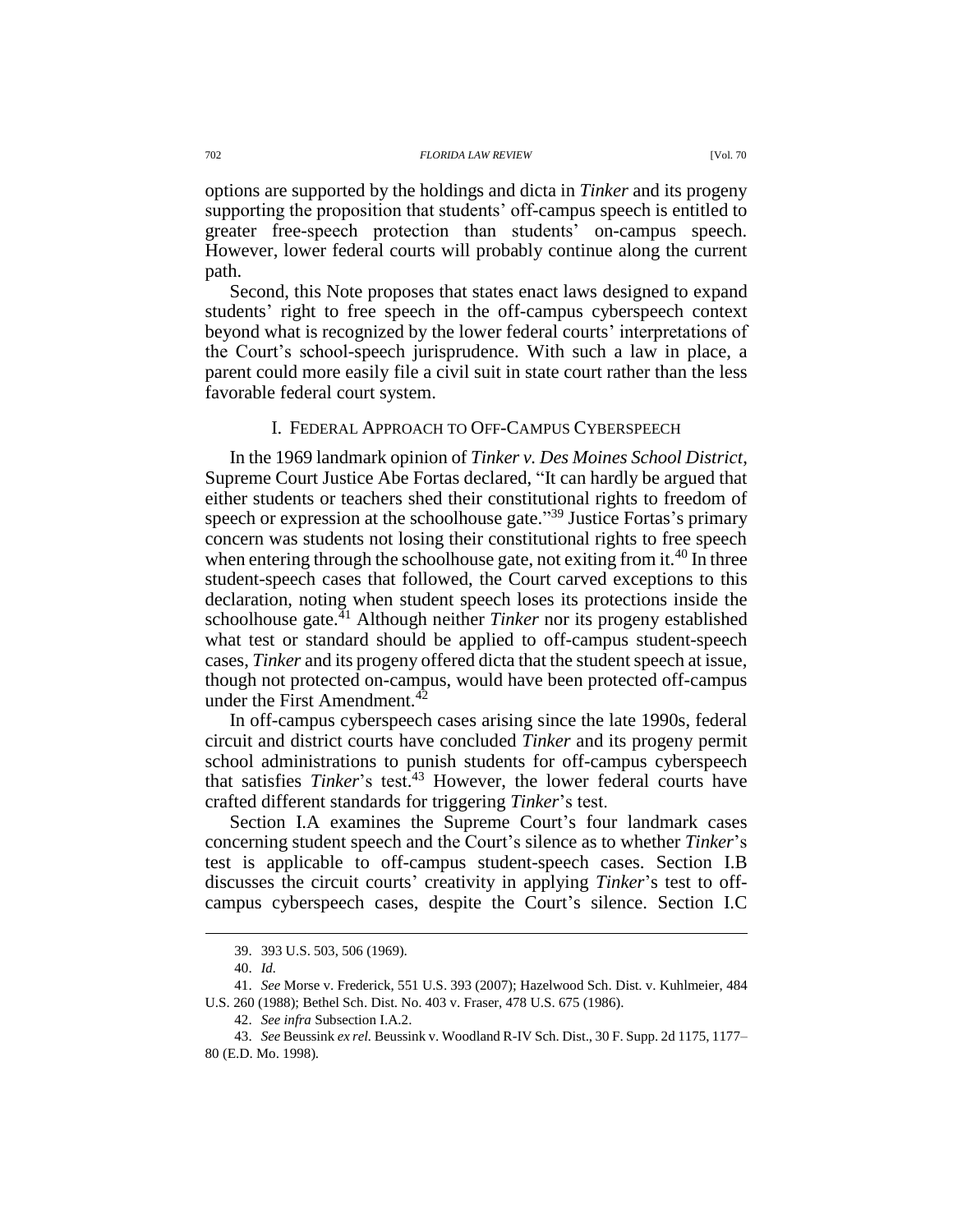discusses how district courts that lack a binding circuit decision are then persuaded to adopt one or another of the circuits' different standards for triggering *Tinker*'s test.

## A. *U.S. Supreme Court's Silence on Off-Campus Cyberspeech*

From 1969 to 2007, the Supreme Court decided four landmark cases concerning on-campus student speech. <sup>44</sup> But the Court remains deafeningly silent on cases addressing students' off-campus cyberspeech, <sup>45</sup> and off-campus student speech in general. The practical effect is federal circuit and district courts will likely continue to broadly interpret and apply *Tinker*'s test to off-campus cyberspeech cases.

## 1. *Tinker v. Des Moines School District*

In December 1969, two high-school students and one middle-school student from Des Moines, Iowa, crafted a plan to wear black armbands to school in protest of the Vietnam War.<sup>46</sup> The students' principals learned of the plan and adopted a policy restricting students from wearing armbands.<sup>47</sup> When the students refused to remove their armbands at school, the principals suspended the students until they decided to return to school without the armbands.<sup>48</sup> The students' fathers filed a complaint with the U.S. District Court for the Southern District of Iowa asking for an injunction prohibiting the school from punishing the students. $49$  The district court ruled in the school's favor, and a divided U.S. Court of Appeals for the Eighth Circuit en banc affirmed the district court's decision without an opinion.<sup>50</sup>

The Supreme Court reversed the circuit court's decision and remanded, opining "First Amendment rights, applied in light of the special characteristics of the school environment, are available to teachers and students. It can hardly be argued that either students or teachers shed their constitutional rights to freedom of speech or expression at the schoolhouse gate."<sup>51</sup> To protect students' First Amendment right to free speech, the Court adopted a substantial-disruption test, that is, *Tinker*'s test. To permissibly regulate student's "pure speech," <sup>52</sup> a school must provide evidence "showing that engaging in the forbidden conduct would

 $\overline{a}$ 

52. *Id.* at 508.

<sup>44.</sup> *See infra* Subsections I.A.1–I.A.2.

<sup>45.</sup> *See* cases cited *supra* note [3.](#page-2-0)

<sup>46.</sup> Tinker v. Des Moines Sch. Dist., 393 U.S. 503, 504 (1969).

<sup>47.</sup> *Id.* at 504.

<sup>48.</sup> *Id.*

<sup>49.</sup> *Id.*

<sup>50.</sup> *Id.* at 504–05.

<sup>51.</sup> *Id.* at 506, 514.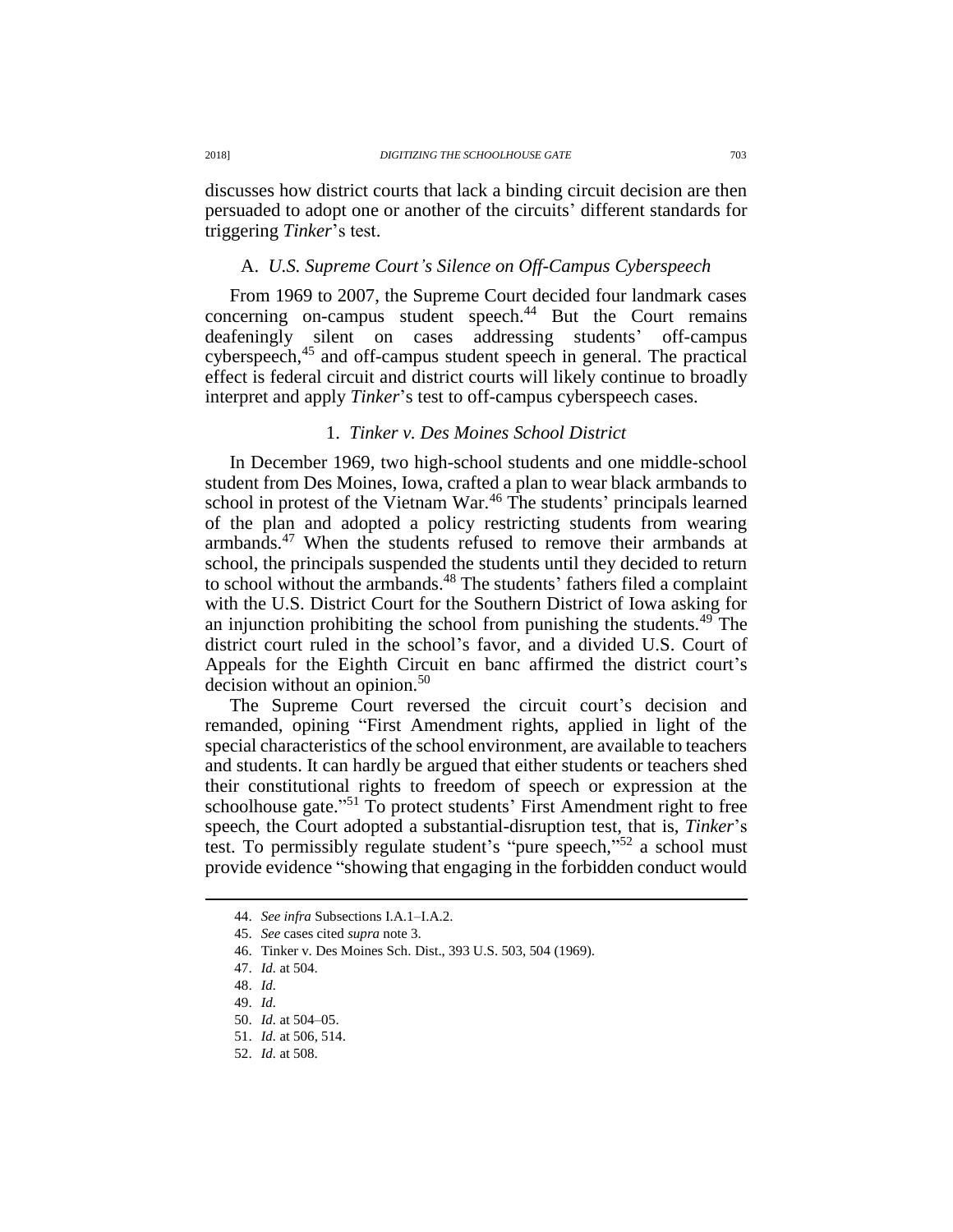### 704 *FLORIDA LAW REVIEW* [Vol. 70

'materially and substantially interfere with the requirements of appropriate discipline in the operation of the school.<sup> $353$ </sup> The Court concluded the schools presented no evidence that the armbands caused, or could reasonably be foreseen to cause, a substantial disruption.<sup>54</sup> Supreme Court Justice Hugo Black dissented to this decision, proclaiming that "[s]chool discipline . . . is an integral and important part of training our children to be good citizens—to be better citizens. . . . This case . . . subjects all the public schools in the country to the whims and caprices of their loudest-mouthed, but maybe not their brightest, students." 55

Where the Court unwittingly set the stage for controversy concerning off-campus student-speech cases was its discussion of where, when, and how student speech loses its First Amendment immunization.<sup>56</sup> The Court stated its ruling would not be "confined to the supervised and ordained discussion which takes place in the classroom" or "embrace merely the classroom hours."<sup>57</sup> The Court specifically qualified that this statement applies to students' right to free speech in places like cafeterias, playing fields, or the general school campus.<sup>58</sup> Although the Court appeared to restrict its holding to on-campus student speech, the Court later articulated and arguably expanded upon *Tinker*'s test, opening the door for lower federal courts looking to apply *Tinker*'s test to off-campus student-speech:

[C]onduct by the student, in class or out of it, which for any reason—whether it stems from time, place, or type of behavior—materially disrupts classwork or involves substantial disorder or invasion of the rights of others is, of course, not immunized by the constitutional guarantee of freedom of speech.<sup>59</sup>

In *Tinker*'s progeny cases, the Court considers whether *Tinker*'s test is applicable to on-campus student speech, and each case presents an example of when the Court finds a school has an important interest in light of its "special characteristics" <sup>60</sup> outweighing a student's First Amendment right to free speech.<sup>61</sup> Notably, in each of *Tinker*'s progeny cases, the Court explicitly stated in dicta that the unprotected on-campus

 $\overline{a}$ 

61. *See infra* Subsection I.A.2.

<sup>53.</sup> *Id.* at 509 (quoting Burnside v. Byars, 363 F.2d 744, 749 (1966)).

<sup>54.</sup> *Id.* at 509–10.

<sup>55.</sup> *Id.* at 524–25 (Black, J., concurring).

<sup>56.</sup> *See id.* at 512–13 (majority opinion).

<sup>57.</sup> *Id.* at 512.

<sup>58.</sup> *Id.* at 512–13.

<sup>59.</sup> *Id.* at 513.

<sup>60.</sup> *Id.* at 506.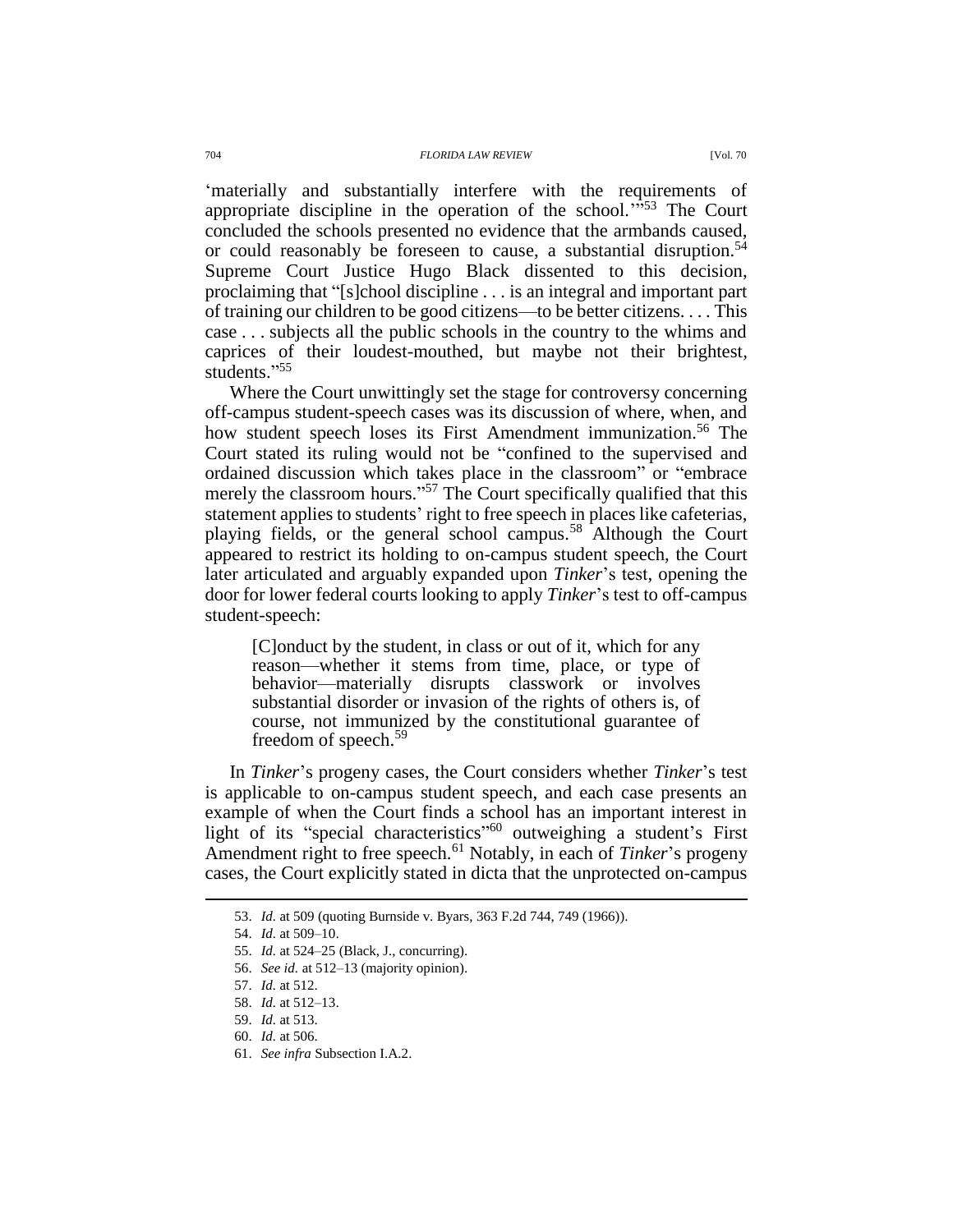student speech at issue would have been protected under the First Amendment had the speech been made off campus.<sup>62</sup>

# 2. *Tinker*'s Progeny Support Location-Determinative Analysis

The Supreme Court considered three student-speech cases after its decision in *Tinker*, each carving an exception to students' right to free speech on campus: *Bethel School District Number 403 v. Fraser*, 63 *Hazelwood School District v. Kuhlmeier*, <sup>64</sup> and *Morse v. Frederick*. <sup>65</sup> The *Fraser* Court affirmed the school punishment of a student for vulgar language during a speech at a school assembly.<sup>66</sup> The *Hazelwood* Court affirmed the school censorship of two stories in a school-sponsored newspaper concerning a student's pregnancy and the divorce of a student's parents.<sup>67</sup> The *Morse* Court affirmed the school's punishment of a student who unfurled a banner at a school-sponsored event that read, "BONG HiTS 4 JESUS." <sup>68</sup> While the Court ruled the student's speech was not protected under the First Amendment in each of these cases, the Court opined that had the same speech in these cases been made off campus, it would have been protected under the First Amendment.<sup>69</sup> These conclusions by the Court support the contention that the location of student speech (for example, on-campus versus off-campus) is a relevant factor when determining the degree to which student-speech is protected under the First Amendment (the "location-determinative analysis"). Therefore, there is a strong argument to be made that locationdeterminative analysis should be applied when determining whether *Tinker*'s test is applicable to off-campus student-speech cases, including those involving cyberspeech.

## a. *Bethel School District No. 403 v. Fraser*

*Fraser* arose in April 1983 when—at a school assembly of roughly 600 students—one student gave a speech nominating another student for an elected position.<sup>70</sup> The *Fraser* Court described the student's speech as an "elaborate, graphic, and explicit sexual metaphor"<sup>71</sup> and upheld the

- 65. 551 U.S. 393 (2007).
- 66. *Fraser*, 478 U.S. at 685.
- 67. *Hazelwood*, 484 U.S. at 272–74.
- 68. *Morse*, 551 U.S. at 397.
- 69. *See infra* Subsections I.A.2.a, A.2.b, A.2.c.
- 70. *Fraser*, 478 U.S. at 677.
- 71. *Id.* at 677–78. The student's speech read:

<sup>62.</sup> *See infra* Subsection I.A.2.

<sup>63.</sup> 478 U.S. 675 (1986).

<sup>64.</sup> 484 U.S. 260 (1988).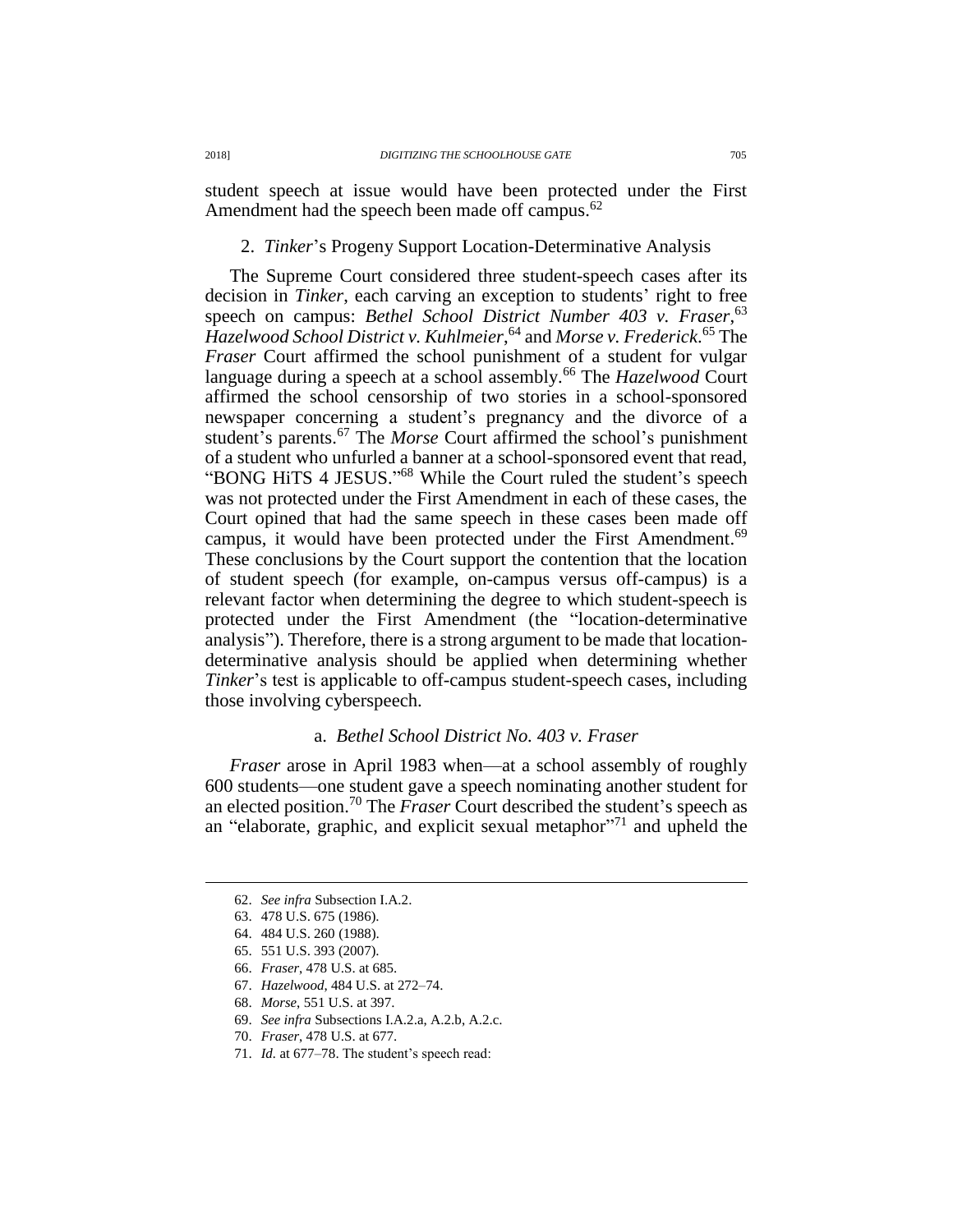#### 706 *FLORIDA LAW REVIEW* [Vol. 70

school administration's three-day suspension of the student for a violation of the school's regulation prohibiting obscene language.<sup>72</sup> To rationalize why the student's nomination speech was not afforded the protections granted by *Tinker*, the *Fraser* Court looked to the school's interest in educating students to become good citizens<sup>73</sup> and society's interest in protecting minors from inappropriate language.<sup>74</sup> The Court concluded "it is a highly appropriate function of public school education to prohibit the use of vulgar and offensive terms in public discourse. . . . The determination of what manner of speech in the classroom or in school assembly is inappropriate properly rests with the school board." <sup>75</sup> The majority explicitly qualified the school board's authority to regulate student speech "in the classroom or in the school assembly," denoting a limit to where the school board's authority exists.<sup>76</sup> Nevertheless, because the student produced a provocative speech at a school assembly, the Court held that the school did not violate the student's First Amendment right to free speech.<sup>77</sup>

In a concurring opinion, Supreme Court Justice William J. Brennan, Jr. specifically addressed the breadth of *Fraser*'s holding.<sup>78</sup> Justice Brennan reasoned, "If [the student] had given the same speech outside of the school environment, he could not have been penalized simply because government officials considered his language to be inappropriate; the Court's opinion does not suggest otherwise." <sup>79</sup> Although Justice

Jeff is a man who will go to the very end—even the climax, for each and every one of you.

So vote for Jeff for ASB vice-president—he'll never come between you and the best our high school can be.

Fraser v. Bethel Sch. Dist. No. 403, 755 F.2d 1356, 1357 (9th Cir. 1985).

72. *Fraser*, 478 U.S. at 678, 685. The school rule provided, "Conduct which materially and substantially interferes with the educational process is prohibited, including the use of obscene, profane language or gestures." *Id.* at 678. This rule's language clearly tracks the language of *Tinker*'s substantial-disruption test.

- 74. *Id.* at 684–85.
- 75. *Id.* at 683.
- 76. *Id.*
- 77. *Id.* at 685.
- 78. *Id.* at 688 (Brennan, J., concurring).
- 79. *Id.* (citations omitted).

I know a man who is firm—he's firm in his pants, he's firm in his shirt, his character is firm—but most of all, his belief in you, the students of Bethel is firm. Jeff Kuhlman is a man who takes his point and pounds it in. If necessary, he'll take an issue and nail it to the wall. He doesn't attack things in spurts—he drives hard, pushing and pushing until finally—he succeeds.

<sup>73.</sup> *Id.* at 683.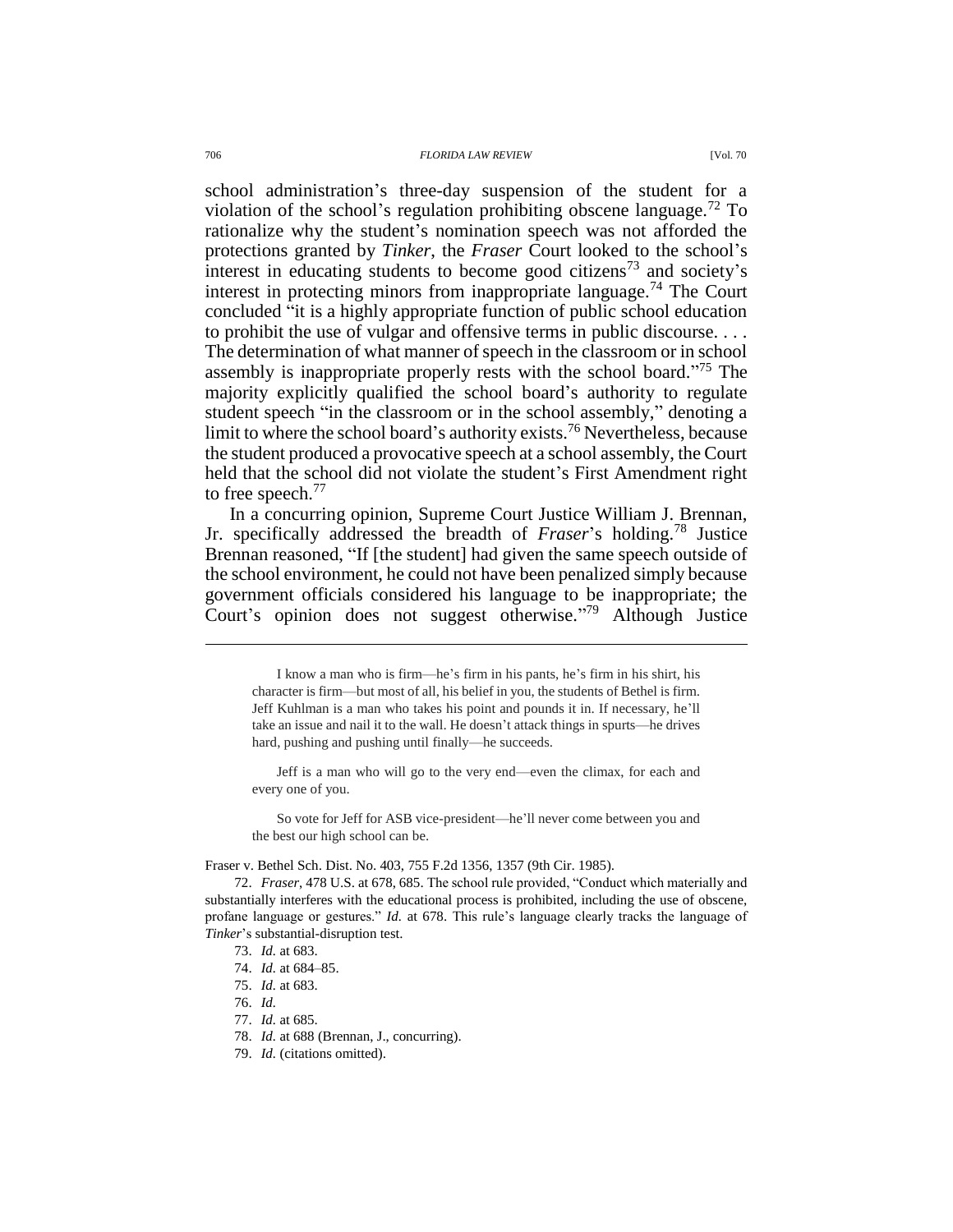Brennan's logic is merely persuasive, it provides support for the contention that location-determinative analysis is warranted in determining whether *Tinker*'s test is applicable to off-campus studentspeech cases.

# b. *Hazelwood School District v. Kuhlmeier*

*Hazelwood* arose in May 1983 when a high-school journalism class submitted to the principal page proofs for the school's newspaper.<sup>80</sup> The principal censored two stories—one related to a student's pregnancy and another related to the divorce of a student's parents.<sup>81</sup> The newspaper went to print without those two stories, and the parents of three student journalists filed an action in the United States District Court for the Eastern District of Missouri claiming the school violated the students' First Amendment right to free speech.<sup>82</sup> The Supreme Court ultimately held this on-campus student-speech was not protected under the First Amendment.<sup>83</sup>

The *Hazelwood* Court began its analysis looking to *Tinker* and *Fraser*, affirming the special characteristics of the school environment and that students' rights are not co-extensive with those of adults.<sup>84</sup> The *Hazelwood* Court distinguished the question in *Tinker*—"whether the First Amendment requires a school to tolerate particular student speech"—from the instant question—"whether the First Amendment requires a school affirmatively to promote particular student speech." 85 Finding the key difference to be that the speech in *Tinker* did not bear the "imprimatur of the school," whereas a school newspaper created through the school's journalism curriculum does bear a school's imprimatur,<sup>86</sup> the *Hazelwood* Court held that "educators do not offend the First Amendment by exercising editorial control over the style and content of student speech in school-sponsored expressive activities so long as their actions are reasonably related to legitimate pedagogical concerns."87

Importantly, in dicta, the *Hazelwood* Court interpreted *Fraser* to hold that "[a] school need not tolerate student speech that is inconsistent with its 'basic educational mission,' *even though the government could not* 

- 85. *Id.* at 270–71.
- 86. *Id.* at 271.
- 87. *Id.* at 273.

<sup>80.</sup> Hazelwood Sch. Dist. v. Kuhlmeier, 484 U.S. 260, 263 (1988).

<sup>81.</sup> *Id.*

<sup>82.</sup> *Id.* at 263–64.

<sup>83.</sup> *Id.* at 272–73.

<sup>84.</sup> *Id.* at 266.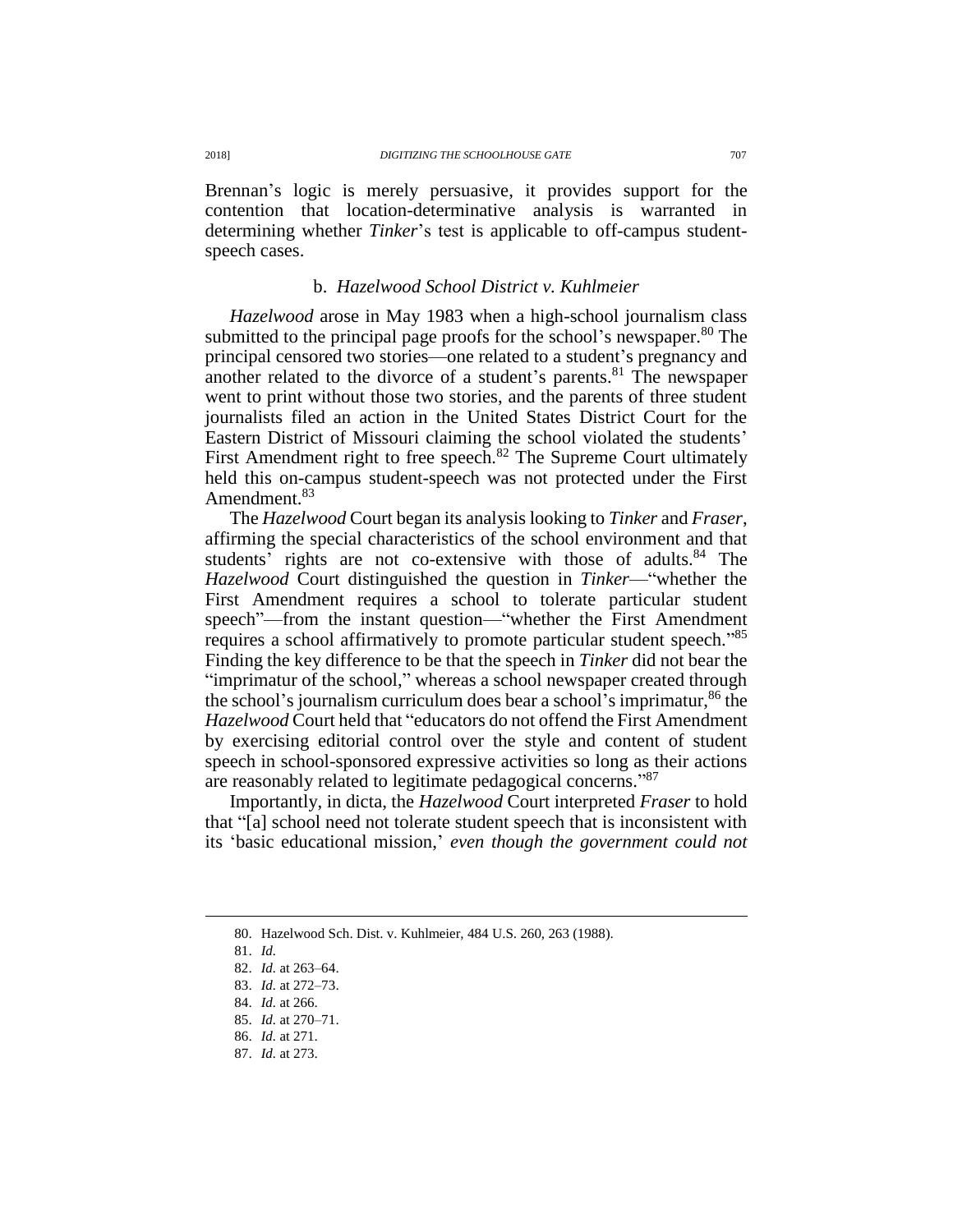708 *FLORIDA LAW REVIEW* [Vol. 70

*censor similar speech outside the school*." <sup>88</sup> Again, the Court clearly provides support for the contention that location-determinative analysis is warranted in determining whether *Tinker*'s test is applicable to offcampus student-speech cases.

### c. *Morse v. Frederick*

*Morse* arose in January 2002 when an Alaskan high school held an event to allow students to watch the Olympic Torch Relay.<sup>89</sup> Students were permitted to stand along the sidewalk in front of the high school or the sidewalk across from the high school as the relay passed by.<sup>90</sup> A group of high-school students standing on the sidewalk across from the high school "unfurled a 14-foot banner bearing the phrase: 'BONG HiTS 4 JESUS.'" <sup>91</sup> When the principal demanded the students take down the banner, all students complied but one.<sup>92</sup> The incompliant student received a ten-day suspension because the principal believed the banner violated the school policy prohibiting the advocation of illegal-drug use.<sup>93</sup> The Supreme Court held the student did not have a First Amendment right to unfurl his banner.<sup>94</sup>

Similar to the *Fraser* and *Hazelwood* Courts, the *Morse* Court acknowledged the school environment's special characteristics and the fact that students' rights are not co-extensive with those of adults.<sup>95</sup> The *Morse* Court reasoned "[t]he 'special characteristics of the school environment,' and the governmental interest in stopping student drug abuse . . . allow schools to restrict student expression that they reasonably regard as promoting illegal drug use." <sup>96</sup> Thus, the *Morse* Court held the school could permissibly "restrict student speech at a school event, when that speech is reasonably viewed as promoting illegal drug use."97

Reasoning that student speech at school events falls within the purview of on-campus student speech, the *Morse* Court avoided the uncomfortable task of addressing what standards or tests govern offcampus student speech. Professor Mary-Rose Papandrea argued that the

<sup>88.</sup> *Id.* at 266 (quoting Bethel Sch. Dist. No. 403 v. Fraser, 478 U.S. 675, 685 (1986)) (emphasis added).

<sup>89.</sup> Morse v. Frederick, 551 U.S. 393, 397 (2007).

<sup>90.</sup> *Id.*

<sup>91.</sup> *Id.*

<sup>92.</sup> *Id.* at 398.

<sup>93.</sup> *Id.*

<sup>94.</sup> *Id.* at 400.

<sup>95.</sup> *Id.* at 396–97 (quoting Bethel Sch. Dist. No. 403 v. Fraser, 478 U.S. 675, 682 (1986); Hazelwood Sch. Dist. v. Kuhlmeier, 484 U.S. 260, 266 (1988)).

<sup>96.</sup> *Morse*, 551 U.S. at 408 (quoting Tinker v. Des Moines Sch. Dist., 393 U.S. 503, 506 (1969)).

<sup>97.</sup> *Id.* at 403.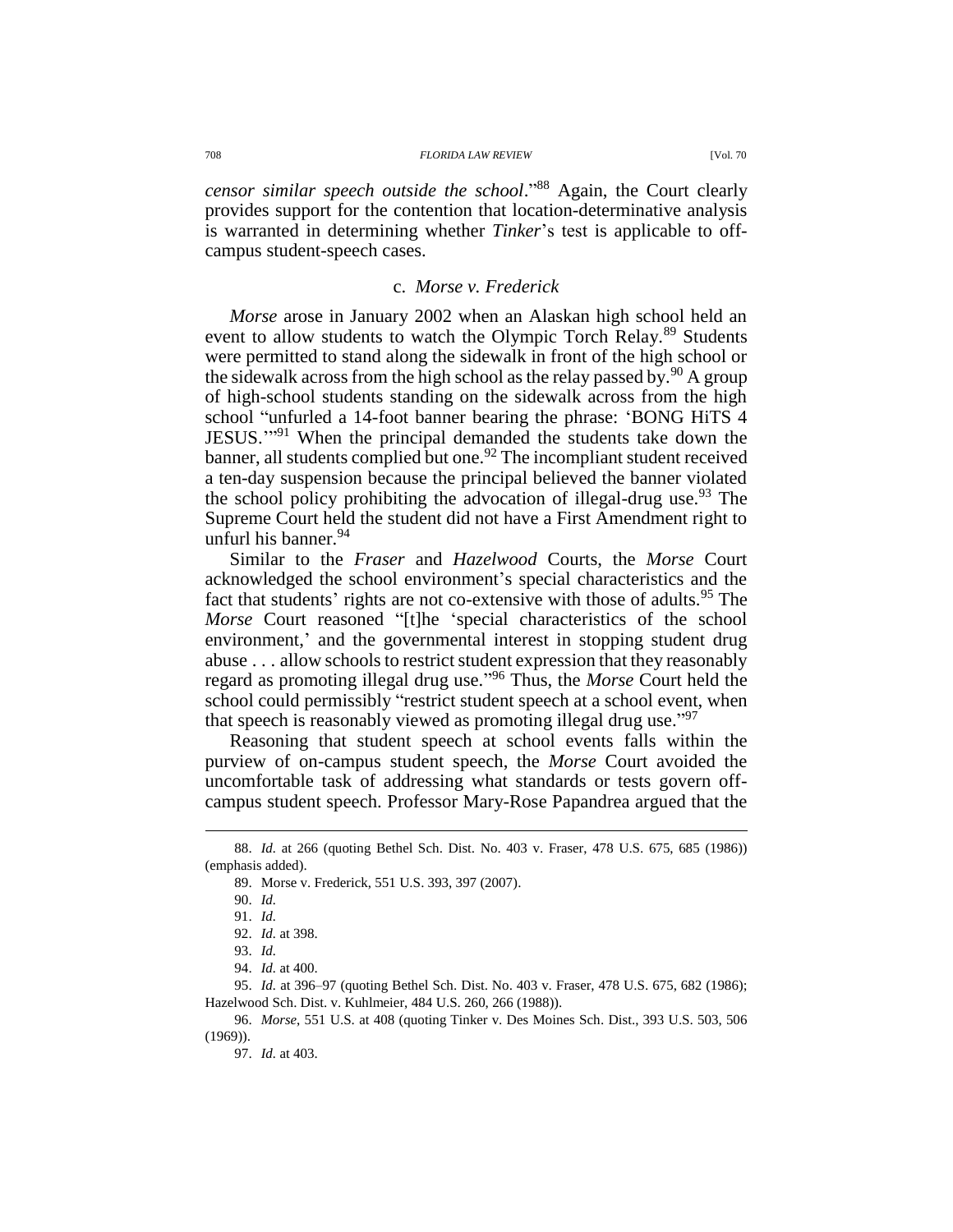*Morse* Court missed a glaring opportunity to provide much-needed guidance in off-campus student-speech cases.<sup>98</sup> Nevertheless, the *Morse* Court—like the *Hazelwood* Court—acknowledged in dicta how *Fraser*'s holding supports a distinction between on- and off-campus student speech,<sup>99</sup> providing support for the contention that location-determinative analysis is warranted in determining whether *Tinker*'s test is applicable to off-campus student-speech cases.

## <span id="page-14-0"></span>3. Effect of Denying Certiorari

Following the *Morse* decision, the Supreme Court received several petitions for writ of certiorari in off-campus cyberspeech cases.<sup>100</sup> By denying these petitions, the Court leaves the lower federal courts without guidance on what test or standard should be applied to off-campus cyberspeech cases. Perhaps the Court's silence shows an implicit approval of how the lower federal courts have handled these cases. Perhaps the Court's silence underscores a hesitancy to fashion a test or standard that may cause more issues than it solves as students' use of cyberspeech continues to evolve. One can only guess why the Court denied each petition for writ of certiorari in off-campus cyberspeech cases since 2008. The only outcome of the Court's silence that appears certain is lower federal courts will continue to support the application of *Tinker*'s test to off-campus cyberspeech cases.

## B. *Circuit Courts' Creativity in Triggering* Tinker

While circuit courts uniformly hold *Tinker*'s test is applicable to offcampus cyberspeech cases, the circuit courts split on the standard for when Tinker's test should be triggered.<sup>101</sup> Some circuit courts adopt a broad reasonable-foreseeability standard.<sup>102</sup> Other circuit courts adopt seemingly narrower standards, such as the Fifth Circuit's intent-based standard outlined in *Bell*.<sup>103</sup> In one case, the U.S. Court of Appeals for the Third Circuit assumed, without deciding, *Tinker*'s test applied because the school administration could not prove the student's offcampus cyberspeech caused a substantial disruption at school.<sup>104</sup>

<sup>98.</sup> Mary-Rose Papandrea, *Student Speech Rights in the Digital Age*, 60 FLA. L. REV. 1027, 1028 (2008) ("[In *Morse*], the Supreme Court missed an opportunity to determine whether public schools have authority to restrict student speech that occurs off school grounds.").

<sup>99.</sup> *Morse*, 551 U.S. at 405 ("Had Fraser delivered the same speech in a public forum outside the school context, it would have been protected.").

<sup>100.</sup> *See* cases cited *supra* note [3.](#page-2-0) 

<sup>101.</sup> *See infra* Subsection I.B.1.

<sup>102.</sup> *See infra* Subsection I.B.1.a.

<sup>103.</sup> *See infra* Subsection I.B.1.b.

<sup>104.</sup> *See infra* Subsection I.B.1.c.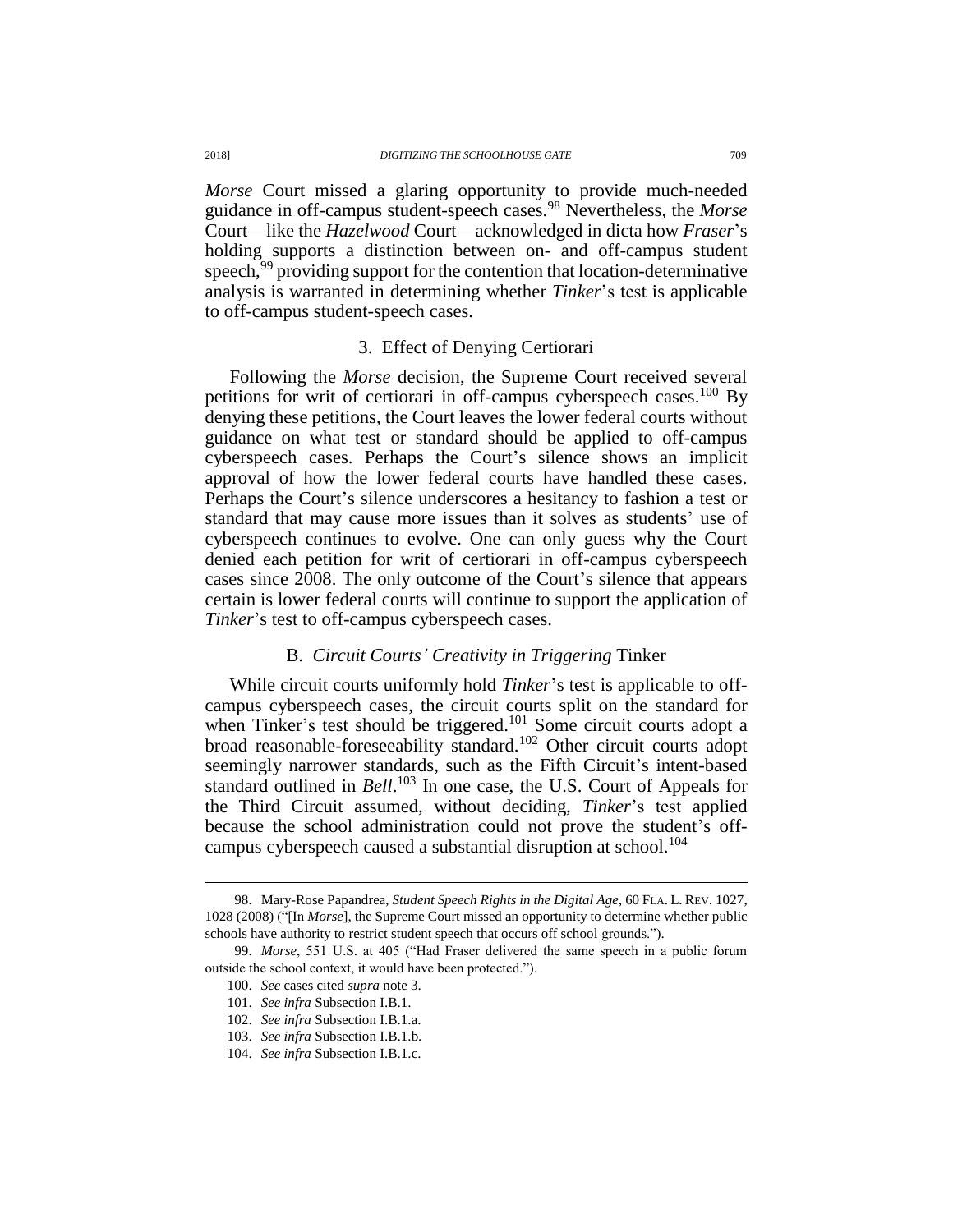#### 710 *FLORIDA LAW REVIEW* [Vol. 70

Circuit courts are clearly conflicted and bereft of guidance on what standard is appropriate to trigger *Tinker*'s test in off-campus cyberspeech cases, and arguably, whether *Tinker*'s test should be applied in the first place. Two opinions—one concurrence and one dissent—from the Third Circuit case, *J.S. ex rel. Snyder v. Blue Mountain School District*, 105 provide a useful window into the arguments underpinning this issue.<sup>106</sup>

# 1. Circuit Courts' Different Standards for Triggering *Tinker*

Circuit courts have established different standards for triggering *Tinker*'s test in off-campus cyberspeech cases. At one end of the spectrum, the U.S. Court of Appeals for the Second and Eighth Circuits apply a broad reasonable-foreseeability standard.<sup>107</sup> At the other end, the Third Circuit assumed, without deciding, *Tinker*'s test is applicable to off-campus cyberspeech cases.<sup>108</sup> Between these poles, the U.S. Court of Appeals for the Fourth Circuit fashioned a nexus-based standard, similar to the reasonable-foreseeability standard.<sup>109</sup> The Fifth Circuit imposed an intent-based standard that is facially narrow but broad in its application.<sup>110</sup> Finally, the U.S. Court of Appeals for the Ninth Circuit tailored a true-threat-based standard for a case involving particularly threatening cyberspeech, but this standard and true threats will be discussed more fully in Subsection III.A.1.<sup>111</sup> The circuit courts' lack of coherence on what standard should trigger the application of *Tinker*'s test stems from the circuits stretching the holdings and dicta of *Tinker* and its progeny cases to capture students' off-campus cyberspeech.<sup>112</sup> This lack of coherence and stretching is particularly troubling in off-campus

 $\overline{a}$ 

110. *See infra* Subsection I.B.1.b.

112. *See id.* ("One of the difficulties with the student speech cases is an effort to divine and impose a global standard for a myriad of circumstances involving off-campus speech. . . . [W]e are reluctant to try and craft a one-size fits all approach. We do not need to consider at this time whether *Tinker* applies to all off-campus speech . . . ."); Bell v. Itawamba Cty. Sch. Bd., 799 F.3d 379, 396 (5th Cir. 2015) ("Further, in holding *Tinker* applies to the off-campus speech in this instance, because such determinations are heavily influenced by the facts in each matter, we decline: to adopt any rigid standard in this instance; or to adopt or reject approaches advocated by other circuits.").

<sup>105.</sup> 650 F.3d 915 (3d Cir. 2011).

<sup>106.</sup> *See infra* Subsection I.B.2.

<sup>107.</sup> *See infra* Subsection I.B.1.a.

<sup>108.</sup> *See infra* Subsection I.B.1.c.

<sup>109.</sup> *See infra* Subsection I.B.1.b.

<sup>111.</sup> Wynar v. Douglas Cty. Sch. Dist., 728 F.3d 1062, 1069 (9th Cir. 2013) ("[W]hen faced with an identifiable threat of school violence, schools may take disciplinary action in response to off-campus speech that meets the requirements of *Tinker*.").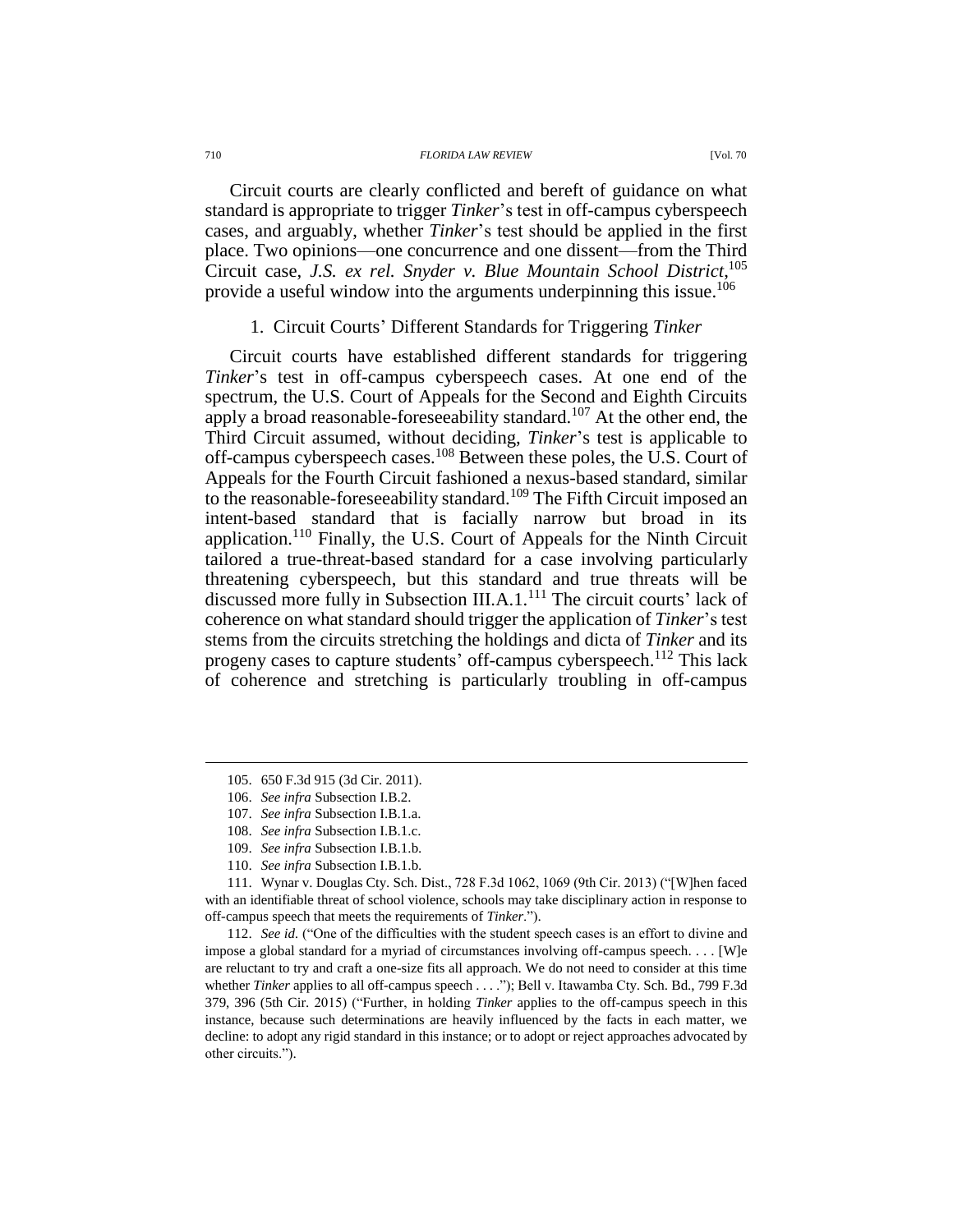cyberspeech cases because application of *Tinker*'s test has been outcomedeterminative. $113$ 

## a. Second and Eighth Circuits

In *Wisniewski v. Board of Education*<sup>114</sup> and *Doninger v. Niehoff*,<sup>115</sup> the Second Circuit concluded *Tinker*'s test applies to off-campus cyberspeech that "poses a reasonably foreseeable risk that [it] would come to the attention of school authorities." <sup>116</sup> The Eighth Circuit, in *D.J.M. v. Hannibal Public School District # 60*<sup>117</sup> and *S.J.W. ex rel.*  Wilson v. Lee's Summit School District,<sup>118</sup> adopted the Second Circuit's reasonable-foreseeability standard.<sup>119</sup> In adopting a reasonableforeseeability standard, the Second and Eighth Circuits are the circuits most likely to permit application of *Tinker*'s test in off-campus cyberspeech cases.

Of all forms of off-campus student speech, off-campus cyberspeech is most at risk of coming to the attention of a school official. For example, the cyberspeech at issue in *Wisniewski*, *Doninger*, *D.J.M.*, and *S.J.W.* were online instant messages, $120 \text{ blog posts}$ ,  $121 \text{ and content on a student-}$ created website.<sup>122</sup> Anyone with access to these and other forms of student cyberspeech can reproduce it in a matter of seconds at any location with Wi-Fi or cellular service. Thus, it is reasonably foreseeable that nearly all off-campus cyberspeech could make its way inside the schoolhouse gate and before a school official's desk.<sup>123</sup>

121. *Doninger*, 642 F.3d at 340–41.

<sup>113.</sup> *See, e.g.*, S.J.W. *ex rel.* Wilson v. Lee's Summit Sch. Dist., 696 F.3d 771, 776 (8th Cir. 2012) ("The [students'] success on the merits will depend on what standard the District Court applies. The School District argues [*Tinker*] should control. The [students] argue otherwise.").

<sup>114.</sup> 494 F.3d 34 (2d Cir. 2007).

<sup>115.</sup> 642 F.3d 334 (2d Cir. 2011).

<sup>116.</sup> *See id.* at 347; *Wisniewski*, 494 F.3d at 38.

<sup>117.</sup> 647 F.3d 754 (8th Cir. 2011).

<sup>118.</sup> 696 F.3d 771 (8th Cir. 2012).

<sup>119.</sup> *Id.* at 778 ("Just like the online speech in . . . *Doninger*, the NorthPress posts 'could reasonably be expected to reach the school . . . .'"); *Hannibal*, 647 F.3d at 766 ("Here it was reasonably foreseeable that D.J.M.'s threats about shooting specific students in school would be brought to the attention of school authorities . . . .").

<sup>120.</sup> *Hannibal*, 647 F.3d at 757; *Wisniewski*, 494 F.3d at 35.

<sup>122.</sup> *Lee's Summit*, 696 F.3d at 773.

<sup>123.</sup> In his concurrence to *Blue Mountain*, Judge Smith reasoned, "A bare foreseeability standard could be stretched too far, and would risk ensnaring any off-campus expression that happened to discuss school-related matters." J.S. *ex rel.* Snyder v. Blue Mountain Sch. Dist., 650 F.3d 915, 940 (3d Cir. 2011) (Smith, J., concurring).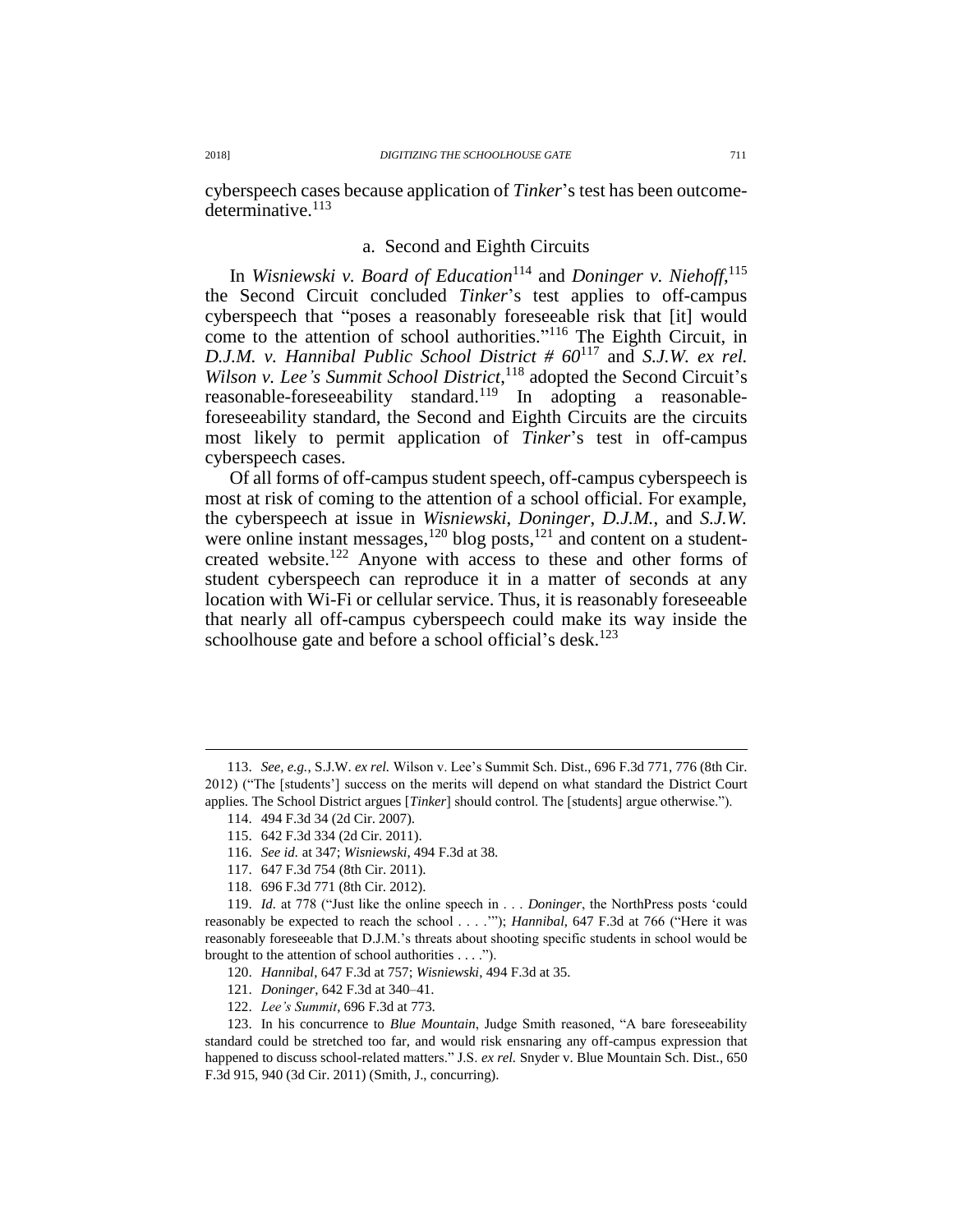### 712 *FLORIDA LAW REVIEW* [Vol. 70

## b. Fourth and Fifth Circuits

The Fourth and Fifth Circuits adopted what appear facially to be more stringent standards for triggering *Tinker*'s test. In *Kowalski v. Berkeley County Schools*, <sup>124</sup> the Fourth Circuit put forth a nexus-based standard considering whether there is a "sufficiently strong" nexus between the student's cyberspeech and the school's "pedagogical interests" to "justify the action taken by school officials in carrying out their role as the trustees of the student body's well-being." <sup>125</sup> One scholar argues that the Fourth Circuit actually adopted a reasonable-foreseeability standard, like the Second and Eighth Circuits.<sup>126</sup> Whether the Fourth Circuit adopted a nexus-based or reasonable-foreseeability standard is ultimately a distinction without a difference, as is discussed below.

In *Bell v. Itawamba County School Board*, the Fifth Circuit fashioned an intent-based standard considering whether "a student intentionally directs at the school community speech reasonably understood by school officials to threaten, harass, and intimidate a teacher, even when such speech originated, and was disseminated, off-campus without the use of school resources."<sup>127</sup> Although these standards appear narrower than the reasonable-foreseeability standard for triggering *Tinker*'s test, the nebulous wording of these two standards allow judges leeway in determining what "sufficient nexus" and "intentionally directs at the school community" mean.

In *Kowalski*, the Fourth Circuit concluded a student's webpage entitled "Students Against Sluts Herpes" satisfied the nexus-based standard because:

[The student] knew that the electronic response would be . . . published beyond her home and could reasonably be expected to reach the school or impact the school environment. [The student] also knew that the dialogue would and did take place among . . . students whom she invited to join the [webpage] and that the fallout from her conduct and the speech within the group would be felt in the school itself. $128$ 

Here, the Fourth Circuit's reasoning for satisfying its nexus-based standard in *Kowalski* makes the application of the nexus-based standard

<sup>124.</sup> 652 F.3d 565 (4th Cir. 2011).

<sup>125.</sup> *Id.* at 573.

<sup>126.</sup> Shaver, *supra* not[e 35,](#page-5-0) at 1595 n.435.

<sup>127.</sup> 799 F.3d 379, 396 (5th Cir. 2015).

<sup>128.</sup> *Kowalski*, 652 F.3d at 573.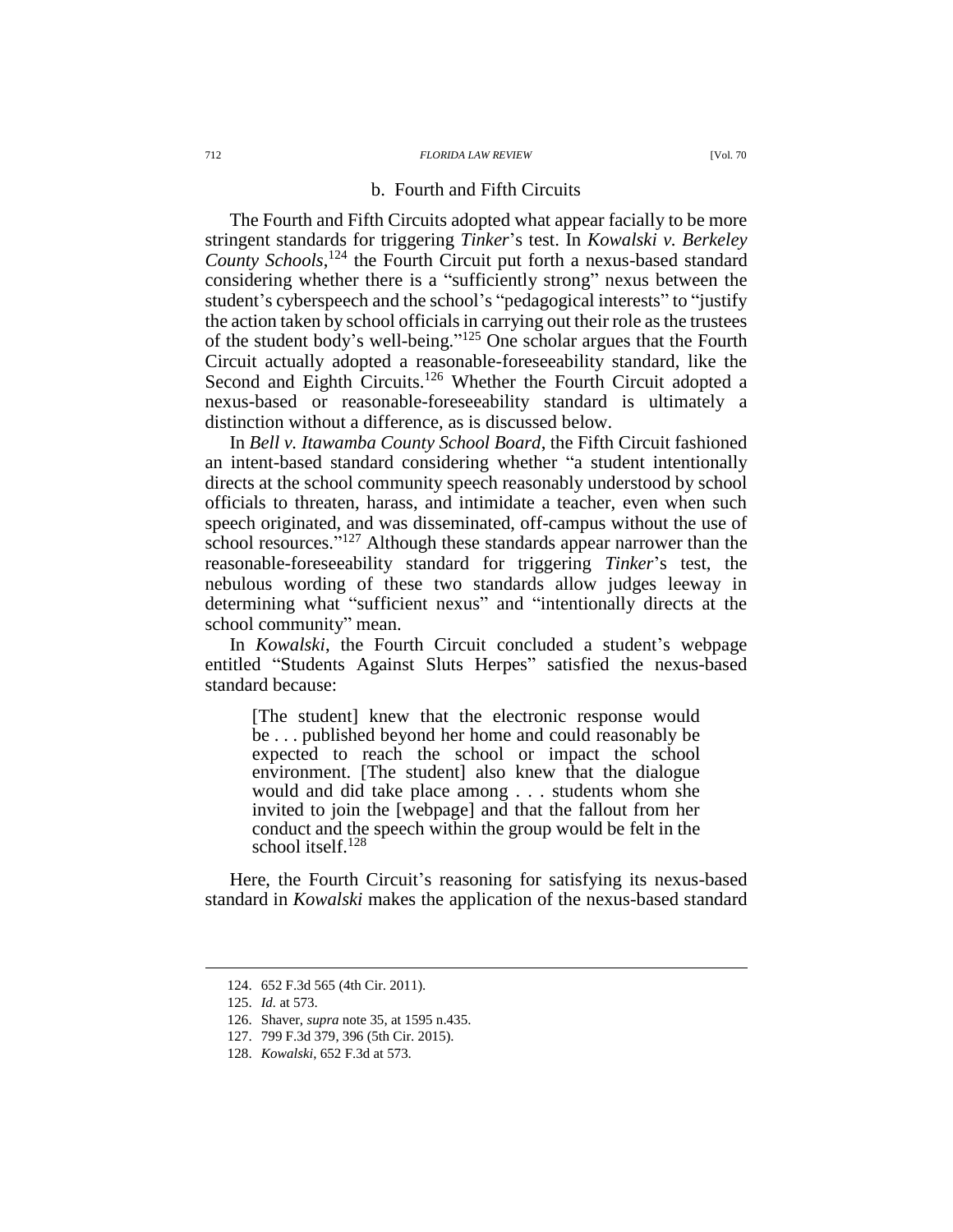virtually identical to the Second and Eighth Circuits' reasonableforeseeability standard.<sup>129</sup>

The Fifth Circuit's intent-based standard also lacks teeth.<sup>130</sup> The Fifth Circuit concluded in *Bell* that the intent-based standard was satisfied because "[the student] intended his rap recording to reach the school community. . . . [The student] produced and disseminated the rap recording knowing students, and hoping administrators, would listen to it."<sup>131</sup> Here, the Fifth Circuit blurred an important distinction between a student intending cyberspeech to reach the school community (that is, an intent for the cyberspeech to be accessed on-campus) versus a student intending cyberspeech to reach a target audience including members of the school community. <sup>132</sup> A student knowing or hoping fellow students and administrators would access her off-campus cyberspeech does not necessarily equate to the student intending the cyberspeech to reach the school community, especially when the school has policies designed to limit off-campus speech from being accessed or brought on-campus.<sup>133</sup> Whether a student evinces an intent for off-campus cyberspeech to reach the school community should be a fact-intensive determination requiring more than a student's knowledge or hope that members in the school community access the off-campus cyberspeech. 134

 $\overline{a}$ 

134. The importance of this distinction is supported by the Second and Eighth Circuits' decisions addressing students' distribution of underground periodicals, which is another common off-campus student-speech situation. *Compare* Thomas v. Bd. of Educ., 607 F.2d 1043, 1050–52 (2d Cir. 1979) (holding the school violated student's First Amendment right to free speech by punishing the student for distributing an underground periodical off-campus), *with* Bystrom v. Indep. Sch. Dist., 822 F.2d 747, 750, 755 (8th Cir. 1987) (holding constitutional a school policy prohibiting students from distributing their off-campus publications on campus). Consider two students who publish underground periodicals. The first student distributes the periodical to students and faculty just before entering the school premises as the school day begins, whereas the second student distributes the periodical to students and faculty just as they exit the school

<sup>129.</sup> *See supra* Subsection I.B.1.a.

<sup>130.</sup> *See* Shaver, *supra* note [35,](#page-5-0) at 1596–97 ("The intentional direction language used by the Fifth Circuit in *Bell* might, at first glance, appear to set a higher threshold because it would require that the student had directed speech into the school environment. However, it suffers from essentially the same defects as the reasonable foreseeability test. Again, the threshold for imposition of authority is quite low if a student's intentional direction is determined by the extent to which the student spoke on a matter of interest to the school community and intended that other students would consider the speech. As with the reasonable foreseeability test, it seems that students would essentially have no protection if they sought to speak about a matter in any way related to school and if they wanted their speech to reach others. In addition, the intentional direction test has the added difficulty of asking school officials to determine the subjective intent of a student before imposing discipline." (footnotes omitted)).

<sup>131.</sup> *Bell*, 799 F.3d at 396.

<sup>132.</sup> *Id.*

<sup>133.</sup> *See id.* at 430 (Dennis, J., dissenting) (including policies blocking specific website access on school computers and banning students' use of or access to cell phones on-campus).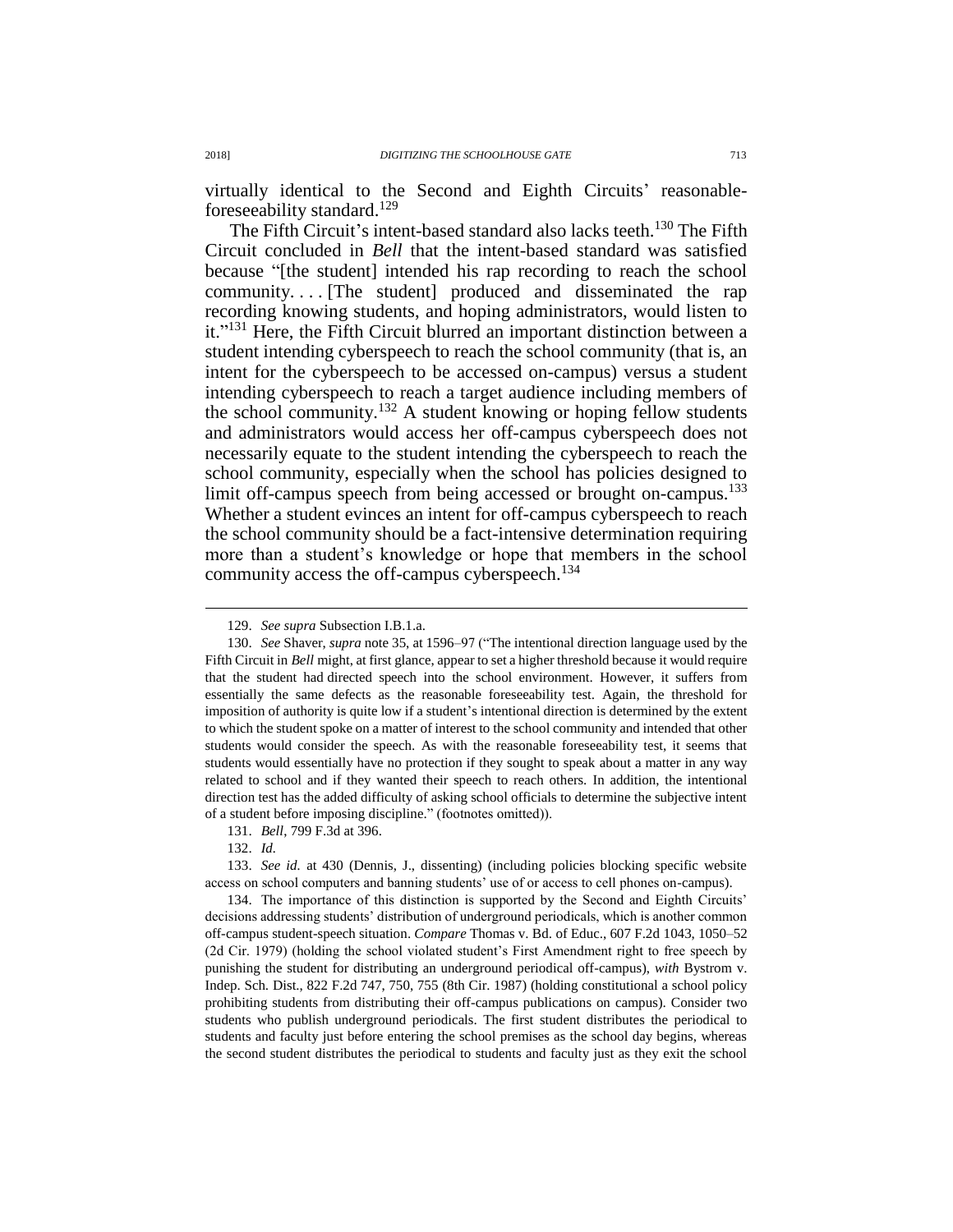### 714 *FLORIDA LAW REVIEW* [Vol. 70

## c. Third Circuit

The Third Circuit, in *Layshock v. Hermitage School District*<sup>135</sup> and *J.S. ex rel. Snyder v. Blue Mountain School District*, skirted the issue of establishing a standard for triggering *Tinker*'s test and just assumed, without deciding, that *Tinker*'s test is applicable to off-campus cyberspeech cases.<sup>136</sup> In both cases the Third Circuit concluded the school districts could not establish a substantial disruption or reasonably forecast a substantial disruption, thus failing *Tinker*'stest.<sup>137</sup> It is not clear what approach the Third Circuit will take when it reviews a district court decision with facts supporting a conclusion that a school district experienced a substantial disruption or could reasonably forecast a substantial disruption.<sup>138</sup> Although the Third Circuit currently lacks a standard triggering *Tinker*'s substantial-disruption test in off-campus cyberspeech cases, this circuit appears most amenable to taking a narrow view of *Tinker*'s holding.<sup>139</sup>

In a buried footnote of the *Blue Mountain* decision, the Third Circuit noted there was "some appeal" to the student's argument "that the First Amendment 'limits school official[s'] ability to sanction student speech to the schoolhouse itself."<sup>140</sup> The Third Circuit ultimately concluded the school administration violated the student's right to free speech, so the

135. 650 F.3d 205 (3d Cir. 2011).

136. *Id.* at 219 ("We need not now define the precise parameters of when the arm of authority can reach beyond the schoolhouse gate because . . . the district court found that [the student's] conduct did not disrupt the school, and the District does not appeal that finding."); J.S. *ex rel.* Snyder v. Blue Mountain Sch. Dist., 650 F.3d 915, 926 (3d Cir. 2011) ("The Supreme Court established a basic framework for assessing student free speech claims in *Tinker*, and we will assume, without deciding, that *Tinker* applies to [the student's] speech in this case.").

137. *Layshock*, 650 F.3d at 219; *Blue Mountain*, 650 F.3d at 930–31.

138. *See, e.g.*, A.N. v. Upper Perkiomen Sch. Dist., 228 F. Supp. 3d 391, 400–01 (E.D. Pa. 2017) (denying suspended student's emergency motion for preliminary injunction seeking immediate reinstatement because student was unlikely to succeed on the merits that school violated student's right to free speech in punishing him for an Instagram post mashing up a Sandy Hook video and song about school shooting, which could reasonably lead the school district to forecast a substantial disruption).

139. *Blue Mountain*, 650 F.3d at 933 ("Neither the Supreme Court nor this Court has ever allowed schools to punish students for off-campus speech that is not school-sponsored or at a school-sponsored event and that caused no substantial disruption at school. . . . An opposite holding would significantly broaden school districts' authority over student speech and would vest school officials with dangerously overbroad censorship discretion.").

140. *Id.* at 926 n.3.

premises after the school day ends. Both students know and hope students and faculty will access their periodicals. It is clear the first student evinces a stronger intent for his off-campus speech to reach the school community, and thus more likely to trigger *Tinker*'s test, because the students and faculty are more likely to bring the periodical with them inside the schoolhouse gate. But it is less clear whether the second student intended for the periodical to reach the school community.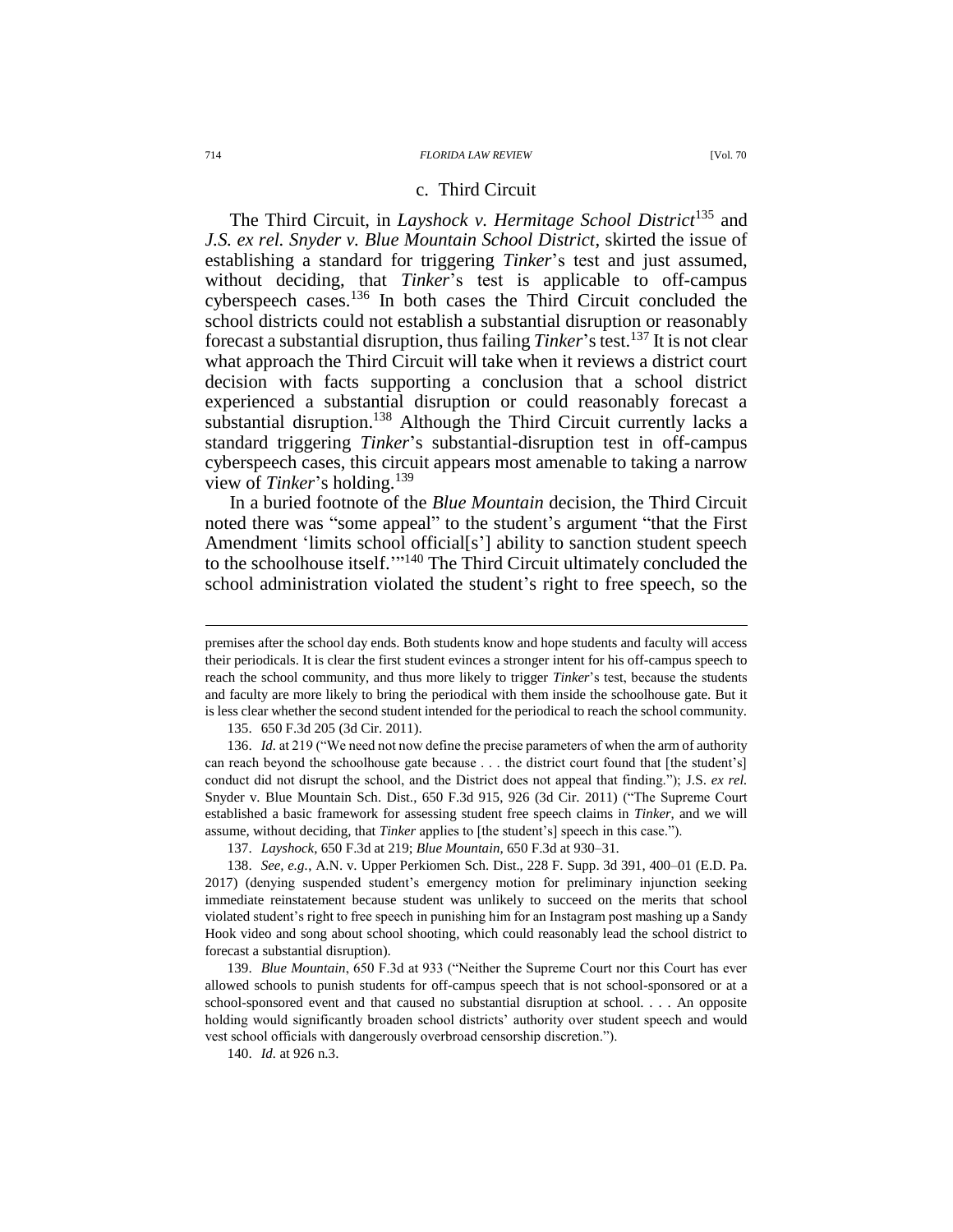majority declined to address the merits of location-determinative analysis.<sup>141</sup> Instead, Third Circuit judges took to concurrences and dissents to debate the merits of location-determinative analysis.<sup>142</sup>

## 2. Third Circuit Debate on Location-Determinative Analysis

In *Blue Mountain*, Judge Brooks Smith's concurrence (joined by four Third Circuit judges) and Judge Michael Fisher's dissent (joined by five Third Circuit judges) specifically debated the role location should play in determining whether *Tinker*'s test is applicable to students' off-campus cyberspeech cases. Judge Smith's concurrence argues against applying *Tinker*'s test to off-campus student speech, except off-campus speech that is "intentionally directed towards a school [which] is properly considered on-campus speech." <sup>143</sup> Judge Fisher's dissent argues *Tinker*'s test should govern "off-campus speech which causes substantial on-campus disruption under  $\overline{T}$ *inker*.<sup>7144</sup> Both opinions differ on their interpretation of *Tinker*'s language, particularly the phrase "in class or out of it.<sup>7145</sup> Both opinions also offer slippery-slope arguments, where Judge Smith thrusts a concern of school officials' overreach and Judge Fisher parries with a concern about "leav[ing] schools defenseless to protect teachers and school officials against [students'] attacks and powerless to discipline students for the consequences of their actions." $14\overline{6}$ 

Judges Smith and Fisher strike at the heart of issue debating whether the *Tinker* Court meant the phrase "in class or out of it" to limit application of *Tinker*'s test solely to on-campus speech or to off-campus speech as well. Judge Smith took the narrow view finding the *Tinker* Court meant to limit its test to on-campus speech, for "[h]ad the Court intended to vest schools with the unprecedented authority to regulate students' off-campus speech, surely it would have done so unambiguously." $147$  Judge Smith supported his interpretation of the phrase "in class or out of it" by reading it in context with its immediately preceding sentences,<sup>148</sup> where the *Tinker* Court stated:

The principle of these cases is not confined to the supervised and ordained discussion which takes place in the classroom. The principal use to which the schools are dedicated is to accommodate students during prescribed hours for the purpose of certain types of activities. Among

<sup>141.</sup> *Id.* at 926 n.3, 931.

<sup>142.</sup> *Id.* at 936 (Smith, J., concurring); *id.* at 941 (Fisher, J., dissenting).

<sup>143.</sup> *Id.* at 940 (Smith, J., concurring).

<sup>144.</sup> *Id.* at 943 (Fisher, J., dissenting).

<sup>145.</sup> *Compare id.* at 937–38 n.1 (Smith, J., concurring), *with id.* at 942 (Fisher, J., dissenting).

<sup>146.</sup> *Id.* at 939 (Smith, J., concurring); *id.* at 941 (Fisher, J., dissenting).

<sup>147.</sup> *Id.* at 937–38 n.1 (Smith, J., concurring).

<sup>148.</sup> *Id.*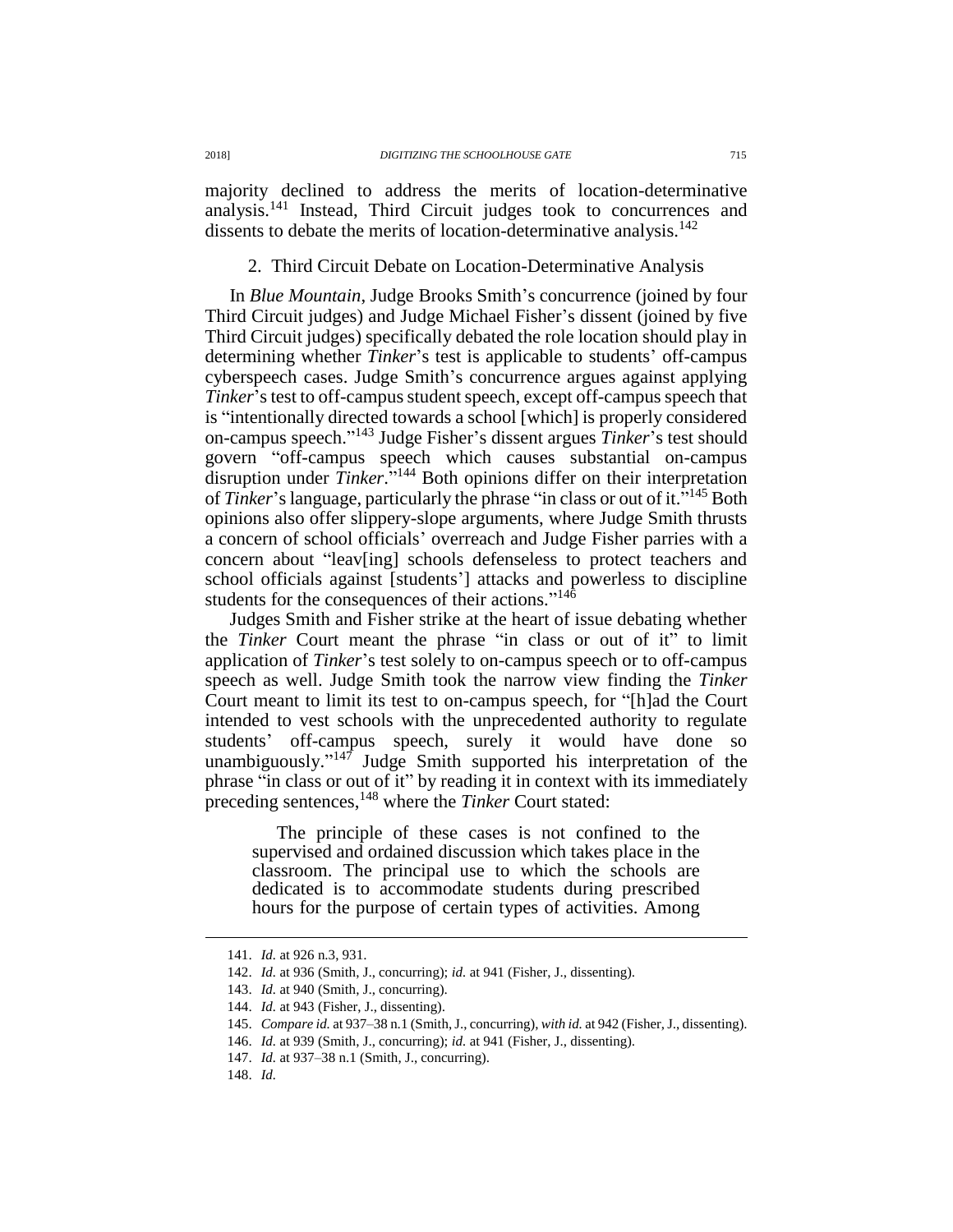### 716 *FLORIDA LAW REVIEW* [Vol. 70

those activities is personal intercommunication among the students. This is not only an inevitable part of the process of attending school; it is also an important part of the educational process. *A student's rights, therefore, do not embrace merely the classroom hours. When he is in the cafeteria, or on the playing field, or on the campus during the authorized hours, he may express his opinions . . . if he does so without "materially and substantially interfer[ing] with the requirements of appropriate discipline in the operation of the school"* and without colliding with the rights of others.<sup>149</sup>

To Judge Smith, the plain meaning of the *Tinker* Court's language is unambiguous and limits *Tinker*'s substantial-disruption test to on-campus student speech. Judge Fisher disagrees.

Judge Fisher found the phrase "in class or out of it" ambiguous, or as Judge Fisher put it, "unclear."<sup>150</sup> Judge Fisher was uncertain whether the phrase was meant to distinguish students' on-campus speech from offcampus speech—in which case *Tinker*'s test would apply to off-campus student speech—or to distinguish students' on-campus speech in the classroom from other places on the school grounds—in which case *Tinker*'s test would not apply to off-campus student speech.<sup>151</sup> But Judge Fisher was certain of two things. First, the Court did not address the issue of whether *Tinker*'s test should apply to off-campus student speech; second, *Tinker*'s test should determine the outcome of that case.<sup>152</sup>

Permeating Judges Smith and Fisher's debate are public policy rationales. Judge Smith expressed two concerns. How long should the long arm of the school's regulatory powers over student speech be?<sup>153</sup> And would applying *Tinker*'s test to off-campus speech give rise to a scenario where adults could be regulated for their off-campus speech causing substantial disruptions in a school?<sup>154</sup> The first concern is clearly more legitimate than the second, which Judge Smith noted is "absurd."<sup>155</sup> Parents bring civil suits in federal courts precisely because they do not

<sup>149.</sup> Tinker v. Des Moines Sch. Dist., 393 U.S. 503, 512–13 (1969) (alteration in original) (emphasis added) (citations omitted) (quoting Burnside v. Byars, 363 F.2d 744, 749 (5th Cir. 1966)).

<sup>150.</sup> *Blue Mountain*, 650 F.3d at 942 (Fisher, J., dissenting).

<sup>151.</sup> *Id.*

<sup>152.</sup> *Id.* at 943.

<sup>153.</sup> *Id.* at 939 (Smith, J., concurring) ("Applying *Tinker* to off-campus speech would create a precedent with ominous implications. Doing so would empower schools to regulate students' expressive activity no matter where it takes place, when it occurs, or what subject matter it involves—so long as it causes a substantial disruption at school.").

<sup>154.</sup> *Id.* at 940.

<sup>155.</sup> *Id.*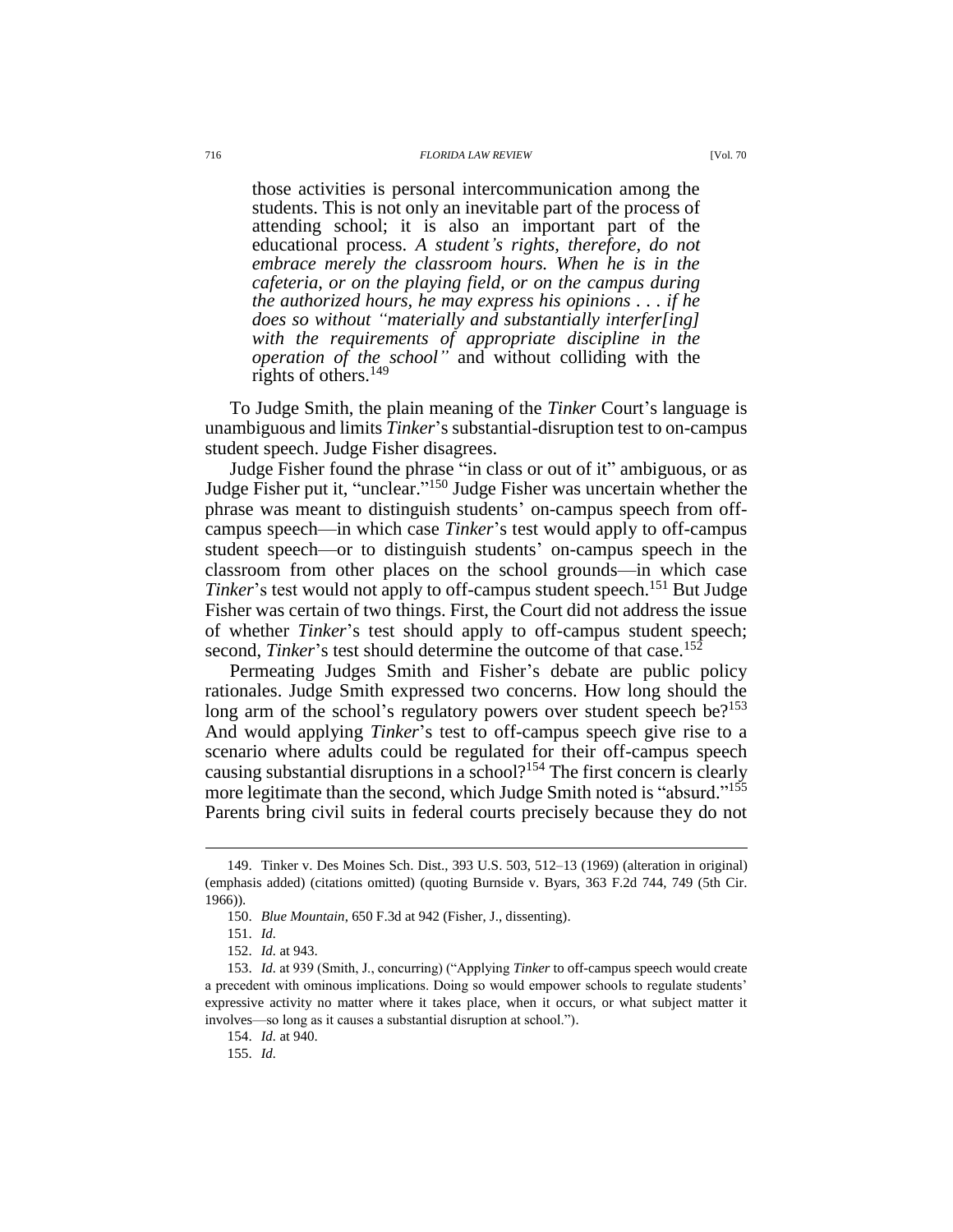believe the school should have the regulatory power to punish their children for speech that occurred when the children were in the comfort of their homes or elsewhere outside the schoolhouse gate. Those parents do not share Judge Smith's concern that they will be punished by a school for their off-campus speech, not because *Tinker*'s test could not be applied equally between students and their parents, but because it is absurd to "extend[] *Tinker* beyond the public-school setting to which it is so firmly moored."<sup>156</sup>

Judge Fisher's public policy concern centered upon the distinction between the political speech protected in *Tinker* and the vulgar speech protected in *Blue Mountain*. Judge Fisher was most concerned about the negative effects the vulgar speech in *Blue Mountain* could have on educators and their families.<sup>157</sup> Whereas *Tinker* involved the political speech of wearing of an armband to protest the Vietnam War, which Judge Fisher agreed deserved protection under the First Amendment, <sup>158</sup> *Blue Mountain* involved the creation of a fake MySpace profile of an educator accusing that educator of sexual misconduct.<sup>159</sup> Judge Fisher did not see the profile as a nonsensical, juvenile joke, as the majority did. 160 Judge Fisher saw the profile, and ones similar to it, as capable of causing educators psychological harm to the point that they cannot interact sufficiently with students or quit their jobs altogether.<sup>161</sup>

Under the dissent's reasoning, it should be left to the school to determine "how it should handle violations of its policy that are of as serious and grave a matter as false accusations of sexual misconduct."<sup>162</sup> Judge Fisher believes "[s]chool administrators, not judges, are best positioned to assess the potential for harm in cases like this one, and we should be loath to substitute our judgments for theirs."<sup>163</sup> But a potential gap in Judge Fisher's public policy argument is that it presupposes *Tinker*'s test is applicable equally to on-campus and off-campus cyberspeech cases.

Shifting from the underlying public policy to the practical application of legal tests and standards for off-campus cyberspeech cases, Judge Smith notes that public policy concerns are "only half the battle."<sup>164</sup> The other half of the battle involves how courts should determine whether

<sup>156.</sup> *Id.*

<sup>157.</sup> *Id.* at 946 (Fisher, J., dissenting).

<sup>158.</sup> *Id.* at 943–44.

<sup>159.</sup> *Id.* at 948–49.

<sup>160.</sup> *Id.* at 948.

<sup>161.</sup> *Id.* at 947.

<sup>162.</sup> *Id.* at 948.

<sup>163.</sup> *Id.*

<sup>164.</sup> *Id.* at 940 (Smith, J., concurring).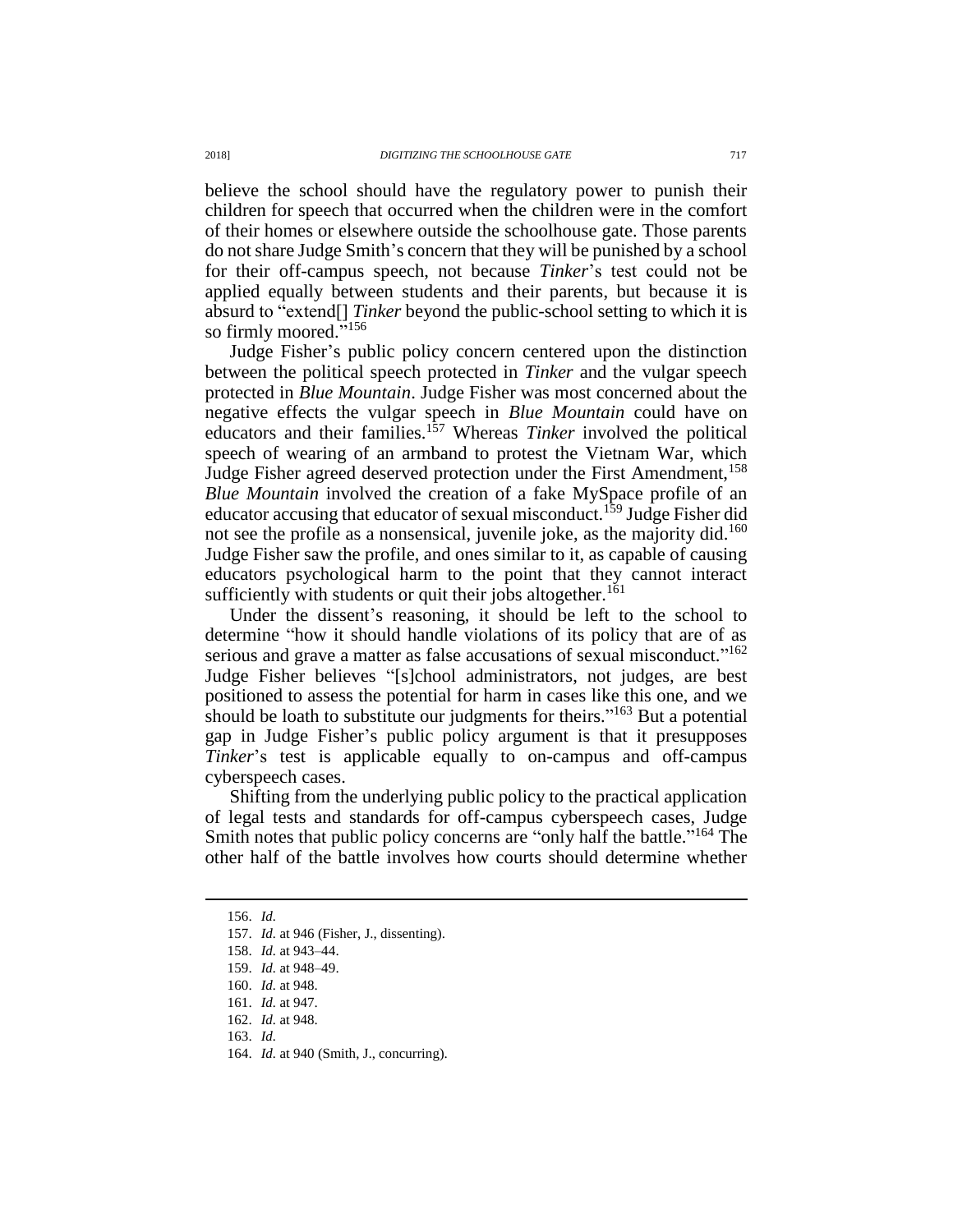cyberspeech is off-campus or on-campus speech. Judge Smith admits this is a difficult task due to the "'everywhere at once' nature of the internet."<sup>165</sup> Here, Judge Fisher agrees with Judge Smith.<sup>166</sup> Daring not to define an exact test or standard to be used to determine whether cyberspeech is on-campus or off-campus, Judge Smith explains why he would favor an intent-based standard over a reasonable-foreseeability standard.<sup>167</sup> Judge Smith would allow off-campus cyberspeech "intentionally directed towards a school [to be] properly considered oncampus speech." <sup>168</sup> Viewed alone, this intent-based argument could single-handedly undermine Judge Smith's argument that students' offcampus cyberspeech discussing school matters should not be subject to *Tinker*'s test. Opponents would simply argue students' off-campus cyberspeech concerning school matters is intentionally directed towards the school because the speech will inevitably reach students, teachers, and administrators.

Judge Smith is careful to qualify his argument for an intent-based standard with a countervailing argument against a reasonableforeseeability standard.<sup>169</sup> Judge Smith warns that off-campus student speech does not "mutate into on-campus speech simply because it foreseeably makes its way onto campus." <sup>170</sup> He further criticizes "[a] bare foreseeability standard [because it] could be stretched too far, and would risk ensnaring any off-campus expression that happened to discuss school-related matters."<sup>171</sup> Unsurprisingly, Judge Fisher favors adopting the Second Circuit's reasonable-foreseeability standard<sup>172</sup> in applying *Tinker*'s test to off-campus student-speech cases. Noting public-school students' near-universal access to wireless technology, Judge Fisher worries "offensive and malicious speech [] directed at school officials and disseminated online to the student body" will inevitably and negatively impact the school environment.<sup>173</sup>

To conclude their opinions, Judges Smith and Fisher again look to public policy rationales for support. On the one hand, Judge Smith proposes that his opinion supports a robust marketplace of ideas, where society must "tolerate thoughtless speech . . . in order to provide adequate

<sup>165.</sup> *Id.*

<sup>166.</sup> *Id.* at 951 (Fisher, J., dissenting) ("The line between 'on-campus' and 'off-campus' speech is not as clear as it once was.").

<sup>167.</sup> *Id.* at 940 (Smith, J., concurring).

<sup>168.</sup> *Id.*

<sup>169.</sup> *Id.*

<sup>170.</sup> *Id.*

<sup>171.</sup> *Id.*

<sup>172.</sup> *See supra* Subsection I.B.1.a.

<sup>173.</sup> *Blue Mountain*, 650 F.3d at 951–52 (Fisher, J., dissenting).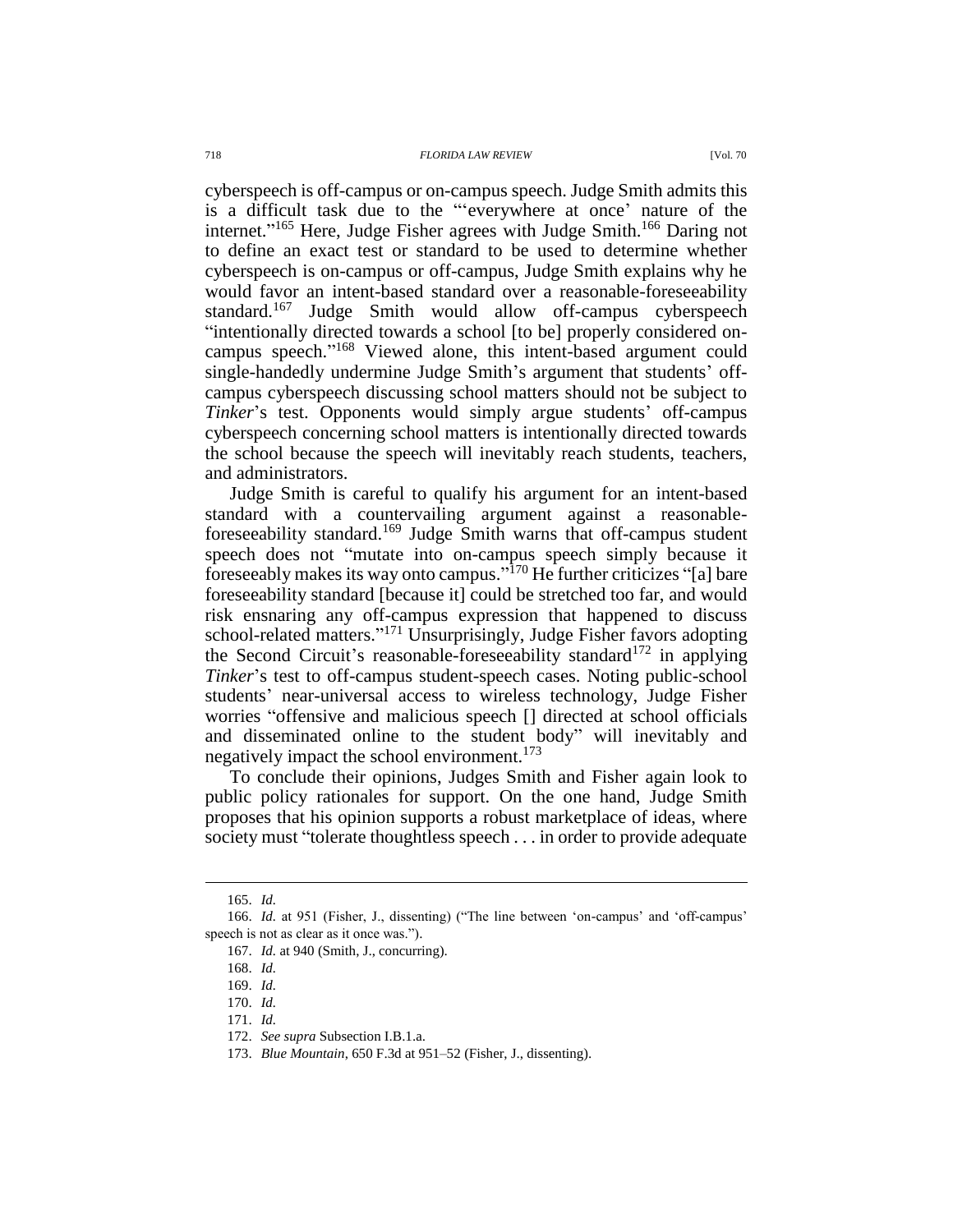breathing room for valuable robust speech."<sup>174</sup> Judge Fisher proposes that his opinion supports an "orderly learning environment" necessary for children's development.<sup>175</sup> A robust marketplace of ideas and an orderly learning environment are not mutually exclusive, and most would agree that society supports both. But in the context of students' off-campus cyberspeech cases, these two ideas are at odds. Which idea comes out on top in these cases will depend largely on the standards lower federal courts use to trigger the application of *Tinker*'s test to off-campus cyberspeech cases.

# C. *District Courts' Adoption of Circuits' Different Triggers*

District courts faithfully adhere to the standards set by their respective circuit courts when determining whether to apply *Tinker*'s substantialdisruption test in students' off-campus cyberspeech cases. Two cases out of the District Court for the District of Minnesota, *R.S. v. Minnewaska Area School District # 2149*<sup>176</sup> and *Sagehorn v. Independent School*  District #  $728$ <sup>177</sup> illustrate how district courts followed the Eighth Circuit's reasonable-foreseeability standard established in *DJM v. Hannibal Public School District # 60*. <sup>178</sup> Another case out of the District Court for the District of Oregon, *Burge ex rel. Burge v. Colton School*  District 53,<sup>179</sup> illustrated how a district court applied the Ninth Circuit's true-threat-based standard from *Wynar v. Douglas County School District*. 180

What is more interesting is how district courts approach the issue of whether to apply *Tinker*'s test if its circuit has not established a standard for triggering *Tinker*'s test in an off-campus cyberspeech case. This

178. 647 F.3d 754, 766 (8th Cir. 2011) ("Here it was reasonably foreseeable that D.J.M.'s threats . . . would be brought to the attention of school authorities and create a risk of substantial disruption of the school environment."); *Minnewaska*, 894 F. Supp. 2d at 1140 ("The law on outof-school statements by students can thus be summarized as follows: Such statements are protected under the First Amendment and not punishable by school authorities unless they are true threats or are reasonably calculated to reach the school environment *and* are so egregious as to pose a serious safety risk or other substantial disruption in that environment."); *Sagehorn*, 122 F. Supp. 3d at 856–57 (following the *Minnewaska* framework).

179. 100 F. Supp. 3d 1057 (D. Or. 2015).

180. 728 F.3d 1062, 1069 (9th Cir. 2013) ("[W]hen faced with an identifiable threat of school violence, schools may take disciplinary action in response to off-campus speech that meets the requirements of *Tinker*."); *Burge*, 100 F. Supp. 3d at 1071 ("Under *Wynar*, if [the student's] offcampus comments constitute 'an identifiable threat of school violence' and would substantially disrupt or materially interfere with school activities, then [the school] could discipline him without violating the First Amendment.").

<sup>174.</sup> *Id.* at 941 (Smith, J., concurring).

<sup>175.</sup> *Id.* at 952 (Fisher, J., dissenting).

<sup>176.</sup> 894 F. Supp. 2d 1128 (D. Minn. 2012).

<sup>177.</sup> 122 F. Supp. 3d 842 (D. Minn. 2015).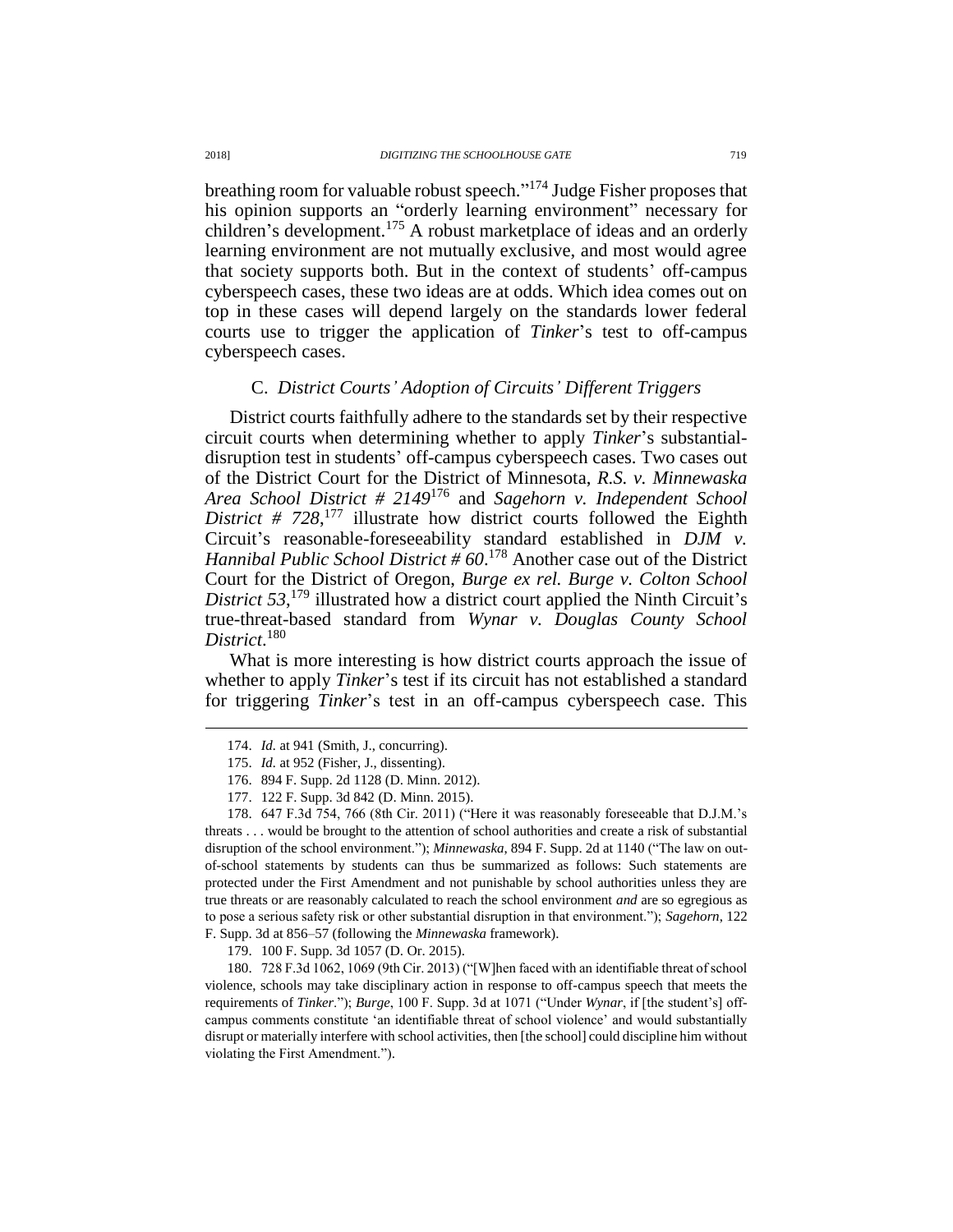occurred in 2010 at the District Court for the Southern District of Florida (U.S. Court of Appeals for the 11th Circuit)<sup>181</sup> and the District Court for the Central District of California (9th Circuit pre-*Wynar*), <sup>182</sup> in 2011 at the District Court for the Northern District of Indiana (U.S. Court of Appeals for the Seventh Circuit), <sup>183</sup> and in 2013 at the District Court for the Western District of Tennessee (U.S. Court of Appeals for the Sixth Circuit).<sup>184</sup> After thorough discussions of *Tinker* and its progeny as well as other circuit and district court decisions, these district courts adopted different standards for triggering the application of *Tinker*'s test to their respective off-campus cyberspeech cases.

The district court in *Evans v. Bayer<sup>185</sup>* reasoned from Second and Third Circuit decisions that "[s]tudent off-campus speech, though generally protected, could be subject to analysis under the *Tinker*  standard as well if the speech raises on-campus concerns,"<sup>186</sup> and the district court held that a student's Facebook page was protected speech because the page did not cause a substantial disruption nor was it "lewd, vulgar, threatening, or advocating illegal or dangerous behavior."<sup>187</sup>

The district court in *J.C. ex rel. R.C. v. Beverly Hills Unified School District*<sup>188</sup> applied a reasonable-foreseeability standard and found that it was reasonably foreseeable for a student's YouTube video to make its way on-campus, triggering and satisfying *Tinker*'s test. 189

The district court in *T.V. ex rel. R.V. v. Smith-Green Community School Corporation*<sup>190</sup> followed the Third Circuit's decision in *Blue Mountain* assuming, without deciding, that *Tinker*'s test applied because the school could not prove students' photos posted on the internet caused, or could reasonably be forecasted to cause, a substantial disruption.<sup>191</sup>

Finally, the district court in *Nixon v. Hardin County Board of Education*<sup>192</sup> failed to articulate a coherent standard, but it focused on whether the social-media posts had a "connection to [the school]" (nexusbased), was "made at school" (location-based), "directed at the school"

<sup>181.</sup> *See* Evans v. Bayer, 684 F. Supp. 2d 1365 (S.D. Fla. 2010).

<sup>182.</sup> *See* J.C. *ex rel.* R.C. v. Beverly Hills Unified Sch. Dist., 711 F. Supp. 2d 1094 (C.D. Cal. 2010).

<sup>183.</sup> *See* T.V. *ex rel.* R.V. v. Smith-Green Cmty. Sch. Corp., 807 F. Supp. 2d 767 (N.D. Ind. 2011).

<sup>184.</sup> *See* Nixon v. Hardin Cty. Bd. of Educ., 988 F. Supp. 2d 826 (W.D. Tenn. 2013).

<sup>185.</sup> 684 F. Supp. 2d 1365 (S.D. Fla. 2010).

<sup>186.</sup> *Id.* at 1370.

<sup>187.</sup> *Id.* at 1374.

<sup>188.</sup> 711 F. Supp. 2d 1094 (C.D. Cal. 2010).

<sup>189.</sup> *Id.* at 1107–08.

<sup>190.</sup> 807 F. Supp. 2d 767 (N.D. Ind. 2011).

<sup>191.</sup> *Id.* at 781, 784.

<sup>192.</sup> 988 F. Supp. 2d 826 (W.D. Tenn. 2013).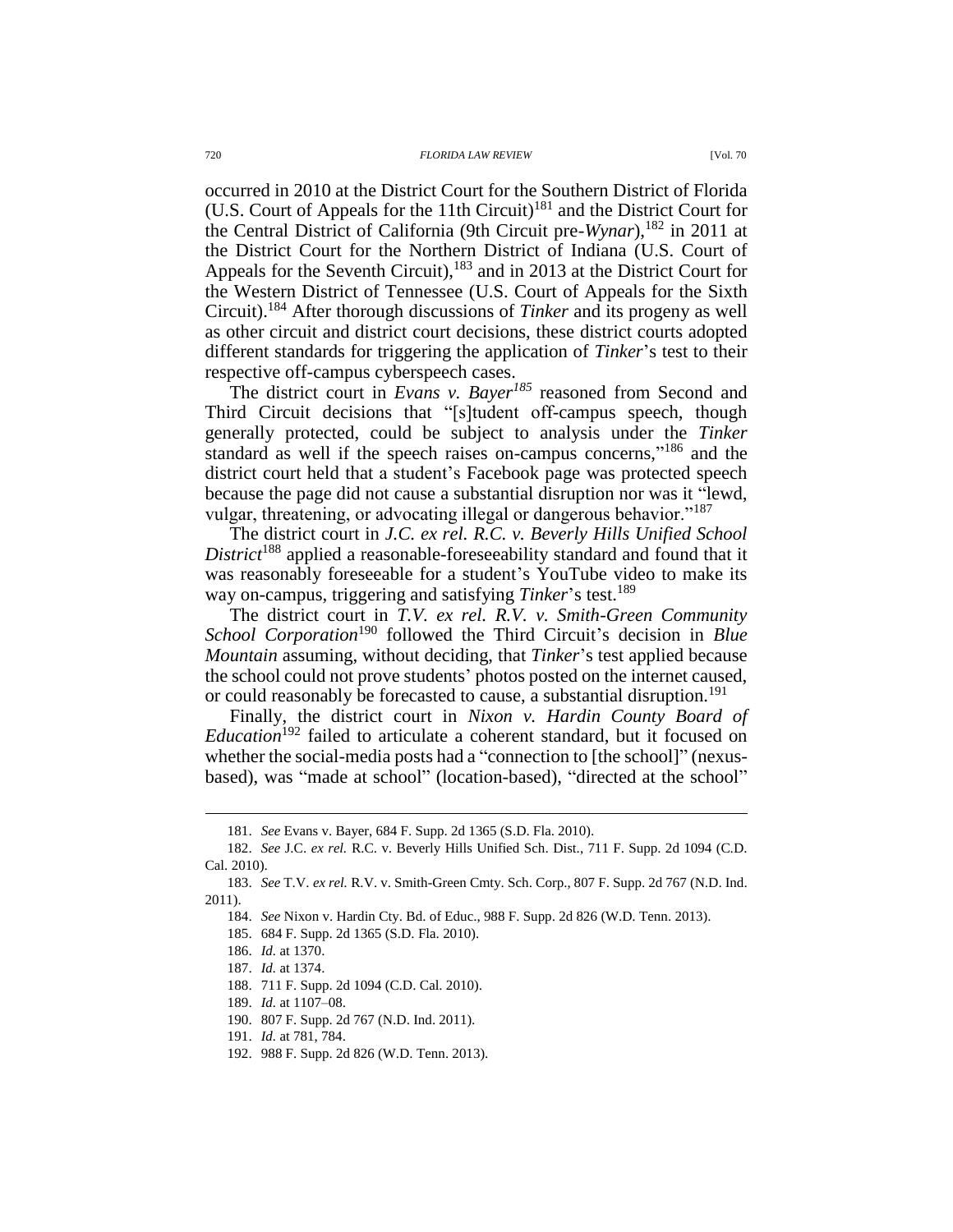(intent-based), or "involved the use of school time or equipment" (nexusbased).<sup>193</sup> The *Nixon* court determined the student's off-campus cyberspeech failed to both meet these standards and cause a substantial disruption.<sup>194</sup>

With the circuit courts divided on the standards for triggering *Tinker*'s test, it is logical that district courts without binding precedent would be divided as well. With differing standards at the circuit and district courts, it follows that the degree of First Amendment protection afforded to a student for her off-campus cyberspeech turns upon what standard the federal court uses to trigger *Tinker*'s test. Theoretically, state courts provide another option for parents wanting to bring civil suits against schools for punishing their children for off-campus cyberspeech. Part II demonstrates that this option has rarely been utilized.

### <span id="page-26-0"></span>II. STATE APPROACH TO OFF-CAMPUS CYBERSPEECH

This Part's title may be misleading because the state approach to handling students' off-campus cyberspeech cases is virtually non-existent and guided almost entirely by the federal approach. It is the sheer lack of a state approach that makes this Part so critical in addressing a major opportunity for reforming how the legal system approaches students' offcampus cyberspeech cases. Legal scholarship has given short attention to how state law can impact students' off-campus cyberspeech cases.<sup>195</sup> Section II.A discusses the Supreme Court of Pennsylvania's approach in *J.S. v. Bethlehem Area School District*<sup>196</sup>—one of the only cases, if not the only case, before a state's highest court concerning a student's oncampus cyberspeech. <sup>197</sup> Section II.B discusses how federal circuit and district courts hint at how state constitutional provisions, statutes, and regulations can play a larger role in students' off-campus cyberspeech cases.

# A. *State Approach Subordinate to Federal Approach*

In *J.S. v. Bethlehem Area School District*, the Supreme Court of Pennsylvania considered whether a middle school permissibly punished—in accordance with the U.S. Constitution, not the Pennsylvania Constitution—a student for creating a website titled,

<sup>193.</sup> *Id.* at 830, 839.

<sup>194.</sup> *Id.* at 839.

<sup>195.</sup> *See* Philip Lee, *Expanding the Schoolhouse Gate: Public Schools (K-12) and the Regulation of Cyberbullying*, 2016 UTAH L. REV. 831, 849–50.

<sup>196.</sup> 807 A.2d 847 (Pa. 2002).

<sup>197.</sup> As opposed to an off-campus cyberspeech case where the student does not access her off-campus cyberspeech while at school, *Bethlehem* is an on-campus cyberspeech case because the student accessed his website at school and showed it to a peer. *Id.* at 865.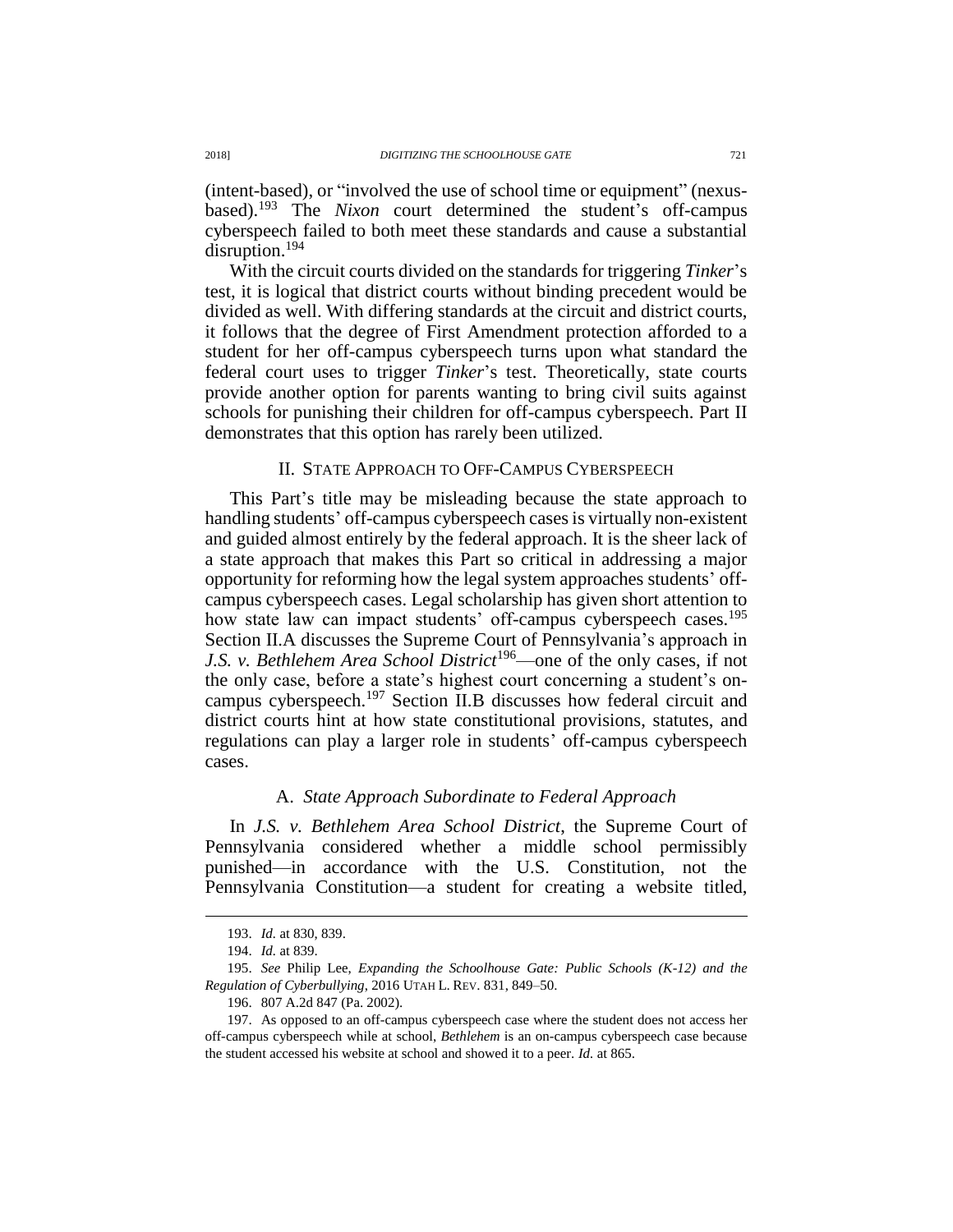"Teacher Sux," and posting vulgar material on that website about principals and a teacher.<sup>198</sup> The reason the student did not allege a violation of his right to free speech under the Pennsylvania Constitution is that the right to free speech is no greater under the Pennsylvania Constitution than it is under the U.S. Constitution.<sup>199</sup> Therefore, the court set out to analyze this case in conformity with federal case law, namely *Tinker* and its progeny at that time, *Fraser* and *Hazelwood*. 200

The court determined the "constitutional analysis of a student's freedom of speech must include a number of considerations," the first of which was the location of the speech.<sup>201</sup> The court found a "sufficient" nexus between the web site and the school" to consider the student's offcampus cyberspeech to be on-campus because the student accessed his website while at school and showed it to a fellow student, school faculty and administrators accessed the website at school, the website was "aimed . . . at the specific audience of students and others connected with this particular School District," and the principal and a teacher were "subjects of the site."<sup>202</sup> Therefore, the court held that "where speech that is aimed at a specific school and/or its personnel is brought onto the school campus or accessed at school by its originator, the speech will be considered on-campus speech." 203

First Amendment protection of students' on-campus cyberspeech is outside the scope of this Note, however, *Bethlehem* is important for two reasons. First, *Bethlehem* established that the court's first consideration of the constitutional analysis was the location of the cyberspeech.<sup>204</sup> At first blush, it appears the court may be amenable to a locationdeterminative analysis of students' off-campus cyberspeech cases, but buried in a footnote, the court acknowledged it would "not rule out a holding that purely off-campus speech may nevertheless be subject to regulation or punishment by a school district if the dictates of *Tinker* are

<sup>198.</sup> *Id.* at 850–51.

<sup>199.</sup> *Id.* at 853 n.5 (citing Commonwealth v. Edmunds, 526 Pa. 374 (1991)); *see also* PA. CONST. art. I, § 7 ("The free communication of thoughts and opinions is one of the invaluable rights of man, and every citizen may freely speak . . . on any subject, being responsible for the abuse of that liberty."); *Edmunds*, 526 Pa. at 393 ("[T]he Pennsylvania Declaration of Rights was the 'direct precursor' of the freedom of speech and press.").

<sup>200.</sup> *Bethlehem*, 807 A.2d at 860–64.

<sup>201.</sup> *Id.* at 864 ("First, a threshold issue regarding the 'location' of the speech must be resolved to determine if the unique concerns regarding the school environment are even implicated, i.e., is it on campus speech or purely off-campus speech?").

<sup>202.</sup> *Id.* at 865.

<sup>203.</sup> *Id.*

<sup>204.</sup> *Id.* at 864.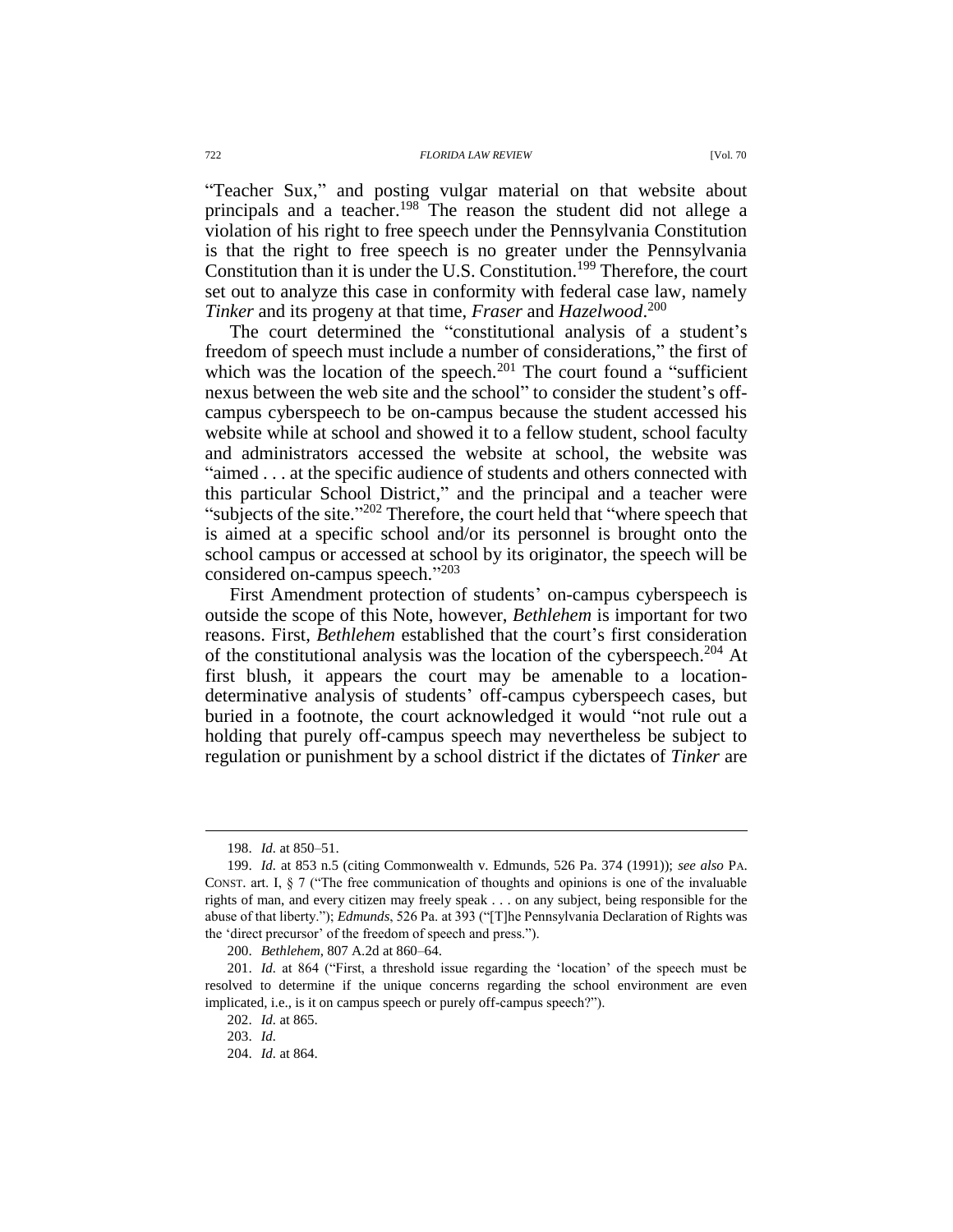satisfied."<sup>205</sup> *Bethlehem* fits neatly within the federal jurisprudence on student off-campus cyberspeech cases.

The second reason *Bethlehem* is important is its breathtakingly broad holding of how off-campus speech can mutate into on-campus speech. If a student's off-campus cyberspeech discusses her school or any of the school's personnel and that cyberspeech is "brought onto the school campus" *by anyone*, the off-campus speech mutates into on-campus speech.<sup>206</sup> In other words, everything a student says about her school and its personnel through cyberspeech is on-campus speech under this holding, so long as it makes its way inside the schoolhouse gate. There would be no such thing as off-campus cyberspeech that addresses specific schools or school personnel.

Even if the court had determined the students' cyberspeech took place off-campus, it also found that the cyberspeech caused a substantial disruption under *Tinker's* test.<sup>207</sup> Therefore, unless the court determined *Tinker*'s test did not apply to students' off-campus cyberspeech, then the court would reach the same conclusion: The school permissibly punished the student for his website and its content. Therefore, *Bethlehem* likely does not instill confidence in Pennsylvania's parents and students contemplating bringing off-campus cyberspeech cases before Pennsylvania's state courts.

As discussed in Subsection I.B.1, not a single federal circuit court has utilized location-determinative analysis in determining whether *Tinker*'s test is applicable to students' off-campus cyberspeech cases. Yet, there is hope for students and their parents when looking closely at how lower federal courts addressed the applicability of state constitutions, statutes, and regulations in these cases.

### B. *Federal Court Cases Addressing Applicability of State Law*

Some of the lower federal court decisions, discussed earlier, address how state constitutions, statutes, and regulations may provide an effective means for students and their parents to bring claims that students' offcampus cyberspeech should be provided greater protection than the U.S. Constitution's First Amendment provides pursuant to lower federal courts' interpretations of *Tinker* and its progeny cases. The only issue is that not all states provide constitutions, statutes, or regulations offering these protections. *Doninger v. Niehoff*, *J.S. ex rel. Snyder v. Blue Mountain School District*, and *R.L. v. Central York School District*<sup>208</sup>

<sup>205.</sup> *Id.* at 864 n.11.

<sup>206.</sup> *Id.* at 865.

<sup>207.</sup> *Id.* at 869.

<sup>208.</sup> 183 F. Supp. 3d 625 (M.D. Pa. 2016).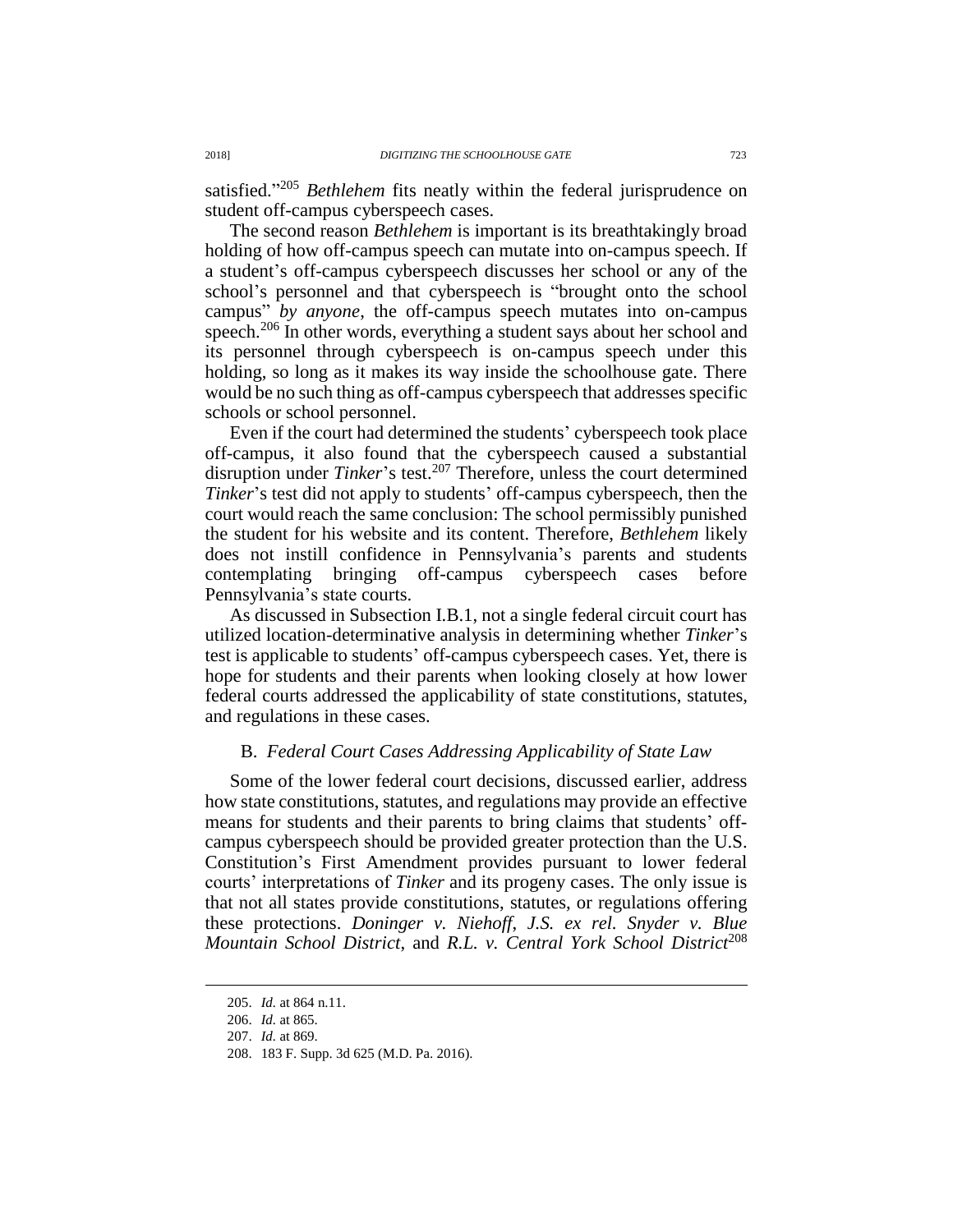each provide an example of how the states could offer new avenues for future litigation.

At the district court level in *Doninger*, the student claimed her school violated her right to free speech under the Connecticut Constitution.<sup>209</sup> The district court dismissed without prejudice the student's state constitutional claim by refusing to grant supplemental jurisdiction,<sup>210</sup> and the Second Circuit affirmed this decision.<sup> $2f1$ </sup> The district court offered a variety of reasons for its dismissal—the brief spent less than two pages on the claim; the brief did not identify any Connecticut case deciding the Connecticut Constitution affords greater free-speech protections for public-school students than does the U.S. Constitution; the Connecticut Constitution may not afford money damages for a violation of one's free speech right; deciding whether a state constitution grants greater protections than the U.S. Constitution is not the role of federal courts.<sup>212</sup> Offering a glimmer of hope, the district court noted, "Ms. Doninger is, of course, free to pursue her [state constitutional] claims in state court." 213

In *J.S. ex rel. Snyder v. Blue Mountain School District*, the Third Circuit held that the school's suspension of the student for creating a fake MySpace profile of the principal violated his First Amendment right to free speech because the school did not satisfy *Tinker*'s test.<sup>214</sup> Less obvious was the court's holding in a footnote that the school's punishment violated a Pennsylvania statute—24 Pa. Stat. Ann. § 5-510 limiting school districts to

adopt[ing] and enforce[ing] such reasonable rules and regulations . . . regarding the conduct and deportment of all pupils attending the public schools in the district, *during such time as they are under the supervision of the board of school directors and teachers, including the time necessarily spent in coming to and returning from school.*<sup>215</sup>

The Third Circuit looked to how a state case interpreted the statute and concluded that it prohibited the school district from "punishing students for conduct occurring outside of school hours—even if such conduct occurs on school property." <sup>216</sup> Therefore, the Third Circuit reasoned that

216. *Id.*

<sup>209.</sup> Doninger v. Niehoff, 594 F. Supp. 2d 211, 228 (D. Conn. 2009); *see* CONN. CONST. art. I, § 4 ("Every citizen may freely speak . . . his sentiments on all subjects, being responsible for the abuse of that liberty.").

<sup>210.</sup> *Doninger*, 594 F. Supp. 2d at 229.

<sup>211.</sup> Doninger v. Niehoff, 642 F.3d 334, 357 (2d Cir. 2011).

<sup>212.</sup> *Doninger*, 594 F. Supp. 2d at 228–29.

<sup>213.</sup> *Id.* at 229.

<sup>214.</sup> 650 F.3d 915, 931 (3d Cir. 2011).

<sup>215.</sup> *Id.* at 929 n.5 (alteration in original) (quoting 24 PA. CONS. STAT. § 5–510).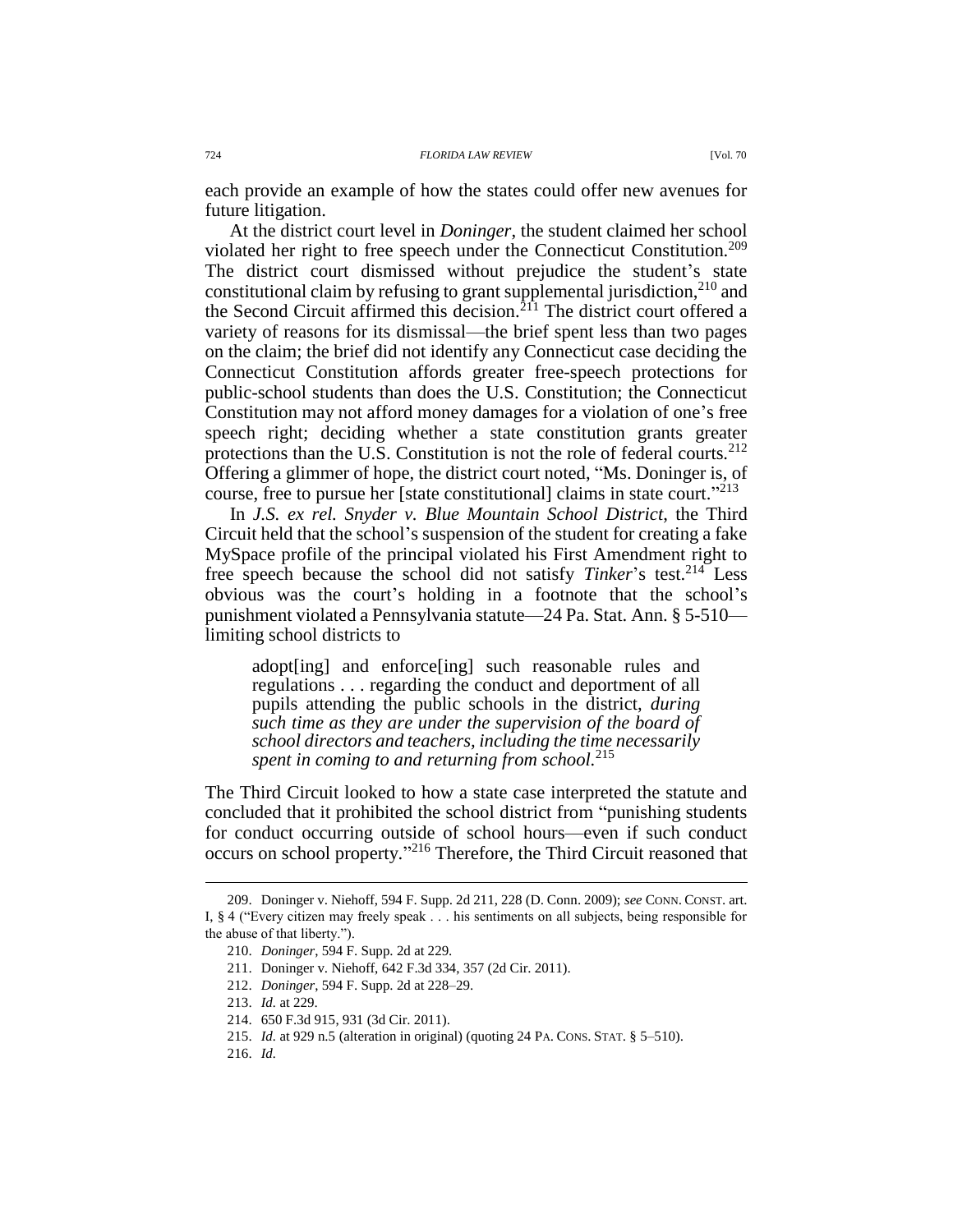student conduct occurring during non-school hours and off campus would also be protected.<sup>217</sup>

In his dissent to *Blue Mountain*, Judge Fisher distinguished the facts of the state case interpreting the statute from the facts of *Blue Mountain*, finding that the state case involved student's conduct at school during non-school hours that "had no effect on the school," whereas *Blue Mountain* involved student conduct that "had a foreseeable impact on the operations of the classroom." <sup>218</sup> Therefore, Judge Fisher would hold that the statute is not as exhaustive as the majority holds and the statute does not prohibit regulations of "out-of-school conduct that threatens to materially interfere with the educational process." <sup>219</sup> Nevertheless, *Blue Mountain* provides an example where a state statute is interpreted to protect a student's off-campus cyberspeech.

In the federal district court case of *R.L. v. Central York School District*, a student claimed that the school violated his free speech rights under a Pennsylvania's Administrative Code, 22 Pa. Code § 12.9(b), which states "[s]tudents shall have the right to express themselves unless the expression materially and substantially interferes with the educational process, threatens serious harm to the school or community, encourages unlawful activity or interferes with another individual's rights. $^{3220}$ Finding that the language substantially similar to *Tinker*'s test, the district court held that if the drafters intended to expand students' speech rights beyond those protected in *Tinker*, then the drafters would have done so explicitly.<sup>221</sup> Although this is an example where a state regulatory code failed to protect a student's off-campus cyberspeech, the analysis implicitly recognizes the possibility that a regulatory code could be drafted and implemented to shield students from school punishment for their off-campus cyberspeech.

What is garnered from these three federal cases is the possibility that states can enact laws providing their students stronger free speech protections for off-campus cyberspeech than the lower federal courts currently provide. These cases also offer two important notes for litigation strategy. First, to argue that a student receives greater free speech protections under a state constitution than under the U.S. Constitution, an off-campus cyberspeech case should only be brought in federal court if there is case law supporting such an argument. Otherwise, the argument should be brought before a state court. Second, to argue that a student receives greater free speech protections under a state statute or regulation than that under federal law, an off-campus cyberspeech case

<sup>217.</sup> *Id*.

<sup>218.</sup> *Id.* at 949–50 (Fisher, J., dissenting).

<sup>219.</sup> *Id.* at 950, 950 n.7.

<sup>220.</sup> 183 F. Supp. 3d 625, 641 (M.D. Pa. 2016) (quoting 22 PA. CODE § 12.9(b)).

<sup>221.</sup> *Id.* at 642.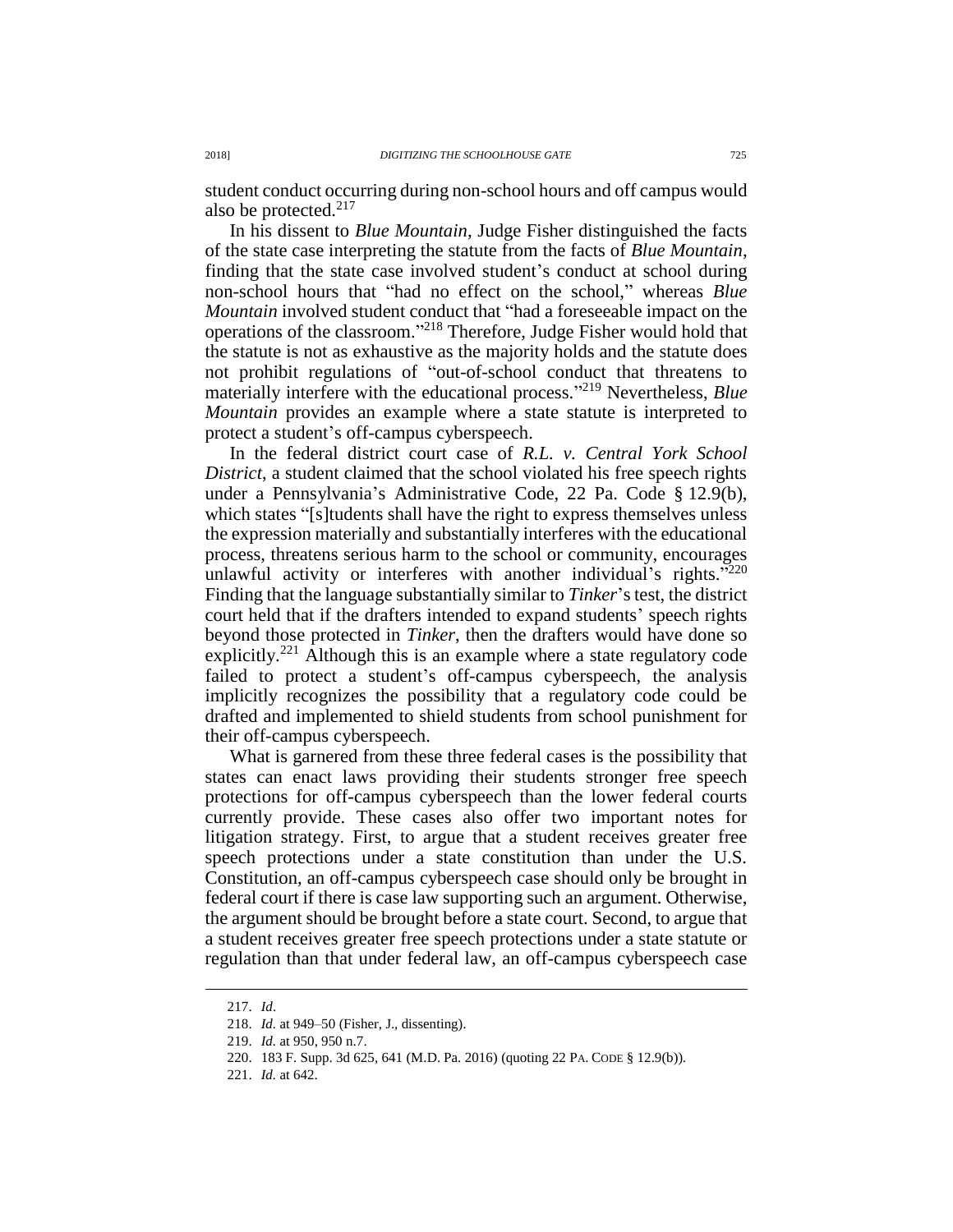can be brought in federal or state court, but the outcome will likely turn upon the breadth of the statute, including whether the statute or regulation's language tracks or explicitly departs from the language of *Tinker*'s test.

### III. PROTECTING THE SCHOOL ENVIRONMENT

Courts and school administrations have legitimate concerns for the protection of the school environment from the negative effects associated with students' off-campus cyberspeech. These concerns primarily involve the protection of students' and faculty members' well-being and reputations, as well as the promotion of an orderly learning environment. In his dissent to *Blue Mountain*, Judge Fisher summarized the concern that narrowly applying *Tinker*'s test—or worse, scrapping or limiting the application of *Tinker*'s test—to off-campus cyberspeech cases "leaves schools defenseless to protect teachers and school officials against [students'] attacks and powerless to discipline students for the consequences of their actions."<sup>222</sup> This Part challenges this contention on two fronts. Section III.A challenges whether scrapping, limiting, or narrowing the application of *Tinker*'s test will leave school administrations defenseless. Section III.B challenges whether school administrative punishment provides the best protection for the school environment, as well as society at large.

# A. *Alternatives to School Administrative Punishment*

Lower federal courts' decisions in students' off-campus cyberspeech cases show school administrations are most concerned about three types of off-campus cyberspeech: (1) threatening; (2) bullying or harassing; and (3) defamatory. Most students' off-campus cyberspeech cases fall into one or more of these categories. To date, lower federal courts have utilized the application of *Tinker*'s test to either uphold or enjoin school administrations' punishments of students for these types of off-campus cyberspeech. However, Judge Fisher's concern that scrapping, limiting, or narrowing the application of *Tinker*'s test would leave school administrations defenseless against these types of off-campus cyberspeech does not appear well-founded. There are alternative governmental and private causes of action that can provide redress for these types of off-campus cyberspeech.

# 1. True Threats

School administrations are never defenseless when punishing a student for her off-campus speech when that speech constitutes a true threat, defined as a: "serious expression of an intent to commit an act of

<sup>222.</sup> *Blue Mountain*, 650 F.3d at 941 (Fisher, J., dissenting).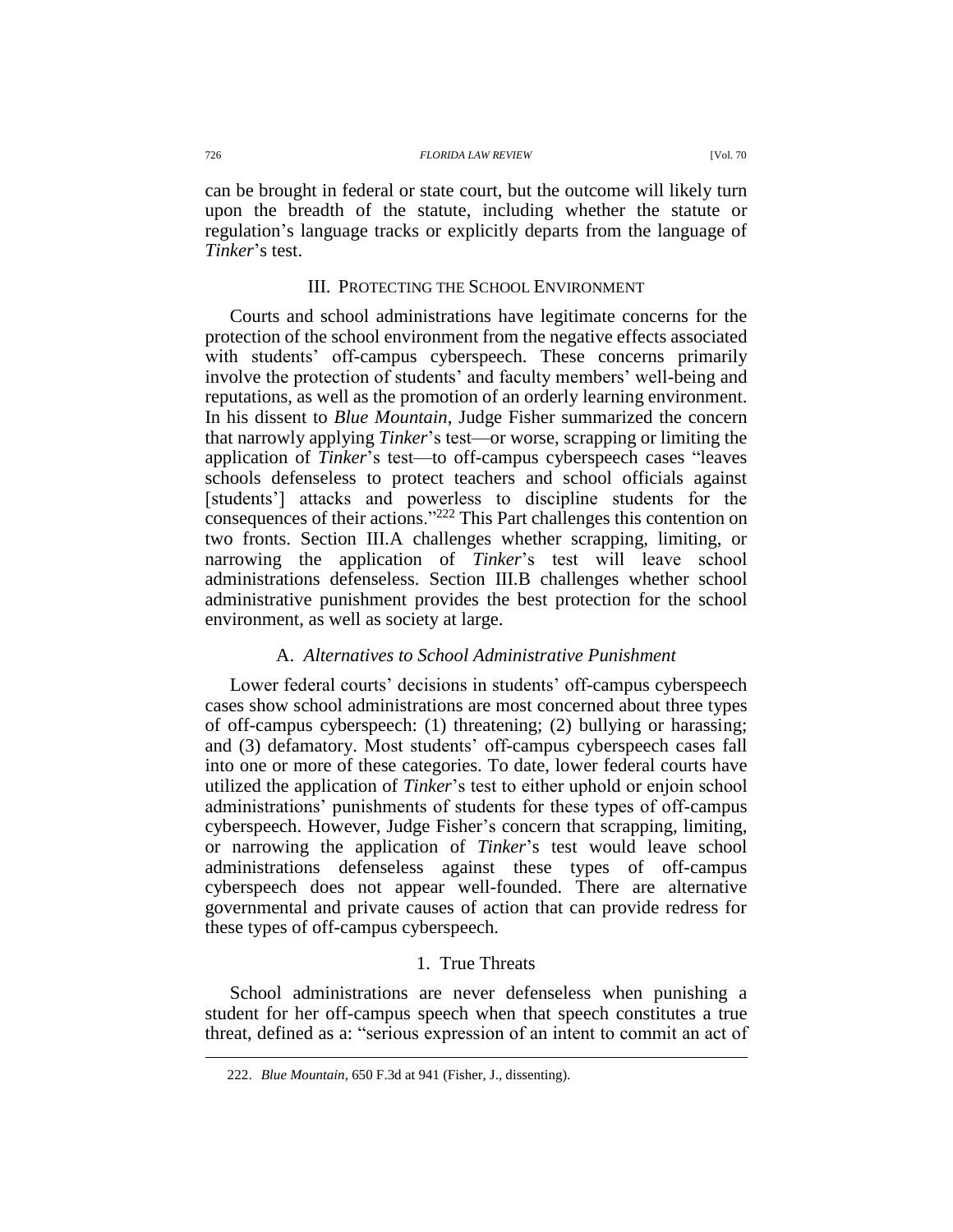unlawful violence to a particular individual or group of individuals. The speaker need not actually intend to carry out the threat."<sup>223</sup> The Supreme Court has concluded that true threats do not receive First Amendment protection from state punishment. <sup>224</sup> Thus, the application of *Tinker*'s test does not appear necessary for a court to uphold a school administration's punishment of a student for her off-campus cyberspeech if it constitutes a true threat.

Several federal circuit courts have addressed off-campus cyberspeech cases in which the cyberspeech either could have been deemed a true threat or was found to be a true threat. The Second and Fifth Circuits applied *Tinker*'s test and chose not to engage in true-threat analysis because the off-campus cyberspeech at issue satisfied *Tinker*'s test.<sup>225</sup> The Ninth Circuit fashioned a true-threat-based standard for triggering *Tinker*'s test because that "approach . . . strikes the appropriate balance between allowing schools to act to protect their students from credible threats of violence while recognizing and protecting freedom of expression by students."<sup>226</sup> Finally, the Eighth Circuit both engaged in true-threat analysis and applied *Tinker*'s test, finding the off-campus cyberspeech at issue not protected under either approach.<sup>227</sup> Despite this variation, these circuit court opinions support the contention that school administrations may punish students for off-campus cyberspeech that constitutes a true threat without any concern of abridging a student's First Amendment right to free speech. Various legal scholars have either agreed with or advocated for the position that *Tinker*'s test is not necessary to uphold school administrative punishment in the true-threat context.<sup>228</sup>

## <span id="page-32-0"></span>2. Cyberbullying and Online Harassment

Many legal scholars have recently addressed, and offered solutions on, the issue of how the legal system should address students' off-campus cyberspeech that constitutes cyberbullying or online harassment. At one

<sup>223.</sup> Virginia v. Black, 538 U.S. 343, 344 (2003) (citation omitted).

<sup>224.</sup> R.A.V. v. City of St. Paul, 505 U.S. 377, 388 (1992).

<sup>225.</sup> Bell v. Itawamba Cty. Sch. Bd., 799 F.3d 379, 400 (5th Cir. 2015); Wisniewski v. Weedsport Cent. Sch. Dist., 494 F.3d 34, 38–39 (2d Cir. 2007).

<sup>226.</sup> Wynar v. Douglas Cty. Sch. Dist., 728 F.3d 1062, 1069–70 (9th Cir. 2013) ("[W]hen faced with an identifiable threat of school violence, schools may take disciplinary action in response to off-campus speech that meets the requirements of *Tinker*.").

<sup>227.</sup> DJM v. Hannibal Pub. Sch. Dist., 647 F.3d 754, 764, 766 (8th Cir. 2011).

<sup>228.</sup> *See* Naomi Harlin Goodno, *How Public Schools Can Constitutionally Halt Cyberbullying: A Model Cyberbullying Policy that Considers First Amendment, Due Process, and Fourth Amendment Challenges*, 46 WAKE FOREST L. REV. 641, 661–62 (2011); Shaver, *supra*  note [35,](#page-5-0) at 1581–88; Ari Ezra Waldman, *Triggering* Tinker*: Student Speech in the Age of Cyberharassment*, 71 U. MIAMI L. REV. 428, 430, 430 nn.6–7 (2017).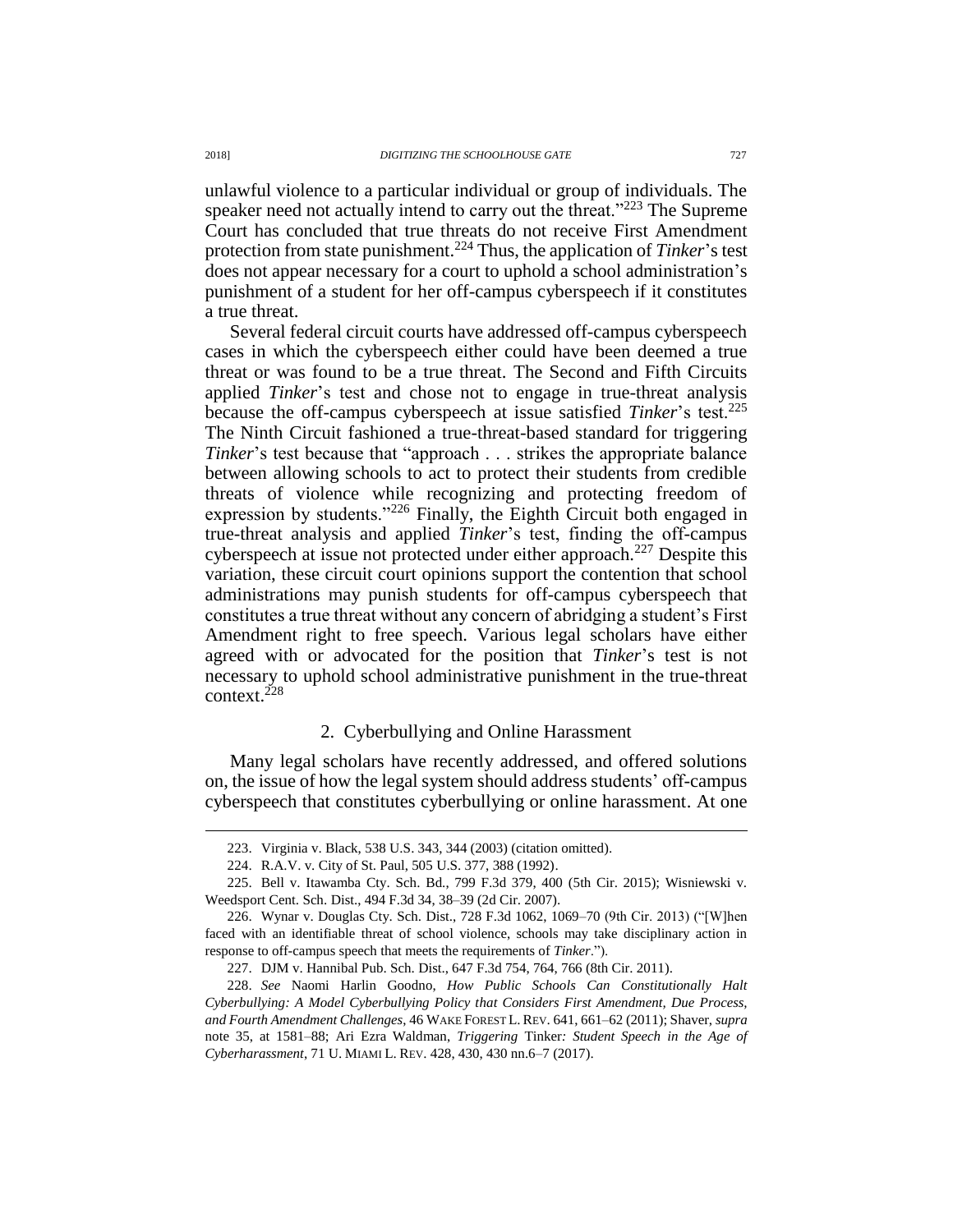end, some scholars support triggering *Tinker*'s test through the reasonable-foreseeability standard and nexus-based standard.<sup>229</sup> At the other end, one scholar rejects the application of *Tinker*'s test but advocates for non-punitive, anti-bullying programs.<sup>230</sup> In the middle, one scholar even proposes the application of *Tinker*'s second, less-discussed "rights of others" prong.<sup>231</sup>

<span id="page-33-0"></span>Due to the many terrible stories of children and young adults victimized by the horrors of cyberbullying and online harassment, states have enacted several laws related to the subject. All fifty states have some form of bullying or harassment law, or both: forty-nine states' laws require a school policy on cyberbullying; forty-eight states' laws explicitly include cyberbullying or online harassment, or both; forty-five states' laws permit school sanctions for cyberbullying; but only sixteen states permit school sanctions for off-campus cyberbullying or online harassment.<sup>232</sup> Some legal scholars advocate that more states should enact cyberbullying and online harassment laws permitting school sanctions for off-campus cyberbullying or online harassment.<sup>233</sup> Even if states do not enact such laws, many exist in application. For example, in *Kowalski v. Berkeley County Schools*, the Fourth Circuit triggered *Tinker*'s test and upheld the school administration's punishment of a student for her bullying and harassing off-campus cyberspeech, even though West Virginia's anti-bullying law did not provide for school sanctions for offcampus cyberbullying or online harassment.<sup>234</sup>

If lower federal courts are going to follow the *Kowalski* approach, then states' cyberbullying and online harassment laws will not be successful in limiting school administrative punishment to students' on-campus cyberspeech constituting cyberbullying or online harassment. It is possible school administrations could seek to honor legislative intent and refer cases of cyberbullying and online harassment to other governmental authorities, such as the police, or parents of those involved. Forty-four states enacted laws permitting criminal sanctions for cyberbullying or online harassment, $2^{35}$  but some legal scholars have criticized these

<sup>229.</sup> Goodno, *supra* note [228,](#page-32-0) at 696–97 (offering model statute); Lee, *supra* note [195,](#page-26-0) at 884 (supporting reasonable-foreseeability or nexus-based standard); Waldman, *supra* note [228,](#page-32-0) at 450–52 (arguing for "relational nexus" standard).

<sup>230.</sup> Papandrea, *supra* note [98,](#page-14-0) at 1098–1101.

<sup>231.</sup> Shaver, *supra* not[e 35,](#page-5-0) at 1589.

<sup>232.</sup> *Bullying Laws Across America*, CYBERBULLYING RESEARCH CTR. (2017), https://cyberbullying.org/bullying-laws.

<sup>233.</sup> Goodno, *supra* not[e 228,](#page-32-0) at 696–98; Lee, *supra* note [195,](#page-26-0) at 884.

<sup>234.</sup> Lee, *supra* not[e 195,](#page-26-0) at 884.

<sup>235.</sup> CYBERBULLYING RESEARCH CTR., *supra* note [232.](#page-33-0)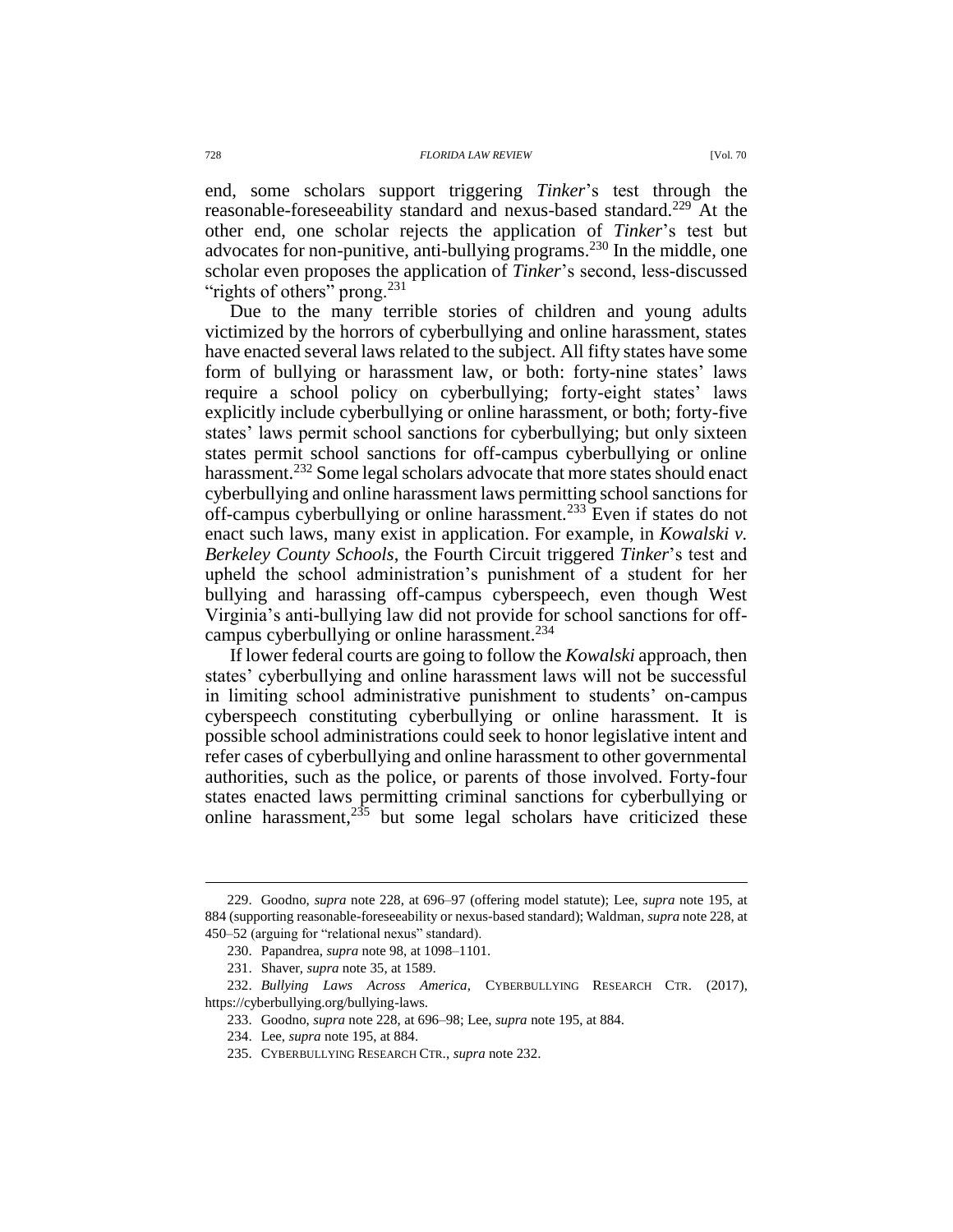statutes as poorly drafted, overbroad, and potentially in violation of the First Amendment.<sup>236</sup>

### <span id="page-34-0"></span>3. Defamation

An action for defamation is an option for students and faculty members who are maligned by students' off-campus cyberspeech, whether it be parody profiles or negative reviews. Off-campus cyberspeech cases involving parody profiles and negative reviews, which are the cases best suited for a defamation action, are also the cases in which most students prevailed because the cyberspeech failed to satisfy the *Tinker*-test requirement that there be a substantial disruption, or the reasonable foreseeability of a substantial disruption.<sup>237</sup>

However, there are many reasons why faculty or students may prefer school administrative punishment to a defamation action. First, it is not clear whether an action for defamation can offer faculty and students any better odds in cases involving parody pages, negative reviews, or similar off-campus cyberspeech. Legal scholars have also recognized that defamation actions fail to offer remedies that "acknowledge the unique nature of the digital world."<sup>238</sup> Finally, parents and faculty members pursuing the defamation action could bear the high costs of civil litigation under certain fee arrangements.

### B. *School Administrative Punishment and School-to-Prison Pipeline*

The school administrative punishment at issue in students' offcampus cyberspeech cases often consists of suspensions and expulsions. Both of these forms of punishment are "[e]xclusionary discipline . . . [that] is commonly understood to be a 'drastic' remedy, one with enormous downsides that can change the trajectory of a child's life forever."<sup>239</sup> A 2014 report by the Council of State Governments found that suspended students are "at a significantly higher risk of falling behind academically, dropping out of school, and coming into contact with the juvenile justice system." <sup>240</sup> The same report also explained that these "risks exist whether a student misses classes during in-school

<sup>236.</sup> *See* Lyrissa Lidsky & Andrea Pinzon Garcia, *How Not to Criminalize Cyberbullying*, 77 MO. L. REV. 693, 698 (2012).

<sup>237.</sup> *See* Layshock v. Hermitage Sch. Dist., 650 F.3d 205, 207, 216 (3d Cir. 2011); J.S. *ex rel.* Snyder v. Blue Mountain Sch. Dist., 650 F.3d 915, 920 (3d Cir. 2011).

<sup>238.</sup> Lee, *supra* not[e 195,](#page-26-0) at 862.

<sup>239.</sup> Catherine J. Ross, *"Bitch," Go Directly to Jail: Student Speech and Entry into the School-to-Prison Pipeline*, 88 TEMP. L. REV. 717, 718 (2016).

<sup>240.</sup> *Id.* at 721.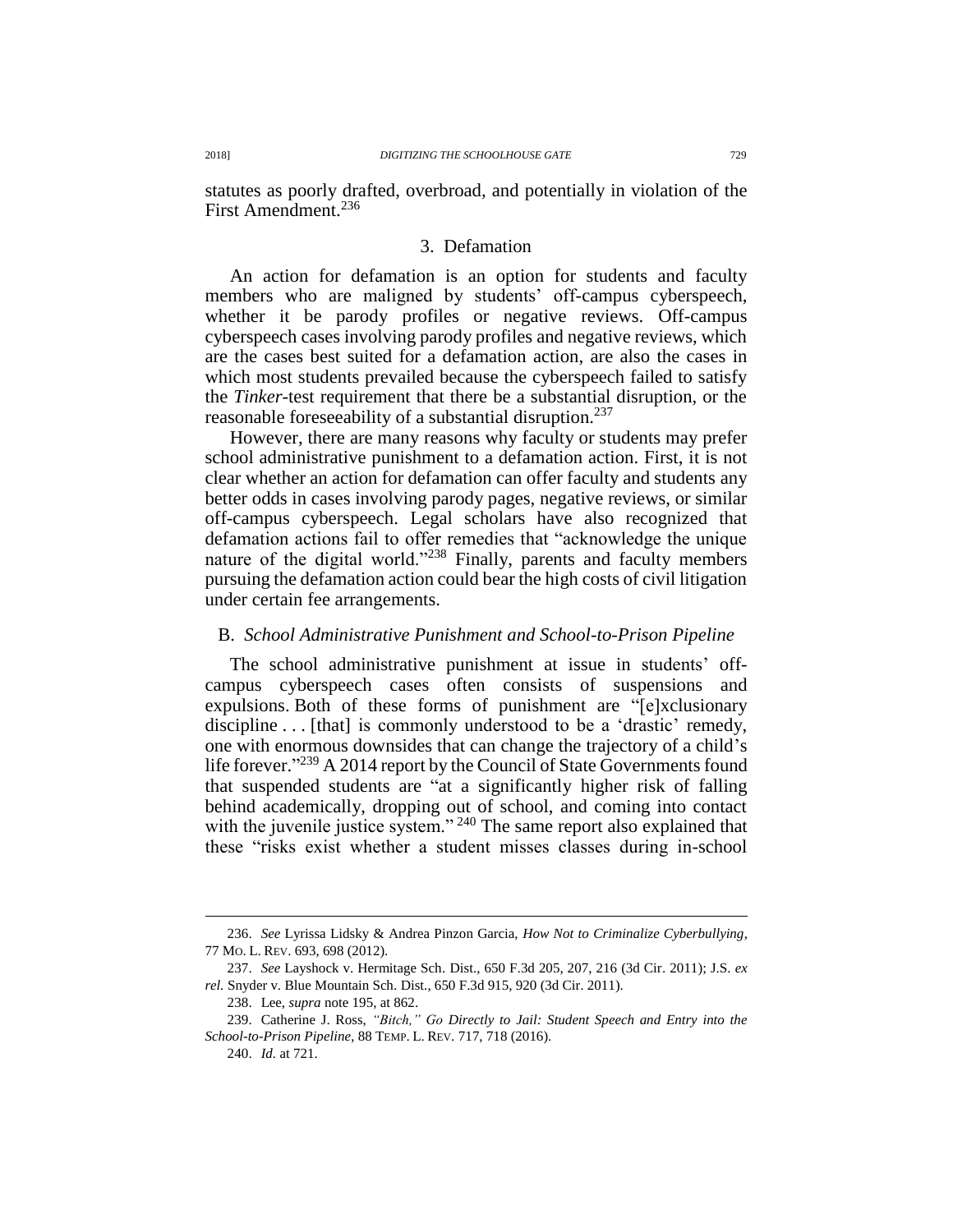suspension, during an out-of-school suspension that lasts only a few days, or is excluded for weeks or months."<sup>241</sup>

Proponents of applying *Tinker*'s test in off-campus cyberspeech cases dealing with cyberbullying or online harassment have put forth the argument that schools are in the best position to remedy these situations, in part because a suspension or expulsion does not derail a child or young adult's life to the same degree as a criminal conviction for the same offense.<sup>242</sup> However, legal scholars examining the school-to-prison pipeline would caution that school administrative punishment consisting of exclusionary discipline may not be as effective a remedy as previously thought. $243$ 

# IV. DIGITIZING THE SCHOOLHOUSE GATE

During the Internet era, technology has enabled students to produce various forms of cyberspeech accessible by anyone anywhere at any time. As a result, anyone with access to a student's texts, e-mails, instant messages, posts, blogs, and other forms of cyberspeech can reproduce that student's cyberspeech in a matter of seconds at any location with Wi-Fi or cellular service. According to Pew's most recent research study of teens' social media and technology use, of teens ages thirteen to seventeen, 92% go online every day, nearly 75% have access to a smartphone, and 71% join more than one social networking site.<sup>244</sup> The increasing rates of wireless-technology ownership and use make offcampus cyberspeech only that much easier to access and bring inside the schoolhouse gate. Thus, it is reasonably foreseeable that nearly all offcampus cyberspeech can make its way inside the schoolhouse gate and to a school administrator's desk.

By using reasonable-foreseeability or nexus-based standards to trigger the application of *Tinker*'s test to students' off-campus cyberspeech cases, lower federal courts are connecting a fiber-optic cable from the schoolhouse gate to a student's electronic devices, mutating all offcampus cyberspeech into on-campus cyberspeech. As a result of this trend, legal scholars—like Professors Papandrea, Lee Goldman, and Clay Calvert—have argued *Tinker*'s test should either no longer be applied to

<sup>241.</sup> *Id.* at 719.

<sup>242.</sup> *See, e.g.*, Lee, *supra* not[e 195,](#page-26-0) at 863–68.

<sup>243.</sup> *See* Thalia González, *Keeping Kids in Schools: Restorative Justice, Punitive Discipline, and the School to Prison Pipeline*, 41 J.L. & EDUC. 281, 287–98 (2012).

<sup>244.</sup> PEW RESEARCH CTR., TEENS, SOCIAL MEDIA & TECHNOLOGY OVERVIEW 2015: SMARTPHONES FACILITATE SHIFTS IN COMMUNICATION LANDSCAPE FOR TEENS 2–3 (2015), http://www.pewinternet.org/files/2015/04/PI\_TeensandTech\_Update2015\_0409151.pdf.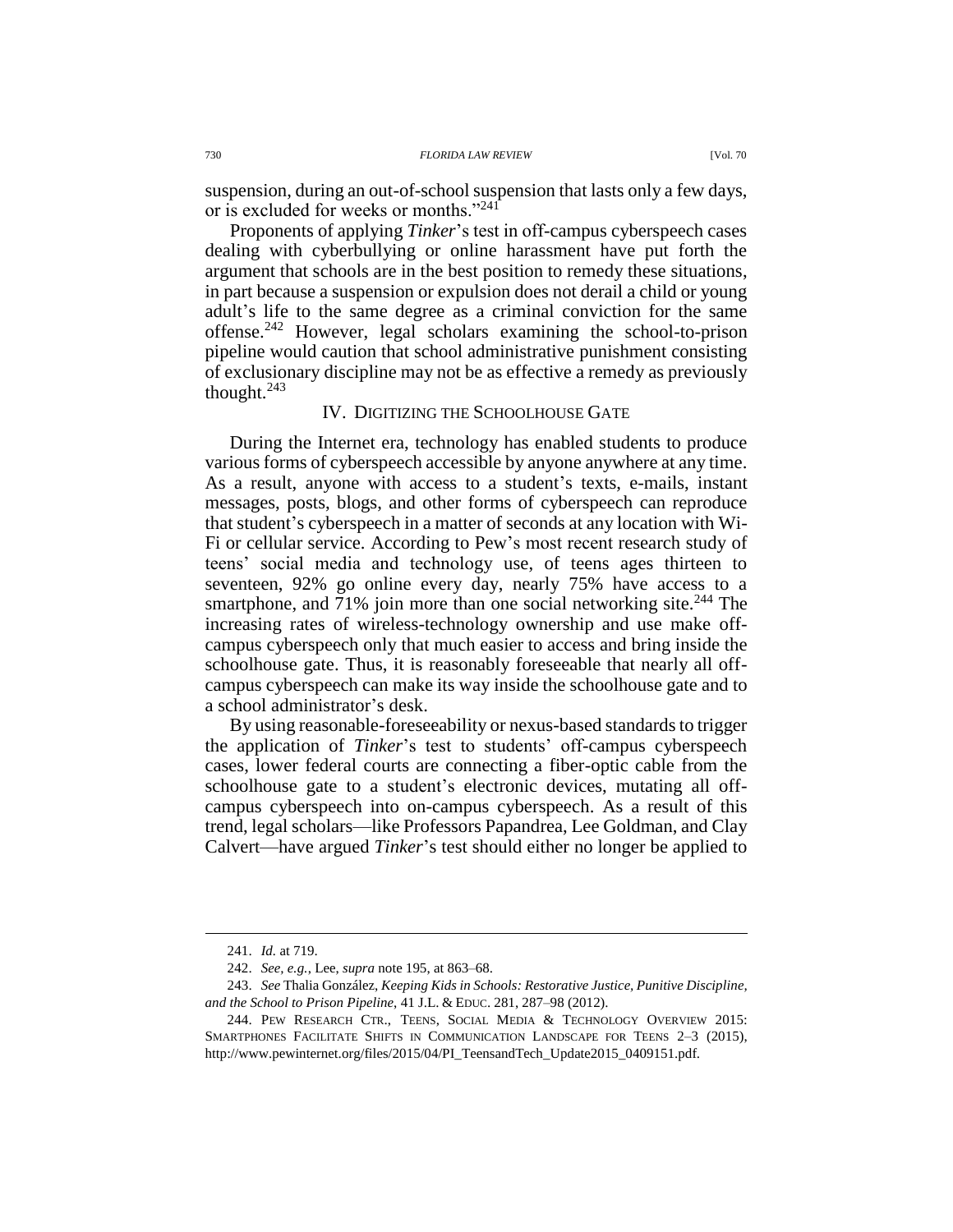off-campus cyberspeech cases<sup> $245$ </sup> or be revised to better protect students' right to free speech.<sup>246</sup>

<span id="page-36-0"></span>This Part contends that the schoolhouse gate should be digitized to adequately protect students' First Amendment right to free speech in the Internet era. Section IV.A agrees with and builds upon those legal scholars' contention that *Tinker*'s test should be scrapped or at least narrowed, arguing that students' cyberspeech, despite its "everywhere at once" nature, should be treated like other forms of student speech that receive greater free speech protections off-campus than they do oncampus. Section IV.A's new federal approach is designed to aid federal courts in this pursuit to unwire *Tinker*'s test for the wireless world.

Section IV.B's new state approach is designed to help states switch the safety on *Tinker*'s triggers by prohibiting school administrations from punishing students for their off-campus cyberspeech, except when that cyberspeech is either a true threat or unlawful (for example, cyberbullying, harassment, and defamation). This new state approach can adequately protect the school environment while providing students stronger free speech protections for their off-campus cyberspeech.

### A. *Unwiring* Tinker *for the Wireless World: A New Federal Approach*

Erwin Chemerinsky once described *Tinker* as the "most important Supreme Court case in history protecting the constitutional rights of students." <sup>247</sup> *Tinker* originally stood for the proposition that students do not shed their constitutional rights when entering the schoolhouse gate.<sup>248</sup> Today, *Tinker* stands for the proposition that school administrations do not surrender their power to punish students after students exit the schoolhouse gate.

The standards federal courts use to trigger *Tinker*'s test can determine whether students' off-campus cyberspeech will be protected under the First Amendment.<sup>249</sup> Further, Papandrea warns that once *Tinker's* test is triggered "many courts are far too deferential to schools' assertions that the challenged [student-speech] was substantially and materially

<sup>245.</sup> Papandrea, *supra* note [98,](#page-14-0) at 1102 ("The application of *Tinker*'s materially disruptive standard—regardless of whether it is preceded with an inquiry into whether the speech is properly labeled 'on-campus' or 'off-campus' speech—provides little protection to students' expressive rights. . . . [T]he *Tinker* test is ill-suited to speech in the digital media.").

<sup>246.</sup> Clay Calvert, *Off-Campus Speech, On Campus Punishment: Censorship of the Emerging Internet Underground*, 7 B.U. J. SCI. & TECH. L. 243, 285 (2001); Lee Goldman, *Student Speech and the First Amendment: A Comprehensive Approach*, 63 FLA. L. REV. 395, 430 (2011).

<sup>247.</sup> Erwin Chemerinsky, *Students Do Leave Their First Amendment Rights at the Schoolhouse Gates: What's Left of* Tinker*?*, 48 DRAKE L. REV. 527, 527 (2000).

<sup>248.</sup> Tinker v. Des Moines Sch. Dist., 393 U.S. 503, 506 (1969).

<sup>249.</sup> *See supra* Sections I.B–I.C.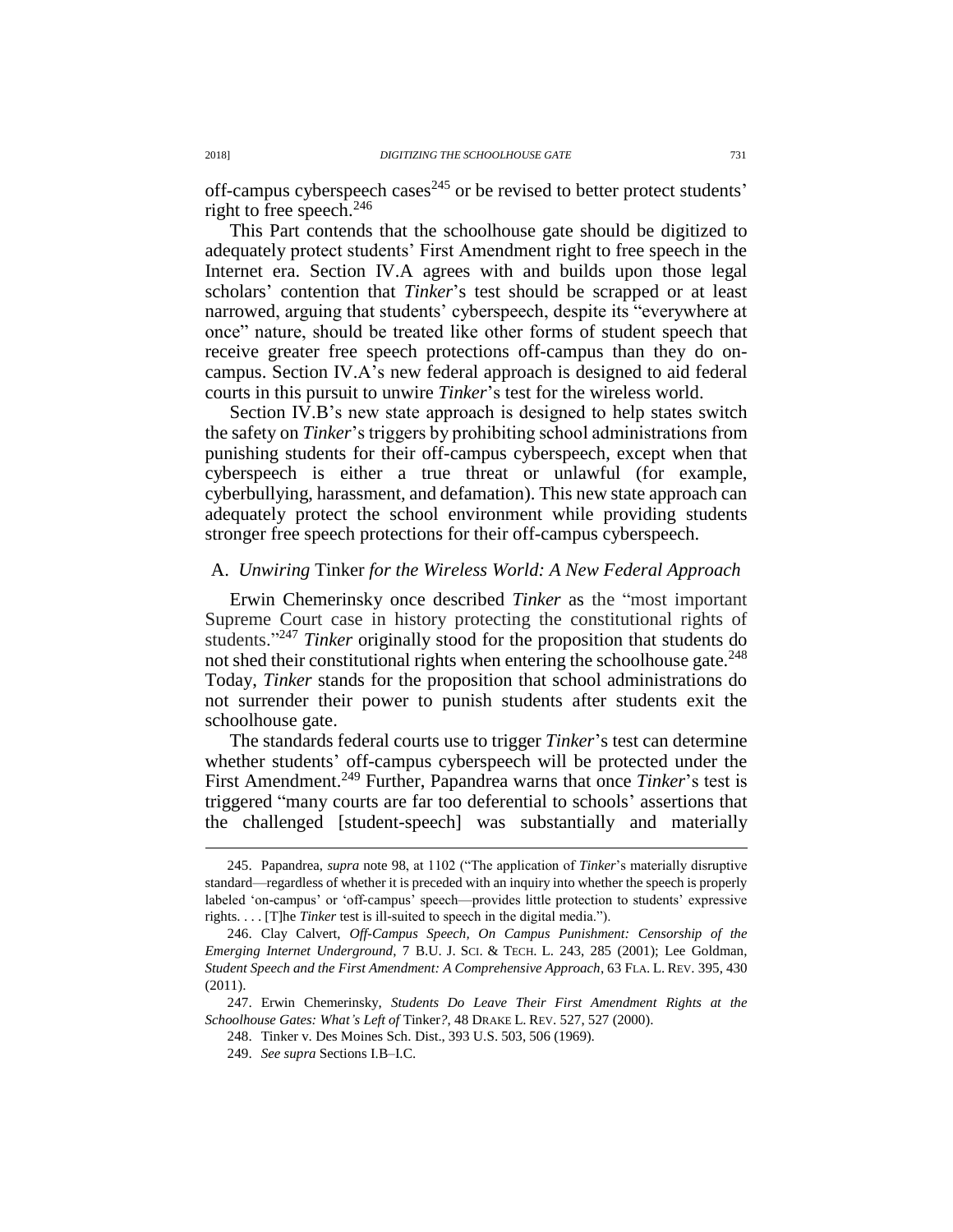disruptive to schoolwork or discipline."<sup>250</sup> This Note argues that under a new federal approach, federal courts should either do one of two things. First, federal courts can scrap *Tinker*'s test and apply full First Amendment free speech protections to off-campus cyberspeech cases. Second, federal courts can employ a more stringent standard for triggering *Tinker*'s test.

Before discussing how to scrap or limit *Tinker*'s test, it is important to reiterate that several legal scholars believe *Tinker*'s test is beneficial in application to all or some of students' off-campus cyberspeech cases. As discussed in Subsection III.A.2, some legal scholars, including Naomi Goodno, Philip Lee, and Ari Waldman, also argue that *Tinker*'s test serves a unique purpose in addressing cyberbullying and online harassment.<sup>251</sup>

In a study of federal district court cyberspeech cases, Professor Tova Wolking concluded that district courts "used [*Tinker*'s] balancing test to uphold students' off-campus cyber expression unless it is outweighed by the countervailing rights of teachers or other students."252 Wolking favorably viewed how district courts approached and analyzed students' off-campus cyberspeech cases, $253$  and she created a three-part "Framework for Electronic ('Cyber') Speech Created Off School Grounds & Without School Resources."<sup>254</sup> Wolking's framework incorporates a nebulous nexus standard—that the "student brought [the cyberspeech] to school or [the cyberspeech] was accessed at school" for triggering *Tinker*'s test.<sup>255</sup> Wolking's nexus standard appears fairly easy to meet because the off-campus cyberspeech need only be accessed on-campus by anyone to satisfy the nexus requirement. If a student brings the cyberspeech to school, satisfying the other prong of Wolking's nexus standard, it is arguable that federal courts would consider that on-campus cyberspeech. 256

For those who seek to scrap, limit, or narrow the application of *Tinker*'s test to off-campus cyberspeech cases, one of the simpler approaches would be to treat off-campus cyberspeech like other forms of

253. *Id.* at 1527–28 ("[L]ower courts have clung to *Tinker*; and more often than not, they rely on *Tinker* to uphold student rights.").

<sup>250.</sup> Papandrea, *supra* note [98,](#page-14-0) at 1102.

<sup>251.</sup> *See supra* Subsection III.A.2.

<sup>252.</sup> Tova Wolking, *School Administrators as Cyber Censors: Cyber Speech and First Amendment Rights*, 23 BERKELEY TECH. L.J. 1507, 1528 (2008) ("For example, school discipline will be upheld if a student's off-campus cyber speech poses a 'true threat' to a teacher's safety or incites on-campus disruption, but the student's free speech rights will be upheld if he merely posts unflattering comments about his teacher or uses vulgar language on the Internet.").

<sup>254.</sup> *Id.* at 1524.

<sup>255.</sup> *Id.*

<sup>256.</sup> *See* J.S. v. Bethlehem Area Sch. Dist., 807 A.2d 847, 865 (Pa. 2002).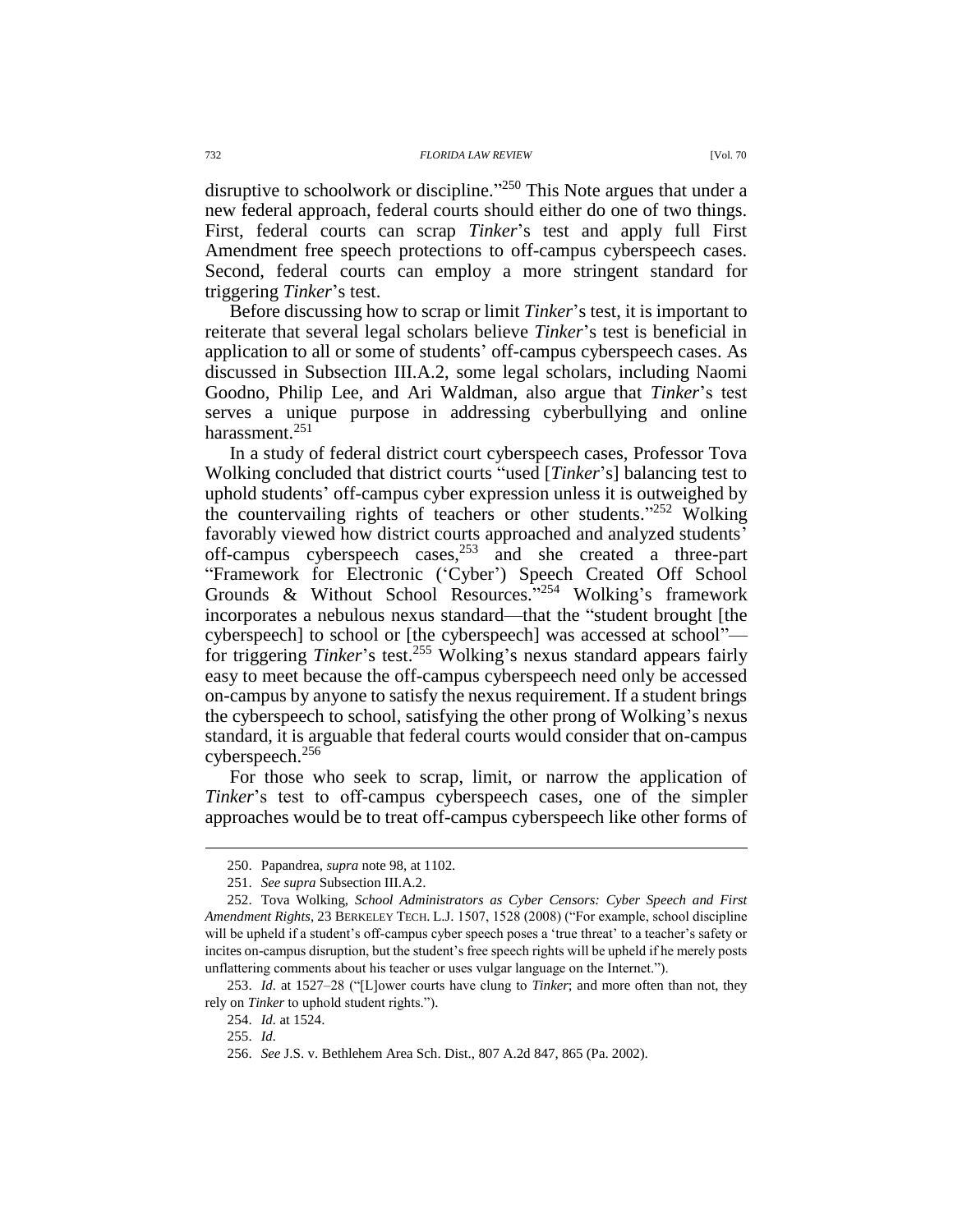off-campus student speech. Goldman is a supporter of this approach and argues that "student speech occur[ing] outside of school supervision . . . should receive the same First Amendment protection as non-student's speech. Speech outside school supervision does not implicate the 'essential characteristics' of the school environment that justify special First Amendment treatment of student speech."<sup>257</sup> Such a principle has been recognized by federal circuit courts in off-campus student-speech cases involving underground newspapers,<sup>258</sup> and even a case involving a student flipping the bird to a teacher in a restaurant parking lot.<sup>259</sup> However, proponents of *Tinker*'s test, and even opponents of *Tinker*'s test, in the off-campus cyberspeech context have already acknowledged that off-campus cyberspeech is unique because of its everywhere-at-once nature.<sup>260</sup>

Calvert took another approach, proposing a narrower standard than that of Wolking for when schools may punish students for an off-campuscreated website:

[O]nly when a student "brings" his or her home-created Web site onto campus, either by downloading it on a schoolcontrolled computer or by encouraging other students to do so, that a school should be able to assert discipline authority. And it is only in this situation that the *Tinker* substantialand-material disruption standard would apply. . . . If the speech remains outside the proverbial schoolhouse gate, then administrators should not view juvenile Web site creators as students but, rather, as citizens who face the same legal repercussions in the civil and criminal justice systems as adults. School discipline becomes unnecessary in this situation.<sup>261</sup>

Calvert's standard can be extended to all forms of cyberspeech, not just websites. Calvert's standard would only trigger *Tinker*'s substantialdisruption analysis if the student either accesses the cyberspeech at school or encourages others to access the cyberspeech at school. Thus, it appears Calvert supports a standard that would only be triggered in a situation analogous to *J.S. v. Bethlehem Area School District*, in which the court

<sup>257.</sup> Goldman, *supra* note [246,](#page-36-0) at 430.

<sup>258.</sup> Thomas v. Bd. of Educ., 607 F.2d 1043, 1050–52 (2d Cir. 1979); Shanley v. Ne. Indep. Sch. Dist., 462 F.2d 960, 974–75 (5th Cir. 1972).

<sup>259.</sup> Klein v. Smith, 635 F. Supp. 1440, 1440–42 (D. Me. 1986).

<sup>260.</sup> J.S. *ex rel.* Snyder v. Blue Mountain Sch. Dist., 650 F.3d 915, 940 (Smith, J., concurring).

<sup>261.</sup> Calvert, *supra* note [246,](#page-36-0) at 285.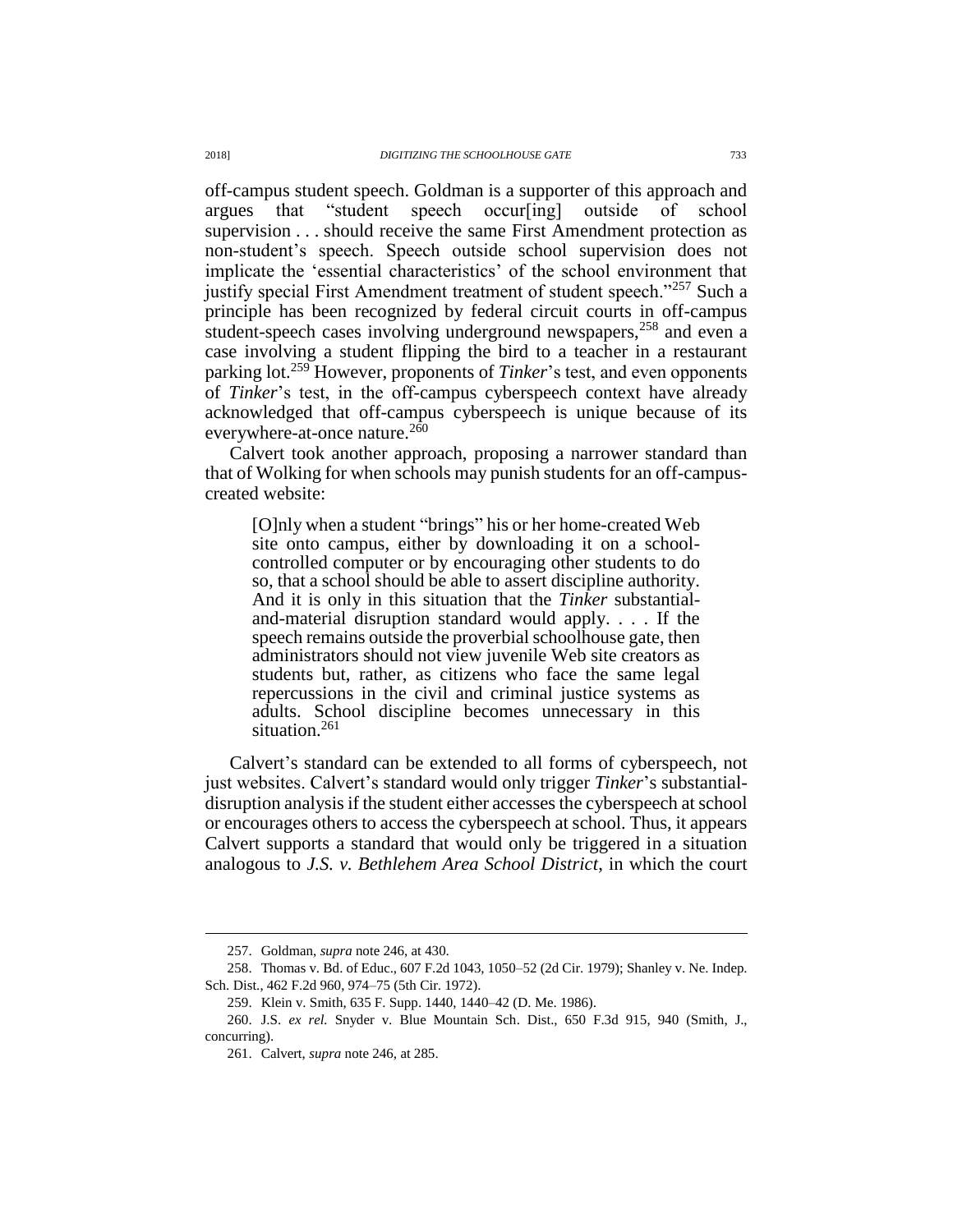held a student accessing a website at school mutates off-campus cyberspeech into on-campus cyberspeech. 262

Papandrea takes the extreme position arguing that *Tinker*'s substantial-disruption test be scrapped and First Amendment principles be applied to all cyberspeech cases whether on- or off-campus.<sup>263</sup> Papandrea argues that schools are punishing students for "[s]peech that in another time would escape the school's notice." <sup>264</sup> As technological devices become more intertwined with the lives of millennials, Papandrea fears how that technology may serve as "the basis for suspensions, expulsions, and other significant punishment."<sup>265</sup> Ultimately, Papandrea finds that *Tinker* now provides little in terms of First Amendment protections for students as federal courts employ reasonableforeseeability standards in triggering *Tinker*'s substantial-disruption test and gives deference to school officials in forecasting of substantial disruptions in the off-campus cyberspeech context.<sup>266</sup>

Adopting Calvert's narrow standard or heeding Papandrea's call to scrap *Tinker* would certainly expand students' free speech rights in the context of off-campus cyberspeech cases. But it seems unlikely that lower federal courts would do either when the courts' analyses always account for the special characteristics of the school environment<sup>267</sup> and the "'everywhere at once' nature of the internet."<sup>268</sup> A more moderate approach that may appeal to lower federal courts is treating off-campus cyberspeech like other forms of off-campus student speech. Another option would be for lower federal courts to adopt the standard applied by the Fifth Circuit en banc in *Bell*: "*Tinker* governs our analysis . . . when a student intentionally directs at the school community speech reasonably understood by school officials to threaten, harass, and intimate a teacher, even when such speech originated, and was disseminated, off-campus without the use of school resources."<sup>269</sup>

By including an intent element in this standard, district courts within the Fifth Circuit taking a more narrow view of this standard can look at the facts to determine whether the student intended to direct off-campus cyberspeech at the school community.<sup>270</sup> The Fifth Circuit en banc also required that the cyberspeech be reasonably understood as threatening,

 $\overline{a}$ 

270. *Id.*

<sup>262.</sup> 807 A.2d 847, 865 (Pa. 2002).

<sup>263.</sup> Papandrea, *supra* note [98,](#page-14-0) at 1102.

<sup>264.</sup> *Id.*

<sup>265.</sup> *Id.*

<sup>266.</sup> *Id.*

<sup>267.</sup> J.S. *ex rel.* Snyder v. Blue Mountain Sch. Dist., 650 F.3d 915, 942 (3d Cir. 2011) (Smith,

J., concurring).

<sup>268.</sup> *Id.* at 940.

<sup>269.</sup> Bell v. Itawamba Cty. Sch. Bd., 799 F.3d 379, 396 (5th Cir. 2015).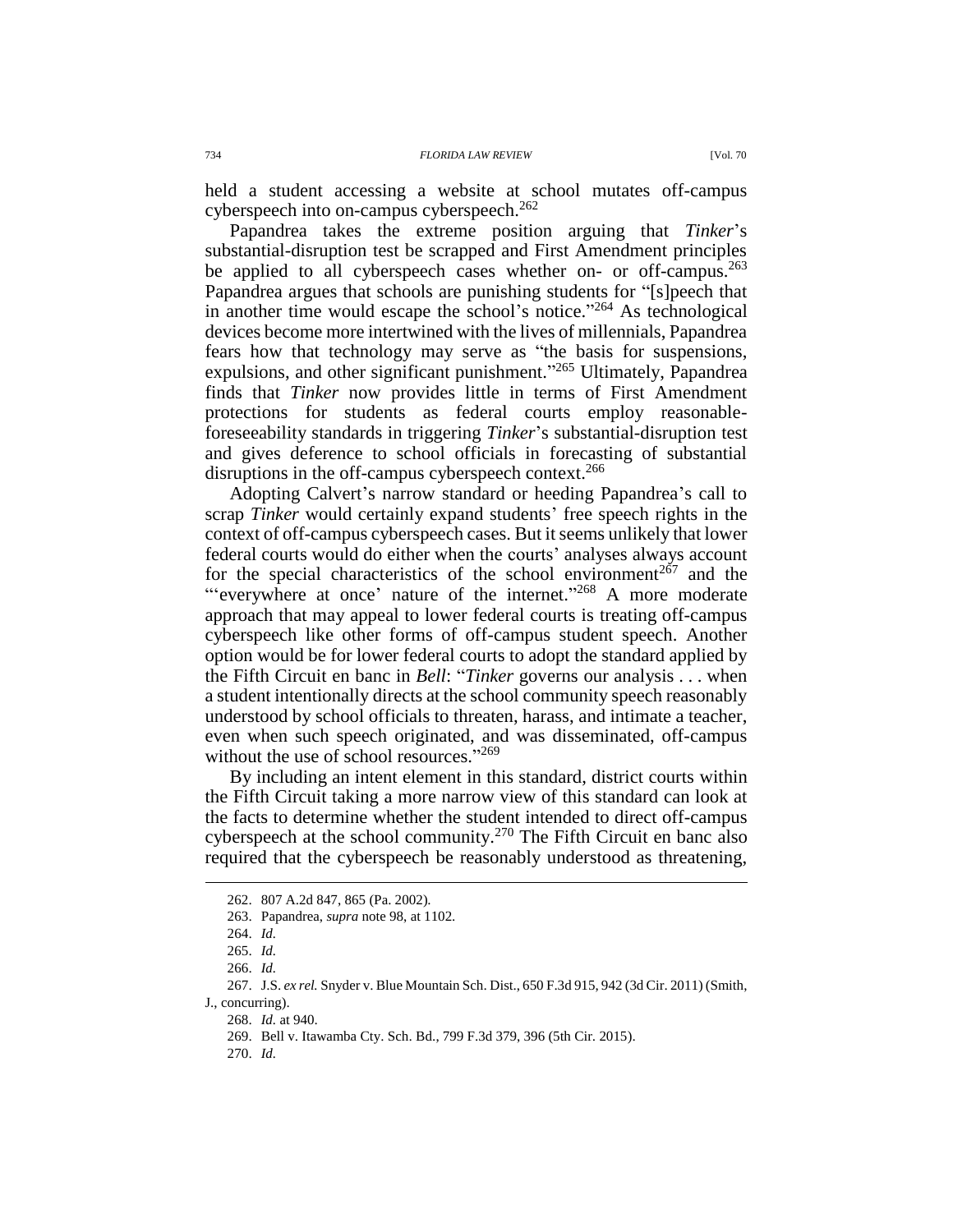harassing, or intimidating to a teacher or conceivably anyone related to the school environment such as principals, fellow students, and other school employees. $271$  Although the Fifth Circuit en banc broadly applied its standard to the facts in *Bell*, <sup>272</sup> such a standard could be a first step toward adopting narrower standards and scrapping *Tinker*'s substantialdisruption test altogether, ushering in a new federal approach to offcampus cyberspeech cases.

B. *Switching the Safety on* Tinker*'s Trigger: A New State Approach*

With the Supreme Court remaining silent on off-campus cyberspeech cases, <sup>273</sup> and the circuit courts adopting different standards triggering *Tinker*'s test,<sup>274</sup> it is time for the states to supersede *Tinker* by enacting a law that adequately protects students' First Amendment right to free speech in the Internet-era.

This Note proposes the following statutory framework:

*School officials shall not punish a student for his or her offcampus cyberspeech, unless*

- *(1) school officials reasonably believe the student's offcampus cyberspeech constitutes a true threat to any member of the school community; or*
- *(2) the student's off-campus cyberspeech is declared or adjudicated by a court to be violative of federal or state law; or*
- *(3) the student who produced the off-campus cyberspeech*

*(a) intentionally brings that off-campus cyberspeech to school or intentionally causes another to bring that offcampus cyberspeech to school; and* 

*(b) that off-campus cyberspeech causes a substantial disruption at school.*

Two issues that jurisdictions will need to resolve is how to define the terms *off-campus* and *cyberspeech*. With technological evolution, it is likely any definitions created will need to be amended. Beyond those issues, this statutory language is designed to accomplish three critical ends.

First, this statutory framework explicitly creates a sphere of protection for students' off-campus cyberspeech.

<sup>271.</sup> *Id.*

<sup>272.</sup> *See supra* note[s 25–](#page-4-0)[35](#page-5-0) and accompanying text.

<sup>273.</sup> *See supra* Subsection I.A.3.

<sup>274.</sup> *See supra* Section I.B.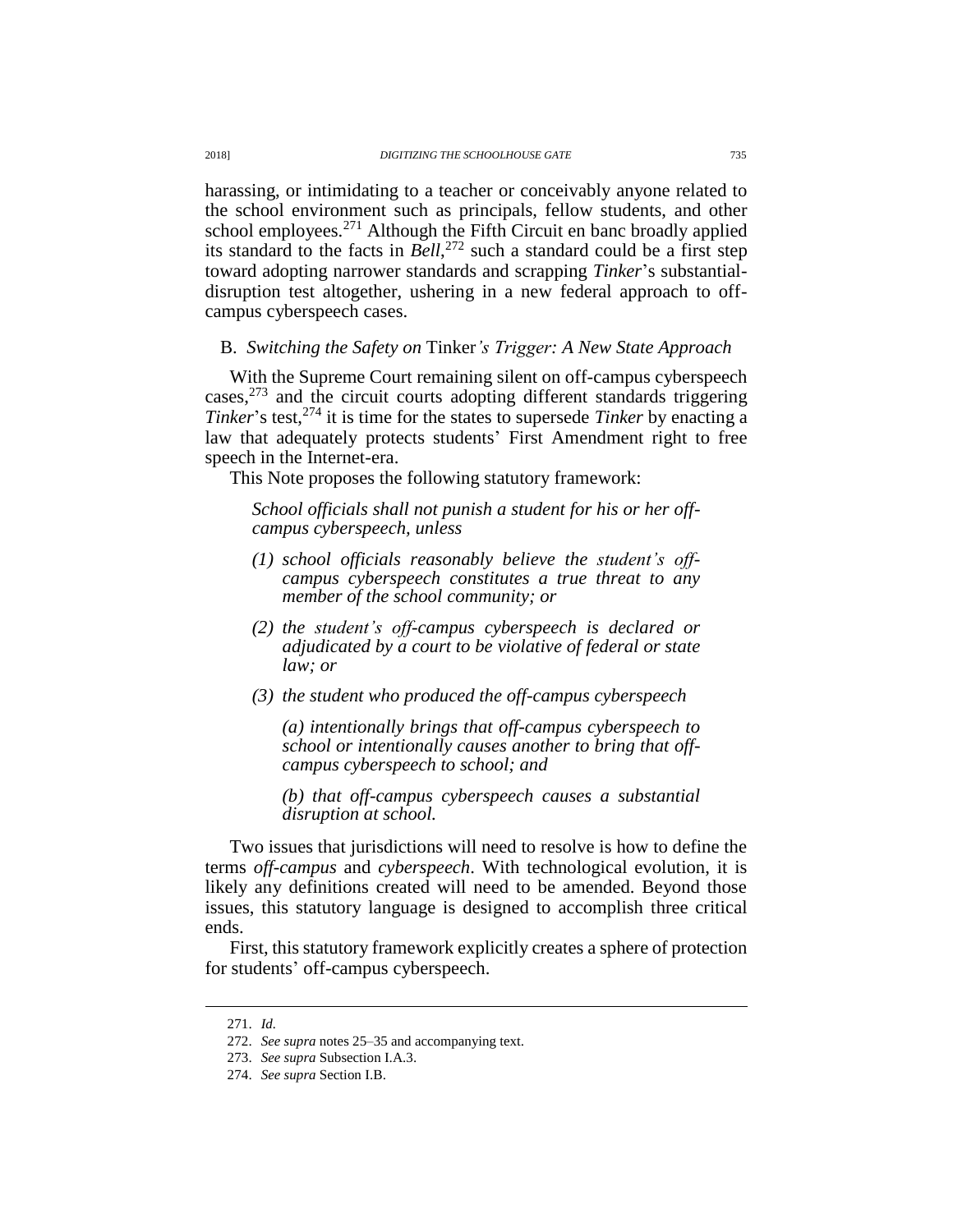Second, it recognizes exceptions to address courts' and school administrations' primary concerns. This statutory framework would not protect off-campus cyberspeech that would constitute a true threat. It would not protect off-campus cyberspeech declared or adjudicated by a court to be unlawful, such as cyberbullying or online harassment in the states that have enacted anti-cyberbullying statutes, as well as defamation. <sup>275</sup> It also would not protect a student's off-campus cyberspeech that is designed to disrupt the orderly learning environment in the event the student *intentionally* mutates off-campus speech into oncampus speech either through her own actions or through the actions of another.

Third, this statutory framework provides an avenue for students and their parents to bring a substantive claim in state courts or federal courts other than a violation of the child's First Amendment right to free speech or a corresponding provision in a state constitution.

Federal courts have provided a roadmap for legislators to draft statutes that can better protect students' right to free speech than the First Amendment in the off-campus cyberspeech context. <sup>276</sup> In *Blue Mountain* and *Central York*, the Third Circuit and the District Court for the Middle District of Pennsylvania respectively reasoned how a school violated a Pennsylvania statute that broadly protected a student's right to free speech, and how a school did not violate a Pennsylvania regulatory code because it tracked *Tinker*'s language, thus granting no more free speech protection to the student than *Tinker*'s test.<sup>277</sup> The proposed statutory language is broad in that it grants free speech protection to all students' off-campus cyberspeech, except under three narrow circumstances. The proposed statute can also be broadened to protect all student off-campus speech. In addition, this proposed language expressly departs from *Tinker*'s language and lower federal courts' interpretation of *Tinker*'s language.

By enacting a similar statutory framework or language that provides greater free speech protections for off-campus cyberspeech, state legislatures will again perform their noble service as laboratories of democracy by protecting students' right to free speech beyond that which is currently granted by the First Amendment to the U.S. Constitution.

### **CONCLUSION**

With the Supreme Court silent on whether *Tinker*'s substantialdisruption test is applicable to students' off-campus cyberspeech, circuit courts creatively fashioned different standards to trigger *Tinker*'s test.

<sup>275.</sup> For thorough discussion about cyberbullying statutes and First Amendment issues associated with those statutes, see Lidsky & Garcia, *supra* not[e 236,](#page-34-0) at 693.

<sup>276.</sup> *See supra* Section II.B.

<sup>277.</sup> *See supra* Section II.B.